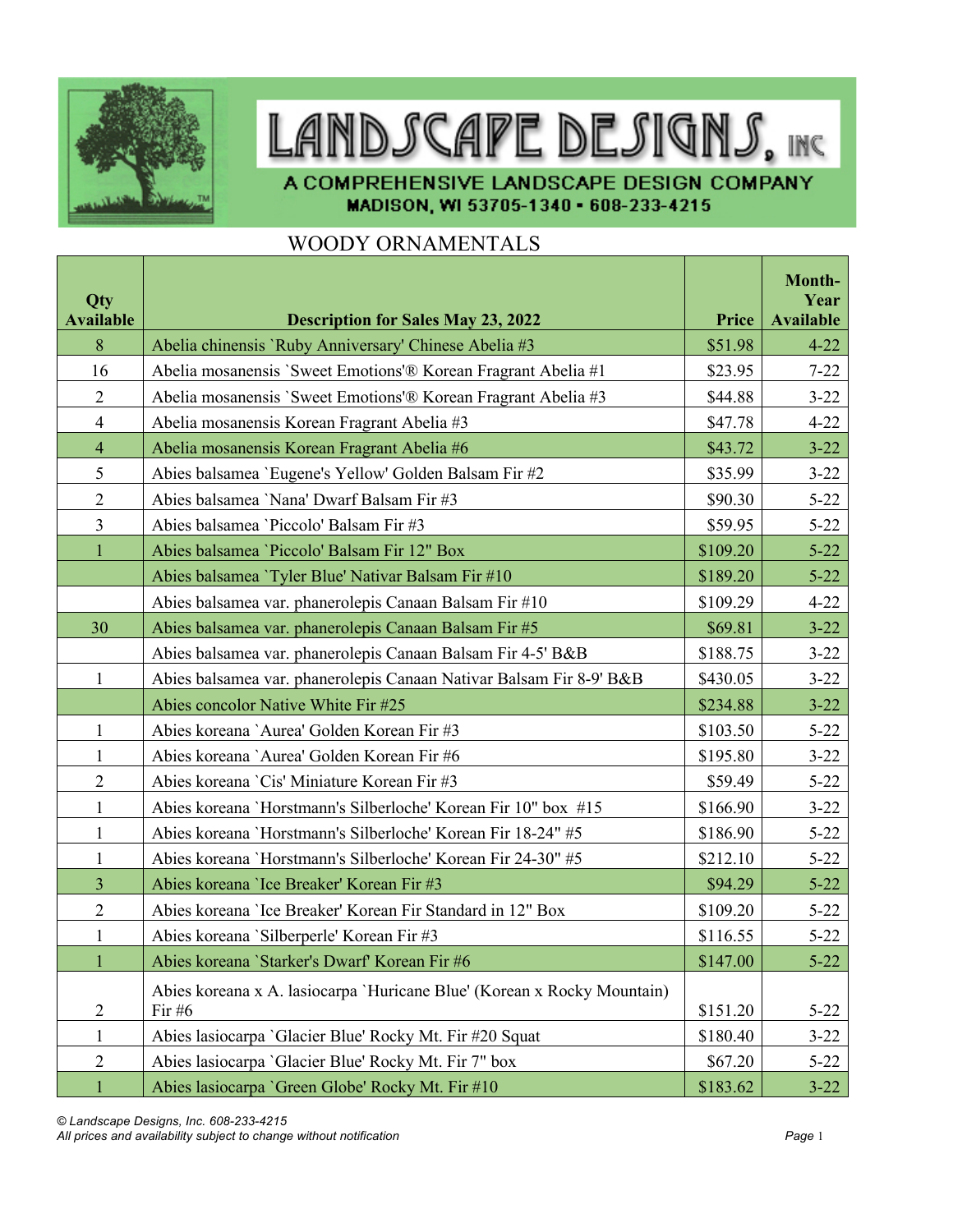| Acer campestre 'Carnival' Variegated Hedge Maple 5' standard top grafted<br>3<br>#7<br>\$161.98<br>$3 - 22$<br>Acer campestre 'Queen Elizabeth' Hedge Maple #15<br>\$195.30<br>$\mathbf{1}$<br>$5 - 22$<br>Acer campestre 'Royal Ruby' Hedge Maple #15<br>\$154.80<br>$3 - 22$<br>$\mathbf{1}$<br>$\mathbf{1}$<br>Acer carpinifolium Hornbeam Maple #15<br>\$107.65<br>$3 - 22$<br>$\mathfrak{Z}$<br>Acer cissifolium `Golden Veil' Ivy-leaved or Vine-leaf Maple 48-60" #5<br>\$122.85<br>$4 - 22$<br>5<br>Acer cissifolium `Golden Veil' Ivy-leaved or Vine-leaf Maple 36-48" #5<br>\$98.70<br>$4 - 22$<br>$\overline{4}$<br>Acer cissifolium Ivy-leaved or Vine-leaf Maple #1½<br>\$44.10<br>$5 - 22$<br>Acer davidii x tegmentosum 'White Tigress' Manchustriped Maple 6-8' #10<br>\$130.20<br>$5 - 22$<br>$\mathbf{1}$<br>Acer griseum 'Fireburst' Paperbark Maple 1.25-1½" Caliper B&B<br>\$314.99<br>$5 - 22$ |
|----------------------------------------------------------------------------------------------------------------------------------------------------------------------------------------------------------------------------------------------------------------------------------------------------------------------------------------------------------------------------------------------------------------------------------------------------------------------------------------------------------------------------------------------------------------------------------------------------------------------------------------------------------------------------------------------------------------------------------------------------------------------------------------------------------------------------------------------------------------------------------------------------------------------|
|                                                                                                                                                                                                                                                                                                                                                                                                                                                                                                                                                                                                                                                                                                                                                                                                                                                                                                                      |
|                                                                                                                                                                                                                                                                                                                                                                                                                                                                                                                                                                                                                                                                                                                                                                                                                                                                                                                      |
|                                                                                                                                                                                                                                                                                                                                                                                                                                                                                                                                                                                                                                                                                                                                                                                                                                                                                                                      |
|                                                                                                                                                                                                                                                                                                                                                                                                                                                                                                                                                                                                                                                                                                                                                                                                                                                                                                                      |
|                                                                                                                                                                                                                                                                                                                                                                                                                                                                                                                                                                                                                                                                                                                                                                                                                                                                                                                      |
|                                                                                                                                                                                                                                                                                                                                                                                                                                                                                                                                                                                                                                                                                                                                                                                                                                                                                                                      |
|                                                                                                                                                                                                                                                                                                                                                                                                                                                                                                                                                                                                                                                                                                                                                                                                                                                                                                                      |
|                                                                                                                                                                                                                                                                                                                                                                                                                                                                                                                                                                                                                                                                                                                                                                                                                                                                                                                      |
|                                                                                                                                                                                                                                                                                                                                                                                                                                                                                                                                                                                                                                                                                                                                                                                                                                                                                                                      |
|                                                                                                                                                                                                                                                                                                                                                                                                                                                                                                                                                                                                                                                                                                                                                                                                                                                                                                                      |
|                                                                                                                                                                                                                                                                                                                                                                                                                                                                                                                                                                                                                                                                                                                                                                                                                                                                                                                      |
| Acer griseum Multistem Paperbark Maple #7<br>$\mathbf{1}$<br>\$122.80<br>$3 - 22$                                                                                                                                                                                                                                                                                                                                                                                                                                                                                                                                                                                                                                                                                                                                                                                                                                    |
| \$192.50<br>$5 - 22$<br>$\mathbf{1}$<br>Acer griseum Paperbark Maple 1¼-1½" Caliper B&B                                                                                                                                                                                                                                                                                                                                                                                                                                                                                                                                                                                                                                                                                                                                                                                                                              |
| $\overline{4}$<br>Acer griseum Paperbark Maple 1-1¼" Caliper B&B<br>\$210.00<br>$5 - 22$                                                                                                                                                                                                                                                                                                                                                                                                                                                                                                                                                                                                                                                                                                                                                                                                                             |
| $\mathbf{1}$<br>\$394.29<br>Acer griseum Paperbark Maple Clump 5-6' B&B<br>$3 - 22$                                                                                                                                                                                                                                                                                                                                                                                                                                                                                                                                                                                                                                                                                                                                                                                                                                  |
| Acer griseum Paperbark Maple Park Grade 1½-2" Caliper B&B<br>\$178.50<br>$5 - 22$<br>$\mathbf{1}$                                                                                                                                                                                                                                                                                                                                                                                                                                                                                                                                                                                                                                                                                                                                                                                                                    |
| $\overline{2}$<br>Acer griseum Paperbark Maple Park Grade 13/4-2" Caliper B&B<br>\$199.89<br>$5 - 22$                                                                                                                                                                                                                                                                                                                                                                                                                                                                                                                                                                                                                                                                                                                                                                                                                |
| $\mathbf{1}$<br>Acer griseum Paperbark Maple Park Grade 2-2.25" Caliper B&B<br>$5 - 22$<br>\$220.50                                                                                                                                                                                                                                                                                                                                                                                                                                                                                                                                                                                                                                                                                                                                                                                                                  |
| $\mathbf{1}$<br>Acer japonicum `Aconitifolium' Fullmoon Maple 48-60" B&B<br>\$304.50<br>$5 - 22$                                                                                                                                                                                                                                                                                                                                                                                                                                                                                                                                                                                                                                                                                                                                                                                                                     |
| Acer japonicum `Ao jutan' Fullmoon Maple #20<br>\$279.88<br>$\mathbf{1}$<br>$3 - 22$                                                                                                                                                                                                                                                                                                                                                                                                                                                                                                                                                                                                                                                                                                                                                                                                                                 |
| Acer japonicum 'Giant Moon' Fullmoon Maple #10<br>\$184.80<br>$5 - 22$<br>$\mathbf{1}$                                                                                                                                                                                                                                                                                                                                                                                                                                                                                                                                                                                                                                                                                                                                                                                                                               |
| $\mathbf{1}$<br>Acer japonicum 'Oregon Fern' Fullmoon Maple #7<br>\$151.60<br>$5 - 22$                                                                                                                                                                                                                                                                                                                                                                                                                                                                                                                                                                                                                                                                                                                                                                                                                               |
| Acer japonicum 'Vitifolium' Fullmoon Maple#15<br>\$224.26<br>$\overline{4}$<br>$3 - 22$                                                                                                                                                                                                                                                                                                                                                                                                                                                                                                                                                                                                                                                                                                                                                                                                                              |
| Acer palmatum 'Emperor' Japanese Maple #1<br>\$21.95<br>$8 - 21$<br>$\mathbf{1}$                                                                                                                                                                                                                                                                                                                                                                                                                                                                                                                                                                                                                                                                                                                                                                                                                                     |
| $\mathbf{2}$<br>\$269.33<br>Acer palmatum 'Emperor' Japanese Maple #10<br>$5 - 22$                                                                                                                                                                                                                                                                                                                                                                                                                                                                                                                                                                                                                                                                                                                                                                                                                                   |
| 5<br>Acer palmatum 'Emperor' Japanese Maple #2<br>\$88.55<br>$4 - 21$                                                                                                                                                                                                                                                                                                                                                                                                                                                                                                                                                                                                                                                                                                                                                                                                                                                |
| Acer palmatum `Emperor' Japanese Maple #3<br>\$186.90<br>$5 - 22$                                                                                                                                                                                                                                                                                                                                                                                                                                                                                                                                                                                                                                                                                                                                                                                                                                                    |
| $\mathbf{2}$<br>Acer palmatum 'Emperor' Japanese Maple #6<br>\$216.83<br>$5 - 22$                                                                                                                                                                                                                                                                                                                                                                                                                                                                                                                                                                                                                                                                                                                                                                                                                                    |
| Acer palmatum 'Emperor' Japanese Maple #7<br>\$262.50<br>$5 - 22$<br>1                                                                                                                                                                                                                                                                                                                                                                                                                                                                                                                                                                                                                                                                                                                                                                                                                                               |
| $\overline{2}$<br>Acer palmatum 'Emperor' Japanese Maple 3-3.5' #5<br>\$191.50<br>$5 - 22$                                                                                                                                                                                                                                                                                                                                                                                                                                                                                                                                                                                                                                                                                                                                                                                                                           |
| $\mathbf{1}$<br>Acer palmatum 'Emperor' Japanese Maple 3-4' B&B<br>\$261.45<br>$5 - 22$                                                                                                                                                                                                                                                                                                                                                                                                                                                                                                                                                                                                                                                                                                                                                                                                                              |
| Acer palmatum 'Tree Tyme' (Spidery-leaf sport of 'Bloodgood') Japanese                                                                                                                                                                                                                                                                                                                                                                                                                                                                                                                                                                                                                                                                                                                                                                                                                                               |
| 5<br>Maple #6<br>\$209.66<br>$3 - 22$                                                                                                                                                                                                                                                                                                                                                                                                                                                                                                                                                                                                                                                                                                                                                                                                                                                                                |
| Acer palmatum var. dissectum 'Ginshi' Thread-leaf Japanese Maple #3<br>\$59.80<br>$3 - 22$<br>1                                                                                                                                                                                                                                                                                                                                                                                                                                                                                                                                                                                                                                                                                                                                                                                                                      |
| Acer palmatum var. dissectum 'Tamukeyama' Thread-leaf Japanese Maple<br>#10                                                                                                                                                                                                                                                                                                                                                                                                                                                                                                                                                                                                                                                                                                                                                                                                                                          |
| \$365.15<br>$5 - 22$<br>$\mathbf{1}$                                                                                                                                                                                                                                                                                                                                                                                                                                                                                                                                                                                                                                                                                                                                                                                                                                                                                 |
| Acer palmatum var. dissectum `Tamukeyama' Thread-leaf Japanese Maple<br>\$118.90<br>$3 - 22$<br>#3<br>$\mathbf{1}$                                                                                                                                                                                                                                                                                                                                                                                                                                                                                                                                                                                                                                                                                                                                                                                                   |
| Acer palmatum var. dissectum 'Viridis' Japanese Maple #20<br>$\mathbf{1}$<br>\$343.60<br>$9-12$                                                                                                                                                                                                                                                                                                                                                                                                                                                                                                                                                                                                                                                                                                                                                                                                                      |
| $\overline{2}$<br>Acer pensylvanicum Native Moose Maple #7<br>\$133.56<br>$3 - 22$                                                                                                                                                                                                                                                                                                                                                                                                                                                                                                                                                                                                                                                                                                                                                                                                                                   |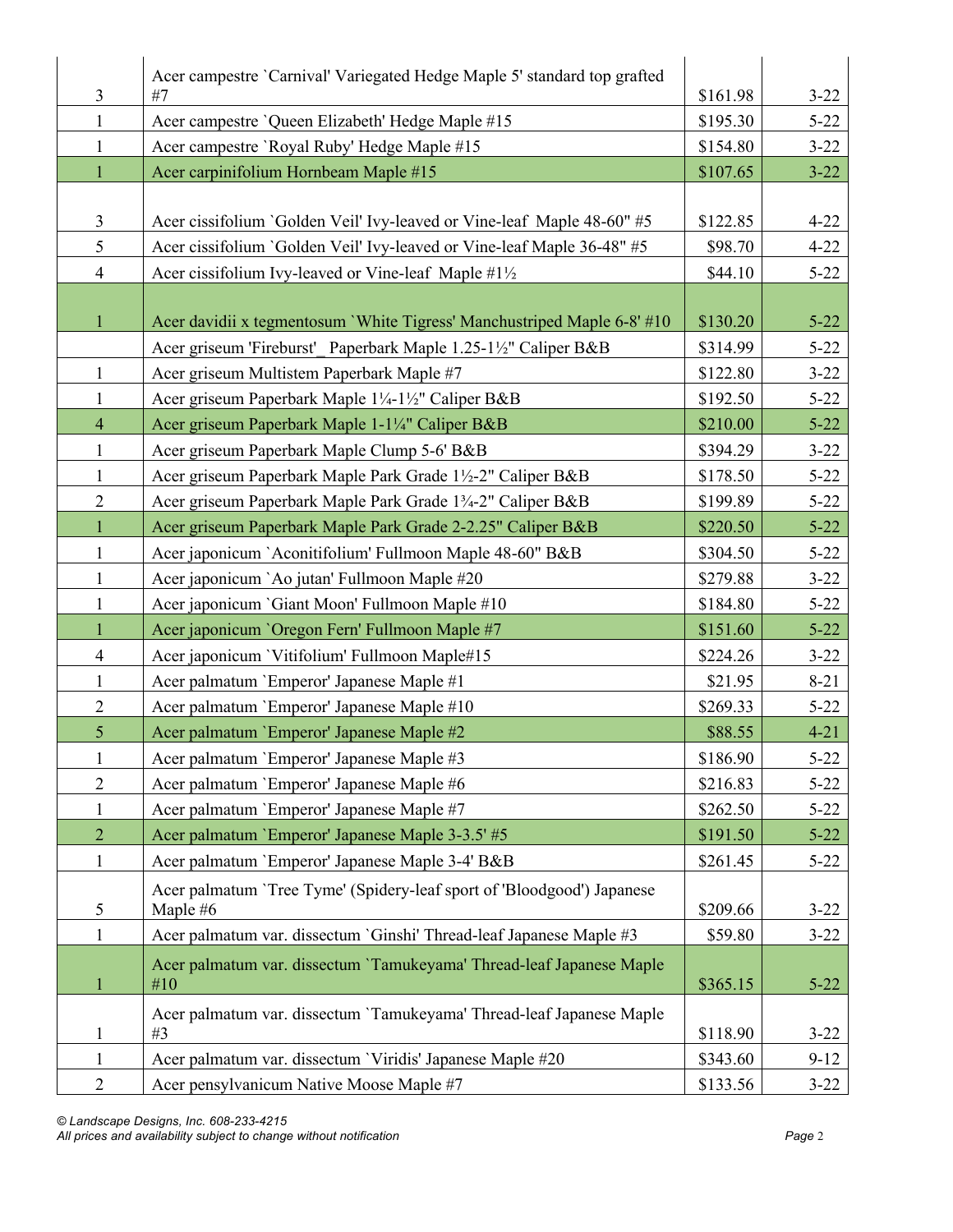| $\overline{3}$ | Acer pensylvanicum Native Moose Maple Clump #5                                                                           | \$102.90 | $5 - 22$ |
|----------------|--------------------------------------------------------------------------------------------------------------------------|----------|----------|
| $\overline{2}$ | Acer pseudo-sieboldianum Purplebloom Korean Maple 5-6' #10                                                               | \$199.50 | $5 - 22$ |
| 1              | Acer pseudo-sieboldianum Purplebloom Korean Maple 6-7' #10                                                               | \$199.50 | $5 - 22$ |
| $\mathbf{1}$   | Acer pseudo-sieboldianum Purplebloom Korean Maple 7-8' #10                                                               | \$205.80 | $5 - 22$ |
| $\overline{2}$ | Acer pseudo-sieboldianum x palmatum 'North Wind'® #6                                                                     | \$158.55 | $5 - 22$ |
| $\overline{2}$ | Acer rubrum 'Brandywine' Male-Seedless Nativar Red Maple #25                                                             | \$386.50 | $3 - 22$ |
| 1              | Acer rubrum `Sienna Glen' Fremanii Red Maple #15                                                                         | \$169.52 | $3 - 22$ |
| $\mathbf{1}$   | Acer saccharum `Apollo'® aka 'Barrett Cole' Sugar Maple PP#10590 11/4-<br>$1\frac{1}{2}$ " Caliper and #10               | \$187.90 | $4 - 22$ |
| $\mathbf{1}$   | Acer saccharum `Autumn Fest' Nativar Sugar Maple 2-2.5" Caliper B&B                                                      | \$475.65 | $5 - 22$ |
| $\overline{2}$ | Acer saccharum `Commemoration' Nativar Sugar Maple 6-7' #10                                                              | \$119.95 | $5 - 22$ |
| $\mathbf{1}$   | Acer saccharum `Commemoration' Sugar Maple #15                                                                           | \$207.90 | $5 - 22$ |
| 1              | Acer saccharum 'Crescendo' Nativar Sugar Maple #10                                                                       | \$181.59 | $4 - 22$ |
| $\overline{3}$ | Acer saccharum `Fall Fiesta' Sugar Maple 1¼-1½" Caliper B&B                                                              | \$273.68 | $5 - 22$ |
| $\mathbf{1}$   | Acer saccharum `Flashfire' Nativar Sugar Maple 8-10' #10                                                                 | \$219.45 | $5 - 22$ |
| $\mathbf{1}$   | Acer saccharum `Flashfire' Nativar Sugar Maple 9-11' #15                                                                 | \$167.18 | $5 - 22$ |
| 1              | Acer saccharum `Oregon Trail' (Hiawatha 1) Tatter Resistant Sugar Maple<br>1 <sup>3</sup> / <sub>4</sub> -2" Caliper B&B | \$361.20 | $5 - 22$ |
| 1              | Acer saccharum 'Oregon Trail' (Hiawatha 1) Tatter Resistant Sugar Maple<br>2-2.25" Caliper B&B                           | \$401.10 | $5 - 22$ |
| $\mathbf{1}$   | Acer saccharum `Sugar Cone' Nativar Sugar Maple 1¼-1½" Caliper B&B                                                       | \$319.88 | $5 - 22$ |
| 1              | Acer saccharum `Sugar Cone' Nativar Sugar Maple 1-1¼" Caliper B&B                                                        | \$295.69 | $5 - 22$ |
| $\overline{4}$ | Acer saccharum Native Sugar Maple #15                                                                                    | \$242.88 | $3 - 22$ |
| $\overline{2}$ | Acer saccharum x nigrum 'Green Mountain' Tatter Resistant Sugar Maple<br>#25                                             | \$454.68 | $3 - 22$ |
| $\mathbf{1}$   | Acer saccharum x nigrum 'Green Mountain' Tatter Resistant Sugar Maple<br>$1\frac{1}{2}$ -2" Caliper B&B                  | \$316.72 | $3 - 22$ |
| 1              | Acer shirasawanum 'Aureum' Fullmoon Maple #10                                                                            | \$197.40 | $5 - 22$ |
| 1              | Acer shirasawanum 'Aureum' Fullmoon Maple 15" box                                                                        | \$176.40 | $5 - 22$ |
| $\mathbf{1}$   | Acer shirasawanum `Aureum' Fullmoon Maple 3-4' #5                                                                        | \$186.90 | $5 - 22$ |
| $\mathbf{1}$   | Acer shirasawanum `Aureum' Fullmoon Maple 4-5' #5                                                                        | \$205.80 | $5 - 22$ |
| $\mathbf{2}$   | Acer shirasawanum `Autumn Moon' Fullmoon Maple #6                                                                        | \$142.80 | $5 - 22$ |
| $\overline{2}$ | Acer shirasawanum `Autumn Moon' Fullmoon Maple 3-4' #5                                                                   | \$148.66 | $3 - 22$ |
| $\mathbf{1}$   | Acer shirasawanum `Autumn Moon' Fullmoon Maple 4-5' #5                                                                   | \$215.25 | $5 - 22$ |
| $\mathbf{1}$   | Acer shirasawanum 'Moonrise' Japanese Full Moon Maple 15" Box                                                            | \$180.60 | $5 - 22$ |
| $\mathbf{1}$   | Acer tartaricum var. ginnala 'Mozart' 'Mozam' ® Tartar Maple 1½-2" B&B                                                   | \$205.33 | $3 - 22$ |
| $\mathbf{1}$   | Acer tartaricum 'Flame' Tartar Maple 1½-2" Caliper B&B                                                                   | \$298.20 | $5 - 22$ |
| $\mathbf{1}$   | Acer tartaricum 'Little Elf' Tartar Maple #6                                                                             | \$96.60  | $5 - 22$ |
| $\overline{2}$ | Acer tartaricum 'Pattern Perfect' Tartar Maple 1.5-2" Caliper B&B                                                        | \$298.20 | $5 - 22$ |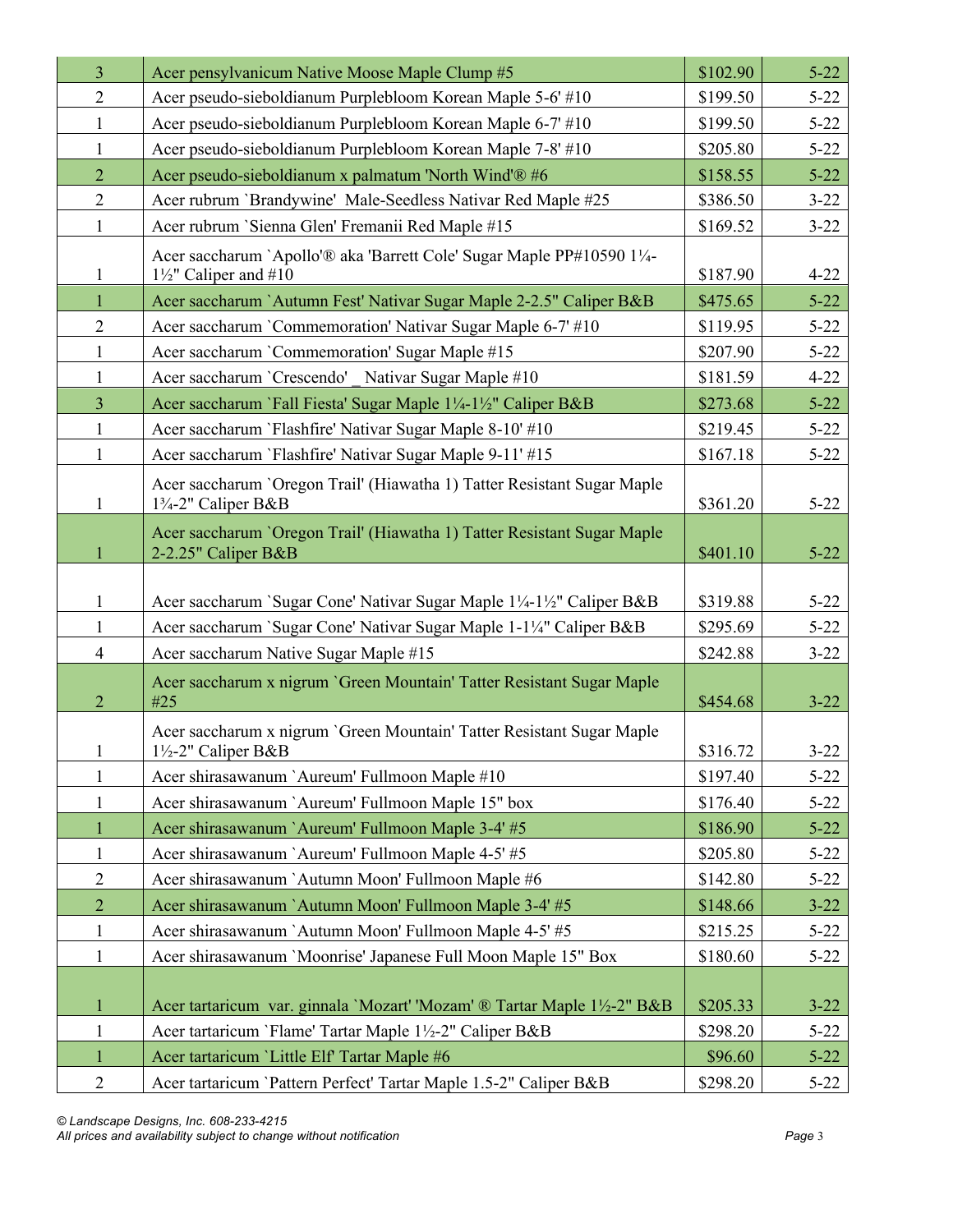| 9              | Acer tartaricum `Ruby Slippers' Tartar Maple #10                                                            | \$59.87  | $4 - 22$ |
|----------------|-------------------------------------------------------------------------------------------------------------|----------|----------|
| $\mathbf{1}$   | Acer tegmentosum 'Joe Witt' Manchustriped Maple Multistem #7                                                | \$103.32 | $3 - 22$ |
| $\mathbf{1}$   | Acer triflorum Three-leaved Maple 6-7' B&B                                                                  | \$223.89 | $3 - 22$ |
| $\mathbf{1}$   | Acer triflorum Three-leaved Maple Clump #7                                                                  | \$178.99 | $3 - 22$ |
| $\mathbf{1}$   | Acer x freemanii `Celebration' Maple 1¼ -1½" Caliper #15                                                    | \$228.90 | $3 - 22$ |
| $\overline{2}$ | Acer x freemanii `Celebration' Maple 1½-1¾ Caliper B&B                                                      | \$289.80 | $5 - 22$ |
| $\overline{4}$ | Acer x freemanii `Celebration' Maple 1 <sup>3</sup> / <sub>4</sub> -2" Caliper B&B                          | \$348.60 | $5 - 22$ |
| $\mathbf{1}$   | Acer x freemanii 'Celebration' Maple 2½-3" Caliper B&B                                                      | \$455.79 | $5 - 22$ |
| $\overline{2}$ | Acer x freemanii `Celebration' Maple 2-2½" Caliper B&B                                                      | \$420.09 | $5 - 22$ |
| 5              | Acer x freemanii `Celebration' Maple 8-9' (approx. 1" caliper) #10                                          | \$195.69 | $7 - 22$ |
| $\mathbf{1}$   | Acer x freemanii `Celebration' Maple PARK GRADE 2½-3" Caliper B&B                                           | \$272.50 | $5 - 22$ |
| $\mathbf{1}$   | Acer x 'Gingerbread' Maple Hydbrid Shag Bark Maple #10                                                      | \$171.19 | $3 - 22$ |
| $\overline{2}$ | Actinidia arguta `Arctic Beauty' Male Hardy Kiwi on Trellis #3                                              | \$42.09  | $5 - 22$ |
| $\overline{4}$ | Actinidia arguta 'Red Beauty' Female Hardy Kiwi Trellis/Staked #3                                           | \$42.00  | $5 - 22$ |
| $\mathbf{1}$   | Aesculus flava Ohio Buckeye 2-21/2" Caliper B&B                                                             | \$430.50 | $5 - 22$ |
| $\mathbf{1}$   | Aesculus glabra 'Lava Burst' Nativar Ohio Buckeye #5                                                        | \$105.00 | $5 - 22$ |
| $\overline{2}$ | Aesculus glabra Native Ohio Buckeye 1½-2" Caliper B&B                                                       | \$344.60 | $5 - 22$ |
| $\mathbf{1}$   | Aesculus hippocastenum `Digitata' Finger-leafed Horsechestnut #3                                            | \$102.77 | $4 - 22$ |
| $\mathbf{1}$   | Aesculus hippocastenum 'Laciniata' Cutleaf Horsechestnut #5                                                 | \$102.33 | $3 - 22$ |
| 13             | Aesculus parviflora 'Rogers' Bottlebrush Buckeye #1                                                         | \$36.88  |          |
|                |                                                                                                             |          | $3 - 22$ |
| 6              | Aesculus parviflora 'Rogers' Bottlebrush Buckeye #2                                                         | \$39.88  | $3 - 22$ |
| 13             | Aesculus parviflora Bottlebrush Buckeye #2                                                                  | \$29.80  | $3 - 22$ |
| $\overline{2}$ | Aesculus pavia 'Brotzman's Select' Nativar Red Buckeye #3                                                   | \$107.99 | $5 - 22$ |
| $\mathbf{1}$   | Aesculus pavia 'Koehnii' Nativar Red Buckeye #3                                                             | \$100.80 | $5 - 22$ |
| $\overline{2}$ | Aesculus pavia Native Red Buckeye 1½-2" Caliper B&B                                                         | \$384.30 | $5 - 22$ |
| $\mathbf{1}$   | Aesculus turbinata 'Dawes 1989-0116.001' Japanese Buckeye #3                                                | \$107.19 | $5 - 22$ |
| $\overline{2}$ | Aesculus turbinata 'Marble Chip' Japanese Buckeye #5                                                        | \$55.83  | $7 - 22$ |
| 1              | Aesculus x carnea `Aurea' Golden Leaf Red Horsechestnut #3                                                  | \$109.99 | $5 - 22$ |
| 8              | Aesculus x carnea `Fort McNair' Red Horsechestnut #15                                                       | \$254.70 | $7 - 22$ |
| $\mathbf{1}$   | Aesculus x carnea `Fort McNair' Red Horsechestnut 1½-2" Caliper #20                                         | \$315.00 | $4 - 22$ |
|                | Aesculus x carnea 'O'Neill' Red Horsechestnut #3                                                            | \$94.50  | $5 - 22$ |
| $\mathbf{1}$   | Aesculus Xarnoldiana (A. glabra x A. flava) 'Autumn Splendor' Hybrid<br>Nativar Chestnut 1.5-2" Caliper #20 | \$315.00 | $5 - 22$ |
| $\mathbf{1}$   | Alnus glutinosa 'Imperialis' Cut-leaf Black Alder 1½-2" Caliper #10                                         | \$193.20 | $3 - 22$ |
| 5              | Amelanchier alnifolia 'Regent' Serviceberry #2                                                              | \$30.19  | $4 - 22$ |
| 3              | Amelanchier alnifolia 'Regent' Serviceberry #3                                                              | \$34.58  | $4 - 22$ |
| $\tau$         | Amelanchier alnifolia 'Regent' Serviceberry #5                                                              | \$51.79  | $4 - 22$ |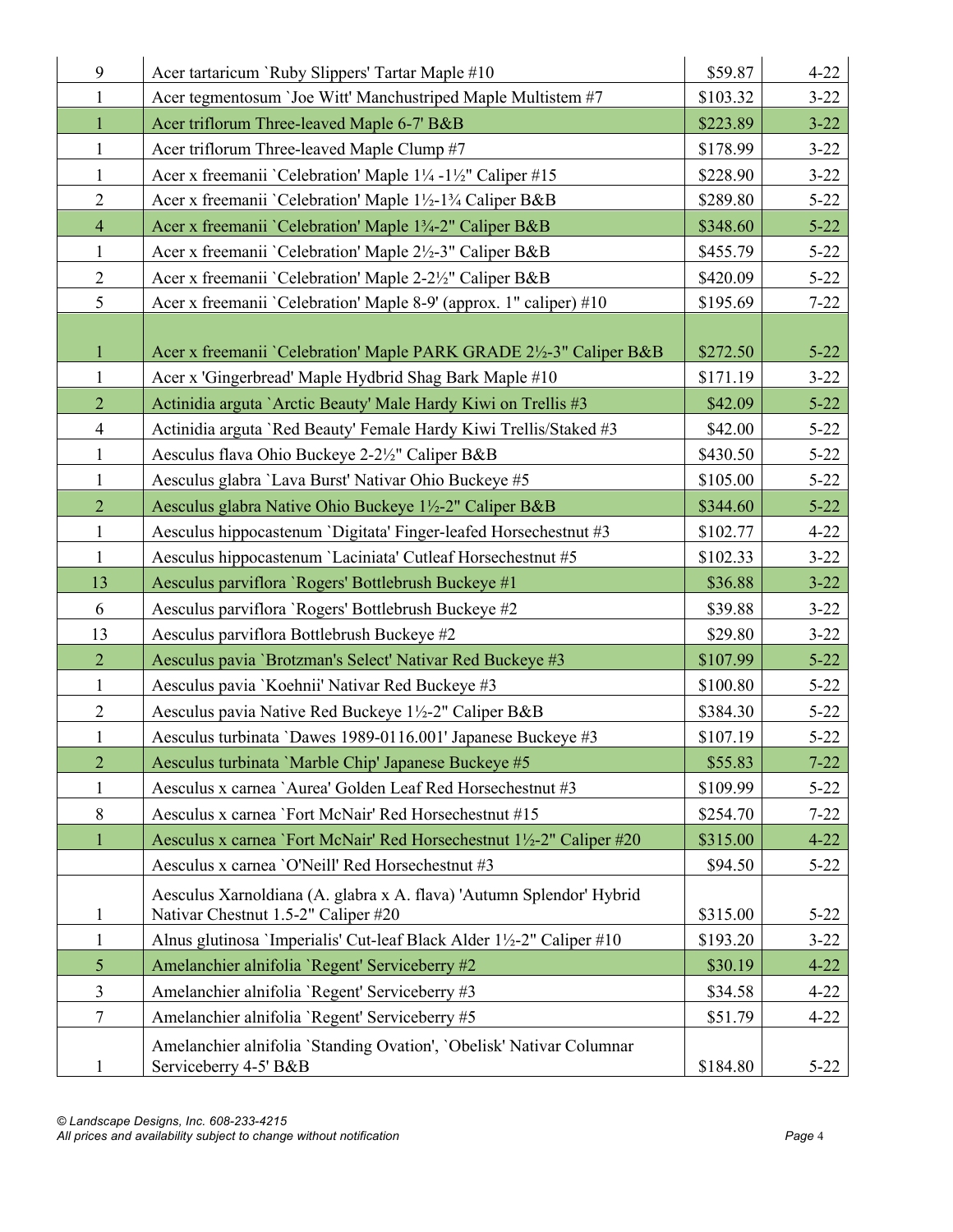| $\overline{2}$ | Amelanchier canadensis Native Shadblow Serviceberry 4-5' B&B                                   | \$269.33 | $5 - 22$ |
|----------------|------------------------------------------------------------------------------------------------|----------|----------|
| $\mathbf{1}$   | Amelanchier laevis Native Allegheny Serviceberry 13/4-2 Caliper B&B                            | \$359.10 | $5 - 22$ |
| 1              | Amelanchier laevis Native Allegheny Serviceberry 4-5' B&B                                      | \$184.80 | $5 - 22$ |
| 8              | Amelanchier stolonifera Native Running Serviceberry #5                                         | \$77.53  | $3 - 22$ |
| 8              | Amelanchier stolonifera Native Running Serviceberry #8                                         | \$88.55  | $3 - 22$ |
| 1              | Amelanchier x grandiflora `Autumn Brilliance' Nativar Serviceberry Tree<br>1.75-2" Caliper B&B | \$361.20 | $5 - 22$ |
| 1              | Amelanchier x grandiflora `Autumn Brilliance' Nativar Serviceberry Tree<br>1½-2" Caliper B&B   | \$308.70 | $5 - 22$ |
| 12             | Amelanchier x grandiflora `Autumn Brilliance' Serviceberry #10                                 | \$212.29 | $4 - 22$ |
| $\overline{7}$ | Amelanchier x grandiflora `Autumn Brilliance' Serviceberry Multistem #10                       | \$182.70 | $7 - 22$ |
| 1              | Amelanchier x grandiflora 'Ballerina' Nativar Serviceberry 4-5' B&B                            | \$184.80 | $5 - 22$ |
|                | Amelanchier x grandiflora 'Princes Diana' Serviceberry Multistem 4-5'<br>B&B                   | \$282.56 | $5 - 22$ |
| 31             | Amorpha canescens Lead Plant #1½                                                               | \$12.99  | $3 - 22$ |
| 16             | Amorpha nana Fragrant False Indigo 5"                                                          | \$18.95  | $5 - 22$ |
| $\mathfrak{Z}$ | Aristolochia (Isotrema) macrophylla (durior) Native Dutchman's Pipe Vine<br>Staked #1          | \$19.95  | $5 - 22$ |
| 6              | Aronia arbutifolia 'Brilliantissima' Red Chokeberry #6                                         | \$62.88  | $3 - 22$ |
| $\overline{2}$ | Aronia arbutifolia 'Brilliantissima' Red Chokeberry 5-6' B&B #10                               | \$72.88  | $3 - 22$ |
| 10             | Aronia 'Low Scape Hedger Proven Winners Dwarf Nativar Chokeberry<br>PPAF#5                     | \$58.90  | $3 - 22$ |
| 30             | Aronia 'Low Scape Mound' Proven Winners Dwarf Nativar Chokeberry<br>PPAF#2                     | \$37.80  | $5 - 22$ |
| 32             | Aronia 'Low Scape Snowfire' Proven Winners Dwarf Nativar Chokeberry<br>PPAF#1                  | \$29.79  | $9 - 22$ |
| 6              | Aronia melanocarpa `Autumn Magic' Nativar Black Chokeberry #3                                  | \$37.80  | $4 - 22$ |
| $\,8\,$        | Aronia melanocarpa 'Elata' Black Chokeberry #6                                                 | \$39.95  | $3 - 22$ |
| $\, 8$         | Aronia melanocarpa 'Ground Hug' Ground Cover Nativar Black<br>Chokeberry #2                    | \$47.37  | $3 - 22$ |
| $\mathfrak{Z}$ | Aronia melanocarpa 'Ground Hug' Ground Cover Nativar Black<br>Chokeberry #3                    | \$51.88  | $3 - 22$ |
| 10             | Aronia melanocarpa `Iroquois Beauty' Black Chokeberry #3                                       | \$35.89  | $7 - 22$ |
| 9              | Aronia melanocarpa 'Viking' Black Chokeberry #5                                                | \$42.18  | $3 - 22$ |
| 6              | Aronia prunifolia (A. Xprunifolia) `Aron' Nativar Purple Chokeberry #2                         | \$27.89  | $5 - 22$ |
| 10             | Aronia prunifolia (A. Xprunifolia) Nativar Hybrid Purple Chokeberry #1½                        | \$28.56  | $5 - 22$ |
| $\overline{2}$ | Asimina triloba Pawpaw #3                                                                      | \$123.90 | $5 - 22$ |
| 6              | Berberis thunbergii 'Bonanza Gold' Miniature Goldleaf Barberry #3                              | \$48.75  | $3 - 22$ |
| 14             | Berberis thunbergii 'Fredericks' Golden Dwarf Golden Barberry #4                               | \$33.99  | $3 - 22$ |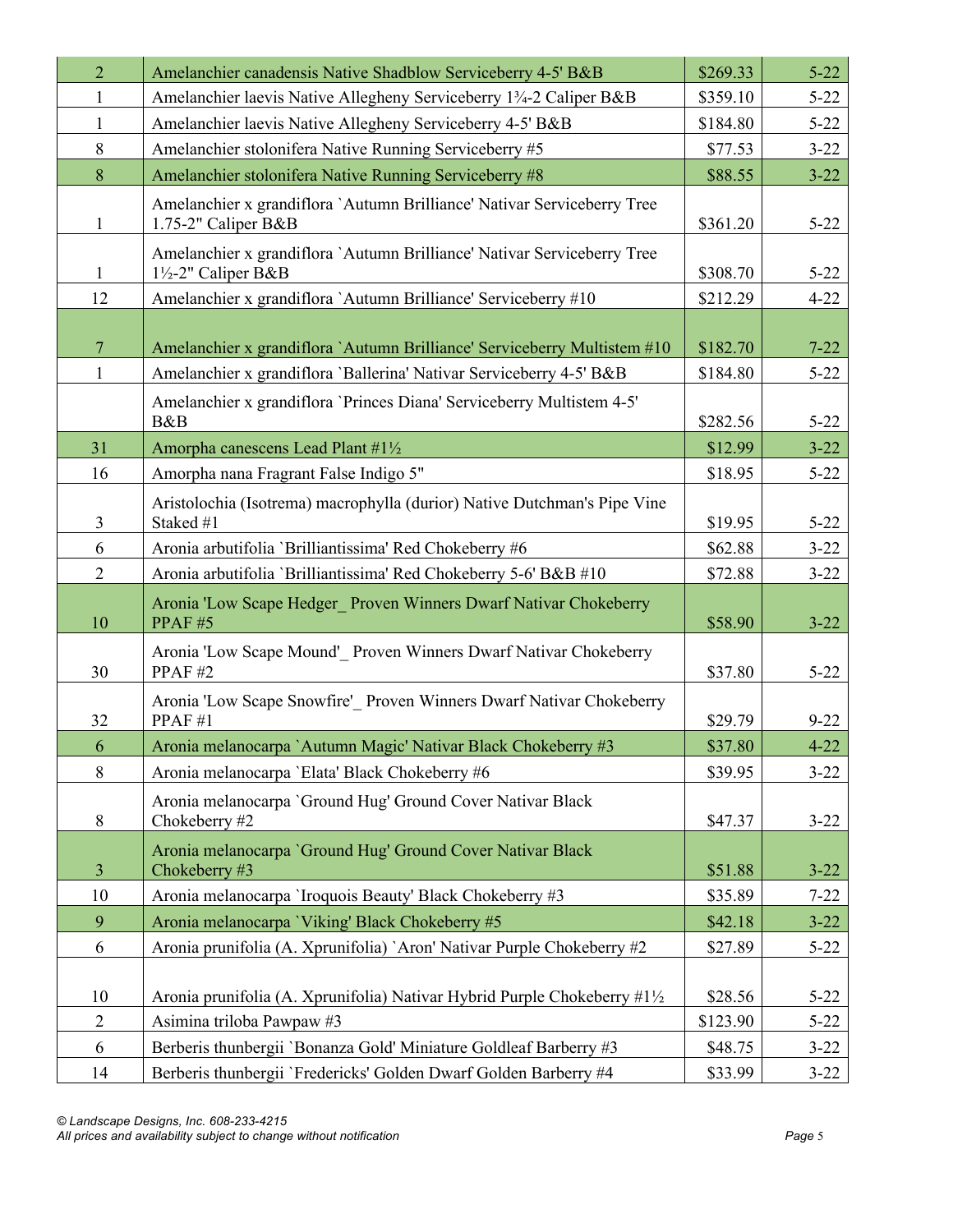| $\overline{4}$ | Berberis thunbergii 'Golden Ruby' Barberry #2                                                                         | \$49.89  | $3 - 22$ |
|----------------|-----------------------------------------------------------------------------------------------------------------------|----------|----------|
| 10             | Berberis thunbergii 'Limoncello' Barberry #3                                                                          | \$47.50  | $7 - 22$ |
| $\overline{2}$ | Berberis thunbergii 'Limoncello' First Editions® Barberry #5                                                          | \$49.77  | $3 - 22$ |
| 5              | Berberis thunbergii 'Moscato' Barberry #2                                                                             | \$37.80  | $5 - 22$ |
| $\tau$         | Berberis thunbergii 'Orange Rocket' Barberry #2                                                                       | \$38.54  | $4 - 22$ |
| $\overline{7}$ | Berberis thunbergii `Sun Joy Gold Pillar' Columnar Golden Barberry #3                                                 | \$38.54  | $3 - 22$ |
| 11             | Berberis thunbergii `Sun Joy Mini Maroon' Compact Mounded Maroon<br>Barberry #21/2                                    | \$33.08  | $5 - 22$ |
| 13             | Berberis thunbergii `Sun Joy Sequins' Compact Mounded Variegated<br>Barberry #1                                       | \$29.95  | $8 - 22$ |
| $\overline{2}$ | Berberis thunbergii 'Golden Divine' Barberry #2                                                                       | \$22.90  | $3 - 22$ |
| $\overline{3}$ | Berberis thunbergii var. atropurpurea 'Concorde' Barberry #2                                                          | \$26.98  | $3 - 22$ |
| 12             | Berberis thunbergii var. atropurpurea 'Concorde' Barberry #3                                                          | \$35.70  | $3 - 22$ |
| 1              | Betula costata. 'Cinnamon Curls' Dwarf Korean Birch (Very BB Borer<br>resistant) $#6$                                 | \$152.25 | $5 - 22$ |
| $\mathbf{1}$   | Betula nigra `Fox Valley' Little King River Birch 3.5-4' B&B                                                          | \$204.48 | $3 - 22$ |
| 1              | Betula nigra 'Heritage' River Birch 14-16' B&B                                                                        | \$462.00 | $3 - 22$ |
| $\overline{3}$ | Betula nigra 'Heritage' River Birch 3 stem #10                                                                        | \$157.88 | $3 - 22$ |
| $\overline{2}$ | Betula nigra 'Heritage' River Birch 3 stem #25                                                                        | \$269.80 | $3 - 22$ |
| $\mathbf{1}$   | Betula nigra 'Heritage' River Birch Multistem 7-8' B&B                                                                | \$212.10 | $3 - 22$ |
| 1              | Betula papyrifera 'Renaissance Reflection' Borer Resistant White Paper<br>Birch Double trunk #15                      | \$189.90 | $3 - 22$ |
| 17             | Betula papyrifera 'Renaissance Reflection' Borer Resistant White Paper<br>Birch quadruple trunk clump #10             | \$249.80 | $3 - 22$ |
| $\mathbf{1}$   | Betula papyrifera 'Renaissance Reflection' Borer Resistant White Paper<br>Birch single $1\frac{1}{2}$ -2" caliber B&B | \$308.70 | $5 - 22$ |
| $\overline{3}$ | Betula platyphylla `White Spire' Birch Clump of 3 stem #10                                                            | \$188.90 | $3 - 22$ |
| $\mathbf{1}$   | Betula platyphylla 'White Spire' White Paper Birch 1½-2" Caliper B&B                                                  | \$350.70 | $5 - 22$ |
| 13             | Betula x plettkei 'Golden Treasure' AKA `Chesky Gold' Hybrid Birch<br>PP#5,637 #1                                     | \$30.95  | $9 - 22$ |
|                | Bignonia capreolata 'Gold Finch' Nativar Crossvine on trellis #3                                                      | \$42.00  | $5 - 22$ |
| $\mathbf{1}$   | Bignonia capreolata 'Tangerine Beauty' Nativar Crossvine on trellis #3                                                | \$48.30  | $5 - 22$ |
| $\mathbf{1}$   | Bignonia capreolata Cross Vine #3                                                                                     | \$42.00  | $5 - 22$ |
| 7              | Buxus 'Freedom' New Generation Boxwood bright resistant Boxwood #3                                                    | \$47.25  | $5 - 22$ |
|                | Buxus microphylla var. koreana. x sempervirens 'Chicagoland Green'<br>Glencoe Boxwood 21-25" B&B                      | \$89.90  | $3 - 22$ |
| 10             | Buxus sinica var. insularis 'Wee Willie' Dwarf, Blight resistant, Boxwood<br>$#1\frac{1}{2}$                          | \$28.55  | $3 - 22$ |
| 31             | Buxus sinica var. insularis 'Wee Willie' Dwarf, Blight resistant, Boxwood<br>#2                                       | \$39.80  | $3 - 22$ |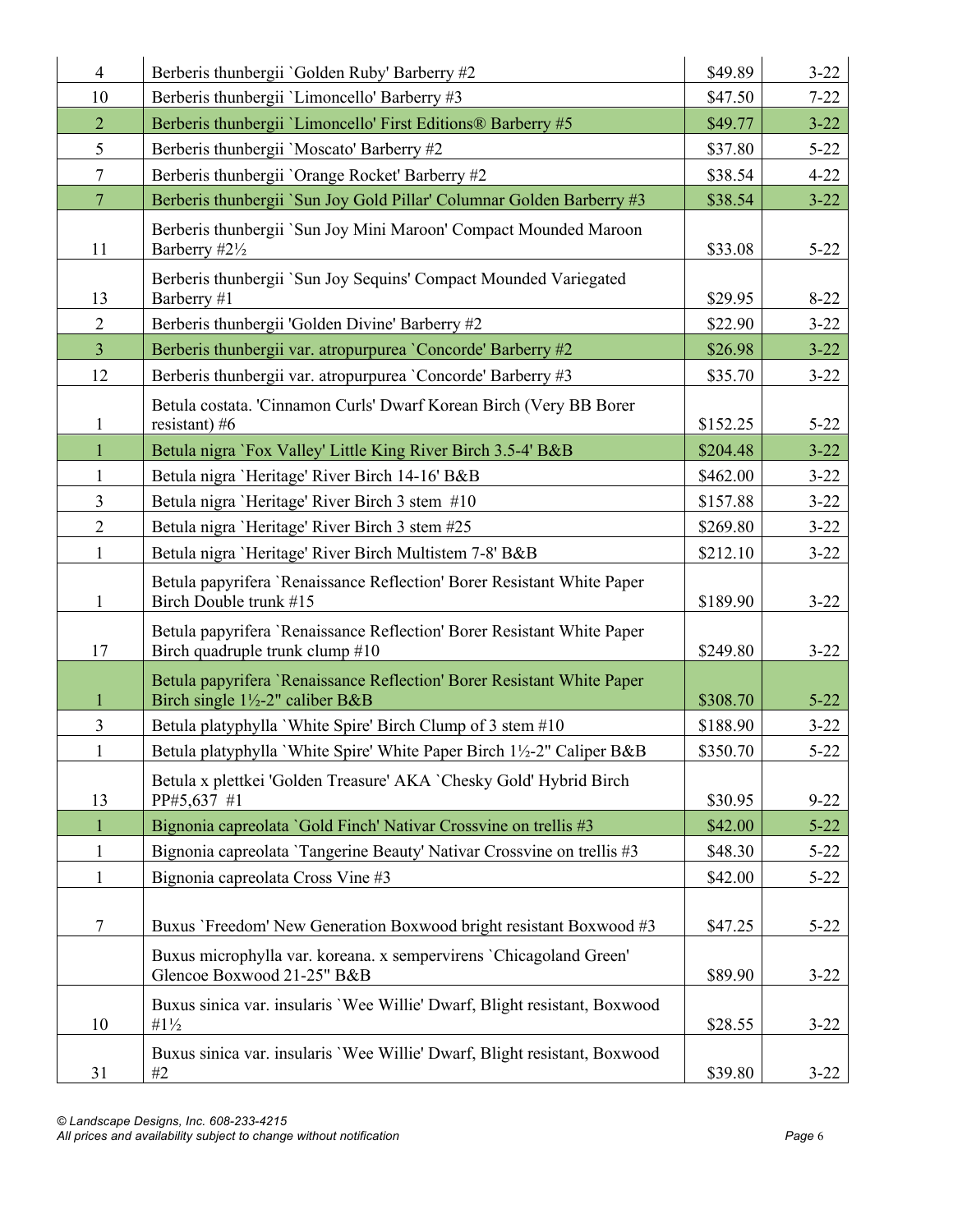| 10             | Buxus sinica var. insularis 'Wee Willie' Dwarf, Blight resistant, Boxwood<br>$#2\frac{1}{2}$                                                               | \$53.55  | $5 - 22$ |
|----------------|------------------------------------------------------------------------------------------------------------------------------------------------------------|----------|----------|
| 10             | Buxus sinica var. insularis 'Wee Willie' Dwarf, Blight resistant, Boxwood<br>#3                                                                            | \$49.80  | $3 - 22$ |
| 30             | Buxus sinica var. insularis 'Wee Willie' Dwarf, Blight resistant, Boxwood<br>#4                                                                            | \$57.75  | $5 - 22$ |
| 68             | Buxus x wilson 'Northern Charm' Winterburn & Blight resistant Boxwood<br>#1                                                                                | \$22.69  | $8 - 22$ |
| 20             | Buxus x wilson 'Northern Charm' Winterburn & Blight resistant Boxwood<br>#3                                                                                | \$48.39  | $3 - 22$ |
| 18             | Buxus x wilson 'Northern Charm' Winterburn & Blight resistant Boxwood<br>18-24" B&B                                                                        | \$79.88  | $3 - 22$ |
| $\mathfrak{Z}$ | Buxus x wilson 'Northern Charm' Winterburn & Blight resistant Boxwood<br>30-36" B&B                                                                        | \$145.00 | $5 - 22$ |
| 6              | Callicarpa dichotoma 'Early Amethyst' Beautyberry (Flowers & berries<br>form on new growth. Cut back in March to about $12-18$ ") #3                       | \$25.95  | $5 - 22$ |
| 18             | Callicarpa dichotoma 'Early Amethyst' Beautyberry (Flowers & berries<br>form on new growth. Cut back in March to about $12-18$ ") #3                       | \$41.49  | $5 - 22$ |
| $\mathbf{1}$   | Callicarpa dichotoma x C. kwangtungensis 'Purple Pearl' Beautyberry<br>(Flowers & berries form on new growth. Cut back in March to about 12-<br>$18$ ") #5 | \$39.95  | $3 - 22$ |
| 9              | Callicarpa x `Plump and Plentiful'® 'Kolmapurgi' Beautyberry (Flowers &<br>berries form on new growth. Cut back in March to about $12-18$ ") #3            | \$29.95  | $3 - 22$ |
| $\mathbf{1}$   | Calycanthus 'Hartlage Wine' Chinese Sweetshrub #1½                                                                                                         | \$28.35  | $5 - 22$ |
| $\mathbf{1}$   | Calycanthus `Hartlage Wine' Chinese Sweetshrub 24-36" #5                                                                                                   | \$60.90  | $5 - 22$ |
| 5              | Calycanthus 'Hartlage Wine' Hybrid American x Chinese Sweetshrub #3                                                                                        | \$40.15  | $5 - 22$ |
| 16             | Calycanthus 'Aphrodite' Proven Winners Sweetshrub PP#24014 #1                                                                                              | \$35.95  | $7 - 22$ |
| $\overline{3}$ | Calycanthus 'Aphrodite' Proven Winners Sweetshrub PP#24014 30-36"<br>B&B                                                                                   | \$62.88  | $5 - 22$ |
| $\overline{2}$ | Calycanthus floridus var purpureus Purple Leaf Native Sweetshrub #5                                                                                        | \$62.88  | $3 - 22$ |
| $\overline{2}$ | Calycanthus floridus `Athens' Carolina Allspice 18-24" #5                                                                                                  | \$58.78  | $3 - 22$ |
| 18             | Calycanthus floridus `Simply Scentsational' Carolina Allspice #1                                                                                           | \$34.99  | $3 - 22$ |
| $\overline{2}$ | Calycanthus x floridus 'Venus' (C. chinensis x C. floridus) PP#15925<br>Hybrid Sweetshrub #5                                                               | \$65.63  | $5 - 22$ |
| $\overline{4}$ | Calycanthus x floridus 'Venus' PP#15925 Sweetshrub #6                                                                                                      | \$64.88  | $3 - 22$ |
| $\mathbf{1}$   | Caragana arborescens 'Walker' Peashrub 4' Top grafted standard #5                                                                                          | \$116.88 | $3 - 22$ |
| $\mathbf{1}$   | Caragana arborescens 'Walker' Weeping Peashrub 3' Top grafted standard<br>#10                                                                              | \$131.98 | $3 - 22$ |
| 3              | Caragana arborescens 'Walker' Weeping Peashrub 4' Top grafted standard<br>#10                                                                              | \$151.20 | $7 - 22$ |
| 5              | Caragana microphylla 'Mongolian Silver Spires' Mongolian Peashrub #5                                                                                       | \$37.80  | $3 - 22$ |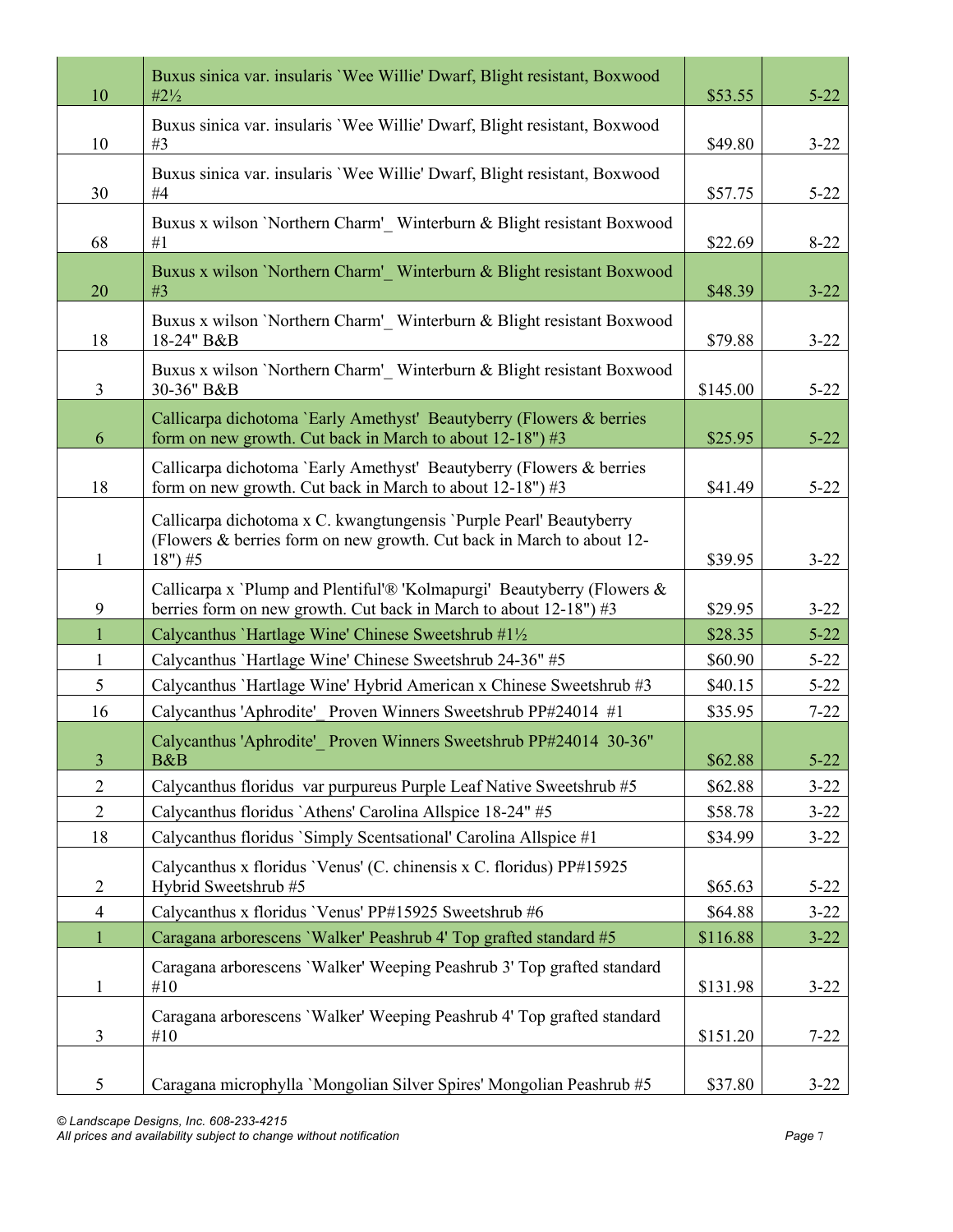|                | Carpinus betulus 'Columnaris Nana' 4' top grafted standard Dwarf<br>Columnar European Musclewood 1½-2" Caliper B&B | \$279.30 | $3 - 22$ |
|----------------|--------------------------------------------------------------------------------------------------------------------|----------|----------|
| $\overline{3}$ | Carpinus betulus 'Columnaris Nana' Dwarf Columnar European<br>Musclewood #2                                        | \$49.90  | $3 - 22$ |
| 3              | Carpinus betulus 'Fastigiata' ('Pyramidalis') Columnar European<br>Musclewood #10                                  | \$209.51 | $3 - 22$ |
| 1              | Carpinus betulus `Heterophylla' Cut-leaf European Musclewood #2                                                    | \$76.50  | $3 - 22$ |
| $\mathbf{1}$   | Carpinus betulus 'Pinoccheo' European Musclewood #2                                                                | \$59.80  | $3 - 22$ |
| $\mathbf{1}$   | Carpinus betulus European Hornbean Musclewood Multistem #3                                                         | \$32.90  | $3 - 22$ |
| 3              | Carpinus caroliniana `Autumn Fire' Nativar Musclewood 1½-2" Caliper<br>B&B                                         | \$331.80 | $5 - 22$ |
|                | Carpinus caroliniana 'Rising Fire' aka 'Uxbridge', Nativar Musclewood<br>1.75-2" Caliper B&B                       | \$396.80 | $5 - 22$ |
| 5 <sup>5</sup> | Carpinus caroliniana 'Fire King' J.N. Strain Nativar Musclewood #10                                                | \$242.65 | $7 - 22$ |
| 1              | Carpinus caroliniana 'Fire King' J.N. Strain Nativar Musclewood #2                                                 | \$123.90 | $3 - 22$ |
|                | Carpinus caroliniana 'Firespire' Nativar Musclewood #10                                                            | \$229.94 | $7 - 22$ |
| $\overline{2}$ | Carpinus caroliniana 'Firespire' Nativar Musclewood #3                                                             | \$71.75  | $7 - 22$ |
| 3              | Carpinus caroliniana 'Firespire' Nativar Musclewood #5                                                             | \$77.50  | $7 - 22$ |
| 1              | Carpinus caroliniana 'Firespire' Nativar Musclewood #7                                                             | \$77.50  | $7 - 22$ |
| 5              | Carpinus caroliniana 'Firespire' Nativar Musclewood 5-6' #5                                                        | \$164.16 | $7 - 22$ |
| $\overline{2}$ | Carpinus caroliniana Musclewood #15                                                                                | \$207.66 | $3 - 22$ |
| $\overline{3}$ | Carpinus caroliniana Native Musclewood 1½-2" Caliper B&B                                                           | \$298.20 | $5 - 22$ |
| $\mathbf{1}$   | Carpinus japonica Japanese Hornbeam 1.75-2" Caliper B&B                                                            | \$351.17 | $3 - 22$ |
| 1              | Carpinus japonica Japanese Hornbeam 1½-2" Caliper B&B                                                              | \$298.20 | $5 - 22$ |
| $\overline{2}$ | Carya ovata Native Shagbark Hickory #3                                                                             | \$73.50  | $5 - 22$ |
| $\mathbf{1}$   | Carya ovata Native Shagbark Hickory #5                                                                             | \$105.00 | $5 - 22$ |
| 1              | Catalpa speciosa 'Heartland' ('Hiawatha') Nativar 2¼-2½" Caliper #25                                               | \$304.50 | $5 - 22$ |
| $\overline{3}$ | Catalpa speciosa Native Northern Catalpa 6-8' #10                                                                  | \$126.25 | $7 - 22$ |
| 6              | Catalpa Xerubescens 'Purpurea' Hybrid Purple Leaved Catalpa #10                                                    | \$130.58 | $7 - 22$ |
| 10             | Celastrus scandens `Autumn Revolution' First Editions® Self fertile<br>American Bittersweet #2                     | \$34.65  | $7 - 22$ |
| $\overline{2}$ | Celtis occidentalis 'Chicagoland' Disease Resistant Hackberry 1½-2"<br>Caliper #25                                 | \$327.89 | $3 - 22$ |
| 1              | Celtis occidentalis 'Prairie Sentinel' Columnar Nativar Hackberry #15                                              | \$189.55 | $5 - 22$ |
| $\mathbf{1}$   | Celtis occidentalis 'Ultra' Disease Resistant Nativar Hackberry 1.25-11/2"<br>Caliper $#10$                        | \$223.65 | $5 - 22$ |
| 6              | Cephalanthus occidentalis 'Magical Moonlight' Nativar Button Bush #5<br>Squat                                      | \$43.25  | $7 - 22$ |
| $\overline{4}$ | Cephalanthus occidentalis 'Magical Moonlight' Nativar Button Bush #6                                               | \$75.87  | $3 - 22$ |
| $\mathbf{1}$   | Cephalanthus occidentalis Native Button Bush 36-48" #10                                                            | \$67.43  | $3 - 22$ |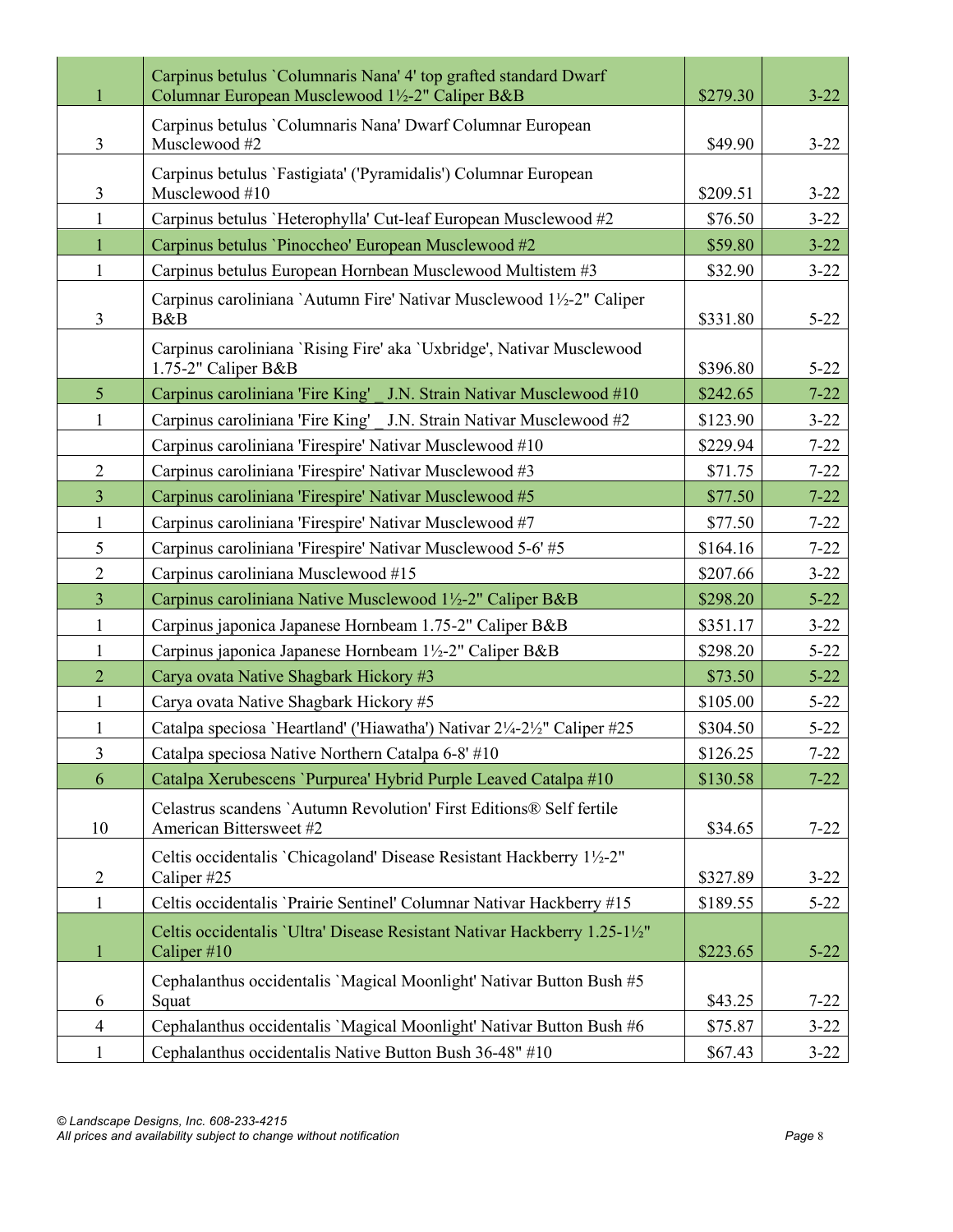| 6              | Cephalanthus occidentalis 'Sugar Shack® Proven Winners Reddish Fruits<br>Nativar Buttonbush PPAF #2                                          | \$32.09  | $3 - 22$ |
|----------------|----------------------------------------------------------------------------------------------------------------------------------------------|----------|----------|
| 1              | Cephalanthus occidentalis 'Sugar Shack® Proven Winners Reddish Fruits<br>Nativar Buttonbush PPAF #5                                          | \$44.80  | $3 - 22$ |
| $\overline{2}$ | Cephalotaxus harringtonia 'Duke Garden' Japanese Plum Yew #5                                                                                 | \$54.69  | $3 - 22$ |
| $\mathbf{1}$   | Cercidiphyllum japonicum Katsura 1¼-1.5" Caliper #20                                                                                         | \$241.50 | $3 - 22$ |
| $\mathbf{1}$   | Cercidiphyllum japonicum `Amazing Grace' Weeping Katsura #10                                                                                 | \$273.00 | $5 - 22$ |
| $\overline{3}$ | Cercidiphyllum japonicum `Claim Jumper' Katsura #5                                                                                           | \$157.50 | $5 - 22$ |
| 5 <sup>5</sup> | Cercidiphyllum japonicum `Hanna's Heart' Gold-leaf Katsura #10                                                                               | \$211.40 | $3 - 22$ |
| $\overline{2}$ | Cercidiphyllum japonicum 'Red Fox' Katsura #10 Squat                                                                                         | \$168.62 | $3 - 22$ |
| $\mathbf{1}$   | Cercidiphyllum japonicum `Red Fox' Katsura #15                                                                                               | \$283.50 | $5 - 22$ |
| $\overline{2}$ | Cercidiphyllum japonicum Japanese Katsura Tree 1½-1.75" Caliper B&B                                                                          | \$302.40 | $5 - 22$ |
| $\overline{4}$ | Cercidiphyllum japonicum Katsura #7                                                                                                          | \$184.80 | $3 - 22$ |
| $\mathbf{1}$   | Cercis canadensis `Alley Cat' White variegated Nativar Redbud 1¼-1½"<br>Caliper B&B                                                          | \$273.99 | $5 - 22$ |
| $\mathbf{1}$   | Cercis canadensis `Alley Cat' White variegated Nativar Redbud 1½-2"<br>Caliper B&B                                                           | \$304.50 | $5 - 22$ |
| $\overline{2}$ | Cercis canadensis `Appalachia Red' Nativar Flowering Redbud 1¼-1½"<br>Caliper B&B                                                            | \$283.25 | $3 - 22$ |
| $\overline{2}$ | Cercis canadensis 'Covey' Lavender Twist Weeping Nativar Redbud 5-6'<br>high $#7$                                                            | \$147.80 | $3 - 22$ |
| $\overline{3}$ | Cercis canadensis 'Covey' Lavender Twist Weeping Redbud #5 Squat                                                                             | \$138.60 | $5 - 22$ |
|                |                                                                                                                                              |          |          |
| $\overline{2}$ | Cercis canadensis `Covey' Lavender Twist Weeping Redbud 1-1 <sup>-</sup> " C #10                                                             | \$187.55 | $3 - 22$ |
|                | Cercis canadensis 'Forest Pansy' Nativar Redbud #10                                                                                          | \$231.50 | $5 - 22$ |
| $\mathbf{1}$   | Cercis canadensis 'Northern Herald', 'Pink Trim' North Dakota State<br>University introduction Nativar Flowering Redbud 1.75-2" Caliper B&B  | \$336.55 | $5 - 22$ |
| $\overline{2}$ | Cercis canadensis 'Northern Herald', 'Pink Trim' North Dakota State<br>University introduction Nativar Flowering Redbud 1¼-1½" Caliper B&B   | \$231.59 | $5 - 22$ |
|                |                                                                                                                                              |          |          |
| $\mathbf{1}$   | Cercis canadensis 'Northern Herald', 'Pink Trim' North Dakota State<br>University introduction Nativar Flowering Redbud 1½-1.75" Caliper B&B | \$304.55 | $5 - 22$ |
| $\mathbf{1}$   | Cercis canadensis 'Northern Herald', 'Pink Trim' North Dakota State<br>University introduction Nativar Flowering Redbud 1-1¼" Caliper B&B    | \$231.59 | $5 - 22$ |
| $\mathbf{1}$   | Cercis canadensis 'Royal White' Nativar White Flowering Redbud #10                                                                           | \$256.20 | $5 - 22$ |
| $\mathbf{1}$   | Cercis canadensis `Ruby Falls' Nativar Burgundy leafed Weeping Redbud<br>#10                                                                 | \$148.05 | $5 - 22$ |
| $\mathbf{1}$   | Cercis canadensis Minnesota Strain Nativar Redbud #20                                                                                        | \$149.99 | $7 - 22$ |
| 13             | Cercis canadensis Minnesota Strain Nativar Single trunk Redbud #10                                                                           | \$139.80 | $7 - 22$ |
| 5              | Cercis canadensis Minnesota Strain Native Redbud Mustistem 8-10' #15                                                                         | \$243.50 | $7 - 22$ |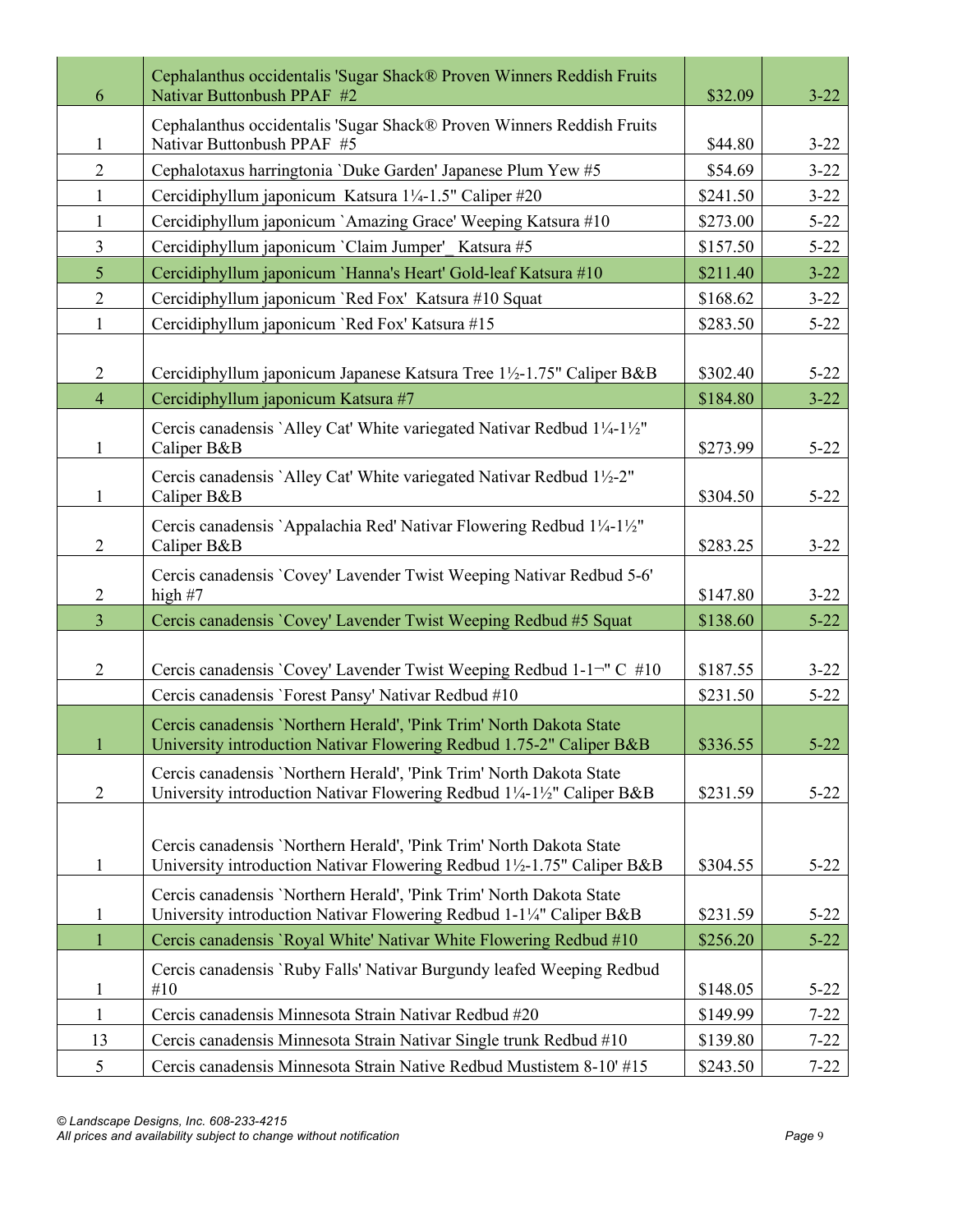| 15                | Cercis canadensis Minnesota Strain Redbud #5                                                                                              | \$119.80           | $7 - 22$             |
|-------------------|-------------------------------------------------------------------------------------------------------------------------------------------|--------------------|----------------------|
|                   | Cercis canadensis Minnesota Strain Redbud 5-6' #7                                                                                         | \$149.58           | $3 - 22$             |
| 19                | Cercis canadensis Minnesota Strain Redbud Clump #10                                                                                       | \$225.09           | $7 - 22$             |
| 14                | Chaenomeles 'Double Take Peach Storm' Flowering Quince #2                                                                                 | \$38.39            | $3 - 22$             |
| $\tau$            | Chaenomeles 'Double Take Pink Storm' Flowering Quince #2                                                                                  | \$38.39            | $3 - 22$             |
| 13                | Chaenomeles 'Double Take Scarlet Storm' Flowering Quince #2                                                                               | \$38.39            | $3 - 22$             |
| $\overline{2}$    | Chamaecyparis obtusa 'Fern Spray Gold' Hinoki Falsecpyress (NO winter<br>sun) $#2\frac{1}{2}$                                             | \$67.50            | $5 - 22$             |
| $\mathbf{1}$      | Chamaecyparis obtusa 'Templehoff' Hinoki Falsecypress (NO winter sun.)<br>#1                                                              | \$21.99            | $3 - 22$             |
| $\overline{2}$    | Chamaecyparis pisifera 'Filifera Aureovariegata' Golden Variegated Sawara<br>False Cypress #3                                             | \$33.60            | $5 - 22$             |
| $\overline{3}$    | Chamaecyparis pisifera 'Lime Pie' False Hinoki Cypress #3                                                                                 | \$38.33            | $5 - 22$             |
| $\mathbf{1}$      | Chamaecyparis pisifera 'Lime Pie' False Hinoki Cypress #6                                                                                 | \$47.91            | $3 - 22$             |
| 5<br>$\mathbf{1}$ | Chamaecyparis pisifera 'Vintage Gold' Sawara Japanese Falsecypress #21/2                                                                  | \$34.65            | $5 - 22$             |
| 6                 | Chamaecyparis pisifera a. n. 'Lemon Thread' False Cypress #6                                                                              | \$53.29            | $3 - 22$<br>$3 - 22$ |
| 10                | Chamaecyparis pisifera a. n. 'Mops' False Hinoki Cypress 18-24" B&B<br>Chamaecyparis pisifera a. n. 'Paul's Gold' False Hinoki Cypress #3 | \$55.05<br>\$29.88 | $3 - 22$             |
| $\overline{3}$    | Chamaecyparis pisifera a. n. `Sungold' False Cypress #6                                                                                   | \$74.69            | $3 - 22$             |
|                   |                                                                                                                                           |                    |                      |
| 3                 | Chamaecyparis pisifera 'Soft Serve Gold' PP #30665 False Cypress 4-5'<br>B&B                                                              | \$245.18           | $5 - 22$             |
| 12                | Chamaecyparis pisifera 'Soft Serve' PP #20883 False Cypress #3                                                                            | \$37.80            | $5 - 22$             |
| $\overline{2}$    | Chionanthus retusus 'China Snow' Fringe Tree #7                                                                                           | #######            | $5 - 22$             |
| $\mathbf{1}$      | Chionanthus retusus Chinese Fringetree 1½-2" Caliper B&B                                                                                  | \$298.20           | $5 - 22$             |
| $\mathbf{1}$      | Chionanthus retusus Chinese Fringetree Multistem 5-6' B&B                                                                                 | \$256.25           | $3 - 22$             |
| $\mathbf{1}$      | Chionanthus retusus Chinese Fringetree Multistemmed 7-8' B&B                                                                              | \$320.78           | $3 - 22$             |
| $\overline{2}$    | Chionanthus retusus 'Tokyo Tower' Chinese Fringetree #7                                                                                   | \$138.60           | $5 - 22$             |
|                   | Chionanthus retusus 'Tokyo Tower' Chinese Fringetree 1.5-1.75" Caliper<br>B&B                                                             | \$236.89           | $3 - 22$             |
| 1                 | Chionanthus retusus 'Tokyo Tower' Chinese Fringetree 1.75-2" Caliper<br>B&B                                                               | \$321.33           | $3 - 22$             |
| 1                 | Chionanthus retusus 'Tokyo Tower' Chinese Fringetree low branched 4-5'<br>B&B                                                             | \$166.95           | $5 - 22$             |
| $\overline{4}$    | Chionanthus virginicus Fringe Tree 4-5' B&B                                                                                               | \$146.33           | $3 - 22$             |
| $\overline{4}$    | Chionanthus virginicus Native Fringe Tree #10                                                                                             | \$158.63           | $3 - 22$             |
| $\overline{2}$    | Chionanthus virginicus Native Fringe Tree 5-6' B&B                                                                                        | \$214.73           | $5 - 22$             |
| $\overline{2}$    | Cladrastis kentukea Native Yellowwood 1½-2" Caliper B&B                                                                                   | \$331.80           | $5 - 22$             |
| 5                 | Cladrastis kentukea Yellowwood #7                                                                                                         | \$94.12            | $4 - 22$             |
| $\mathbf{1}$      | Clematis `Arabella' Clematis #1                                                                                                           | \$23.99            | $3 - 22$             |
|                   |                                                                                                                                           |                    |                      |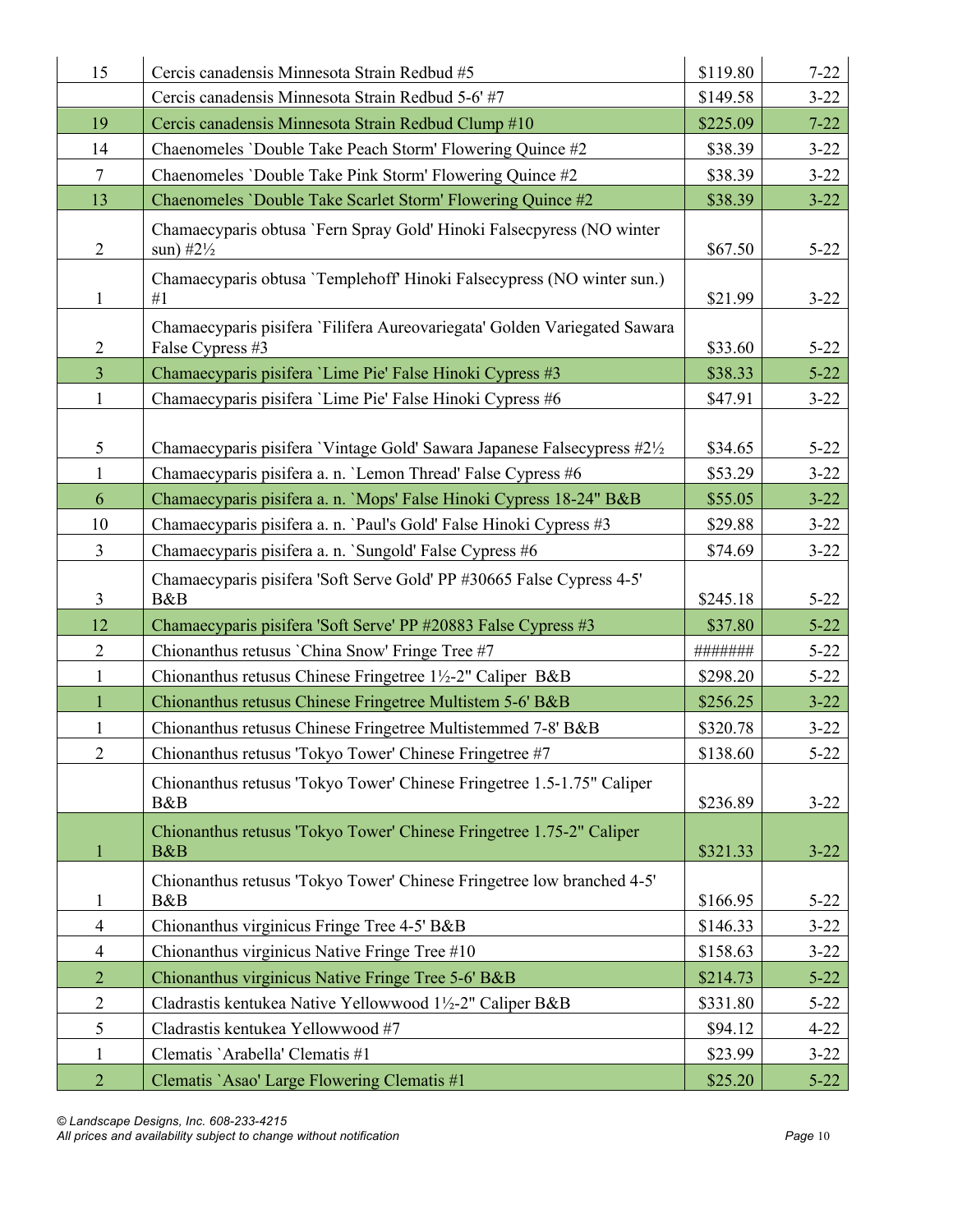| $\overline{3}$ | Clematis 'Belle of Woking' Large Flowering Clematis #1                                  | \$25.20  | $3 - 22$ |
|----------------|-----------------------------------------------------------------------------------------|----------|----------|
| $\overline{2}$ | Clematis 'Duchess of Edinburgh' Large Flowered Clematis #1                              | \$25.20  | $5 - 22$ |
| $\mathbf{2}$   | Clematis 'Filigree' Large Flowered 1-3' BUSH Clematis #1                                | \$25.20  | $3 - 22$ |
| $\mathbf{2}$   | Clematis 'H. F. Young' Large Flowered Clematis #1                                       | \$25.20  | $5 - 22$ |
| $\overline{2}$ | Clematis 'Henryi' Large Flowered Clematis #1                                            | \$25.20  | $5 - 22$ |
| $\mathbf{1}$   | Clematis 'Miss Bateman' Large Flowered Clematis #1                                      | \$25.20  | $3 - 22$ |
| $\overline{2}$ | Clematis 'Multi Blue' Large Flowered Clematis #1                                        | \$25.20  | $5 - 22$ |
| $\overline{2}$ | Clematis 'Nelly Moser' Large Flowering Clematis #1                                      | \$25.20  | $5 - 22$ |
| $\mathbf{2}$   | Clematis 'Piccadilly' Clematis #1                                                       | \$25.20  | $5 - 22$ |
| $\overline{2}$ | Clematis 'Pink Champagne' Clematis #1                                                   | \$25.20  | $5 - 22$ |
|                | Clematis 'Rouge Cardinal' Clematis #1                                                   | \$25.20  | $5 - 22$ |
| $\sqrt{2}$     | Clematis 'The President' Large Flowered Clematis #1                                     | \$25.20  | $3 - 22$ |
| $\mathbf{1}$   | Clematis integrifolia x durandii 'Rooguchi' Bell flowered Clematis #1                   | \$25.20  | $5 - 22$ |
| $\overline{2}$ | Clematis languinosa 'Candida' #1                                                        | \$25.20  | $5 - 22$ |
| $\mathbf{2}$   | Clematis Mixed Large Blooming Clematis #2                                               | \$28.20  | $3 - 22$ |
| 3              | Clematis montana rubens Clematis #1                                                     | \$25.20  | $3 - 22$ |
| $\overline{2}$ | Clematis terniflora (C. paniculata) Autumn Sweet Clematis #1                            | \$25.20  | $5 - 22$ |
| $\mathbf{1}$   | Clematis terniflora (C. paniculata) Autumn Sweet Clematis #2                            | \$29.95  | $3 - 22$ |
|                |                                                                                         |          |          |
| $\overline{2}$ | Clematis viticella 'Purpurea Plena Elegans' Double flowering Clematis #1                | \$25.20  | $5 - 22$ |
| 6              | Clematis x jackmanii Jackman Clematis #1                                                | \$25.20  | $3 - 22$ |
| $\overline{4}$ | Clethra alnifolia 'Ruby Spice' Nativar Summersweet 24-30" #6                            | \$39.60  | $3 - 22$ |
| $\mathbf{1}$   | Clethra alnifolia 'Sixteen Candles' Dwarf Nativar Summersweet #6                        | \$63.03  | $3 - 22$ |
| $\overline{2}$ | Clethra alnifolia 'Sixteen Candles' Dwarf Summersweet #3                                | \$34.83  | $3 - 22$ |
| 5              | Cornus 'Venus' (Cornus kousa x C. nuttalii) x C. kousa) Hybrid Flowering<br>Dogwood #10 | \$236.79 | $7 - 22$ |
|                |                                                                                         |          |          |
| 2              | Cornus alba 'Neon Burst' Dwarf Compact Red Twig Siberian Dogwood #7                     | \$46.59  | $3 - 22$ |
| 9              | Cornus alba `Strawberry Daiquiri' Variegated Red Twig Siberian Dogwood<br>#5            | \$49.39  | $5 - 22$ |
| $\mathbf{1}$   | Cornus alba 'Strawberry Daiquiri' Variegated Red Twig Siberian Dogwood<br>#6            | \$54.18  | $3 - 22$ |
| 36             | Cornus alternifolia 'Golden Shadows' Nativar Variegated Pagoda Dogwood<br>PP#11287 #1   | \$36.79  | $3 - 22$ |
| $\overline{2}$ | Cornus alternifolia 'Golden Shadows' Variegated Pagoda Dogwood 30-36"<br>B&B            | \$137.55 | $5 - 22$ |
| 5              | Cornus alternifolia Native Pagoda Dogwood 4-5' #6                                       | \$81.09  | $3 - 22$ |
| 6              | Cornus alternifolia Native Pagoda Dogwood 4-5' B&B                                      | \$155.40 | $5 - 22$ |
| $\mathbf{1}$   | Cornus alternifolia Native Pagoda Dogwood 5-6' B&B                                      | \$196.35 | $5 - 22$ |
|                |                                                                                         |          |          |
| 1              | Cornus alternifolia Native Pagoda Dogwood Arborescent Form 5-6' B&B                     | \$228.90 | $5 - 22$ |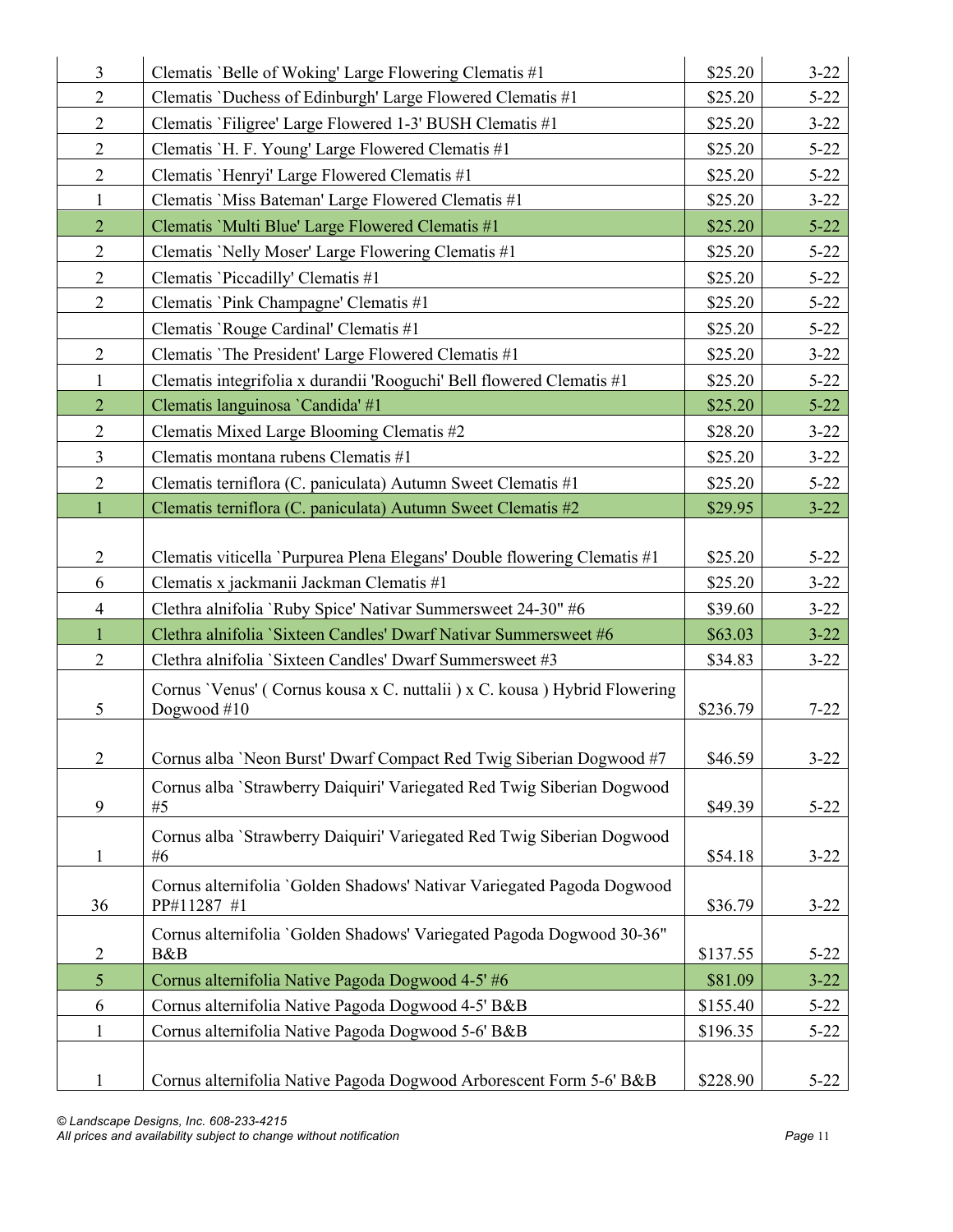|                | Cornus alternifolia Native Pagoda Dogwood Low branched Tree form 4-5'<br>B&B                                            | \$148.58 | $5 - 22$ |
|----------------|-------------------------------------------------------------------------------------------------------------------------|----------|----------|
| 1              | Cornus alternifolia Native Pagoda Dogwood Low branched Tree formed 5-<br>6' B&B                                         | \$196.35 | $5 - 22$ |
| $\overline{4}$ | Cornus amomum 'Cayenne' Nativar Silky Dogwood #10                                                                       | \$64.42  | $3 - 22$ |
| $\overline{4}$ | Cornus amomum 'Cayenne' Nativar Silky Dogwood #7                                                                        | \$54.49  | $3 - 22$ |
| 6              | Cornus amomum Native Silky Dogwood #5                                                                                   | \$45.15  | $5 - 22$ |
| $\mathbf{1}$   | Cornus controversa 'June Snow' Giant Pagoda Dogwood 1-1¼" Caliper<br>B&B                                                | \$388.50 | $5 - 22$ |
| $\overline{3}$ | Cornus drummondii (C. asperifolia var. drummondii) 'Lemon Drops'<br>Nativar Rough-leafed Gray Dogwood 1½-2" Caliper B&B | \$289.90 | $5 - 22$ |
| $\overline{3}$ | Cornus drummondii (C. asperifolia var. drummondii) 'Lemon Drops'<br>Rough-leafed Gray Dogwood 6-7' tree form #7         | \$125.66 | $3 - 22$ |
|                | Cornus drummondii (C. asperifolia var. drummondii) 'Lemon Drops'<br>Rough-leafed Gray Dogwood multi-stem #3             | \$55.80  | $3 - 22$ |
| 6              | Cornus drummondii (C. asperifolia var. drummondii) 'Lemon Drops'<br>Rough-leafed Gray Dogwood Multistemmed clump #5     | \$70.35  | $5 - 22$ |
|                | Cornus drummondii (C. asperifolia var. drummondii) 'Lemon Drops'<br>Rough-leafed Gray Dogwood 5-6' Multi-stem B&B       | \$98.88  | $3 - 22$ |
| $\overline{2}$ | Cornus florida 'Cloud 9' Flowering Dogwood 5-6' B&B                                                                     | \$206.85 | $5 - 22$ |
| $\mathbf{1}$   | Cornus florida 'Cloud 9' Nativar Flowering Dogwood 2½-3" Caliper B&B                                                    | \$371.70 | $5 - 22$ |
| $\overline{4}$ | Cornus florida 'Cloud 9' Nativar Flowering Dogwood 6-7' 1-1¼" Caliper<br>B&B                                            | \$218.40 | $5 - 22$ |
| $\overline{2}$ | Cornus kousa 'Miss Satomi' Pink Kousa Dogwood 4-5' #10                                                                  | \$213.98 | $3 - 22$ |
| $\mathbf{1}$   | Cornus kousa 'Miss Satomi' Pink Kousa Dogwood 4-5' B&B                                                                  | \$154.40 | $3 - 22$ |
| $\mathbf{1}$   | Cornus kousa 'Rosy Teacups' Pink Kousa Dogwood 5-6' #5                                                                  | \$137.55 | $5 - 22$ |
| $\overline{2}$ | Cornus kousa 'Samaritan' var. chinensis Kousa Dogwood Tree 5-6' B&B                                                     | \$226.95 | $3 - 22$ |
| $\mathbf{1}$   | Cornus kousa 'Wolf Eyes' Kousa Dogwood #7                                                                               | \$227.88 | $3 - 22$ |
| $\mathbf{1}$   | Cornus kousa 'Wolf Eyes' Kousa Dogwood 3-4' B&B                                                                         | \$167.48 | $5 - 22$ |
| $\mathbf{1}$   | Cornus kousa 'Wolf Eyes' Kousa Dogwood 5-6' B&B                                                                         | \$242.03 | $5 - 22$ |
| $\mathfrak{Z}$ | Cornus kousa var chinensis 'Joyce' Kousa Dogwood #5 Squat                                                               | \$72.75  | $7 - 22$ |
| $\overline{2}$ | Cornus kousa var chinensis 'Scarlet Fire ' Kousa Dogwood #4                                                             | \$115.50 | $5 - 22$ |
| 4              | Cornus kousa var chinensis 'Summer Fun' Kousa Dogwood low branched<br>#7                                                | \$132.25 | $3 - 22$ |
| $\overline{4}$ | Cornus kousa var chinensis 'Teddy Scout' Kousa Dogwood #5 Squat                                                         | \$72.75  | $7 - 22$ |
| $\mathbf{1}$   | Cornus kousa var. chinensis Kousa Dogwood Clump form 4-5' B&B                                                           | \$137.81 | $3 - 22$ |
| $\mathbf{1}$   | Cornus kousa var. chinensis Kousa Dogwood Multistemmed clump 5-6'<br>B&B                                                | \$179.76 | $3 - 22$ |
| $\overline{2}$ | Cornus kousa var. chinensis 'Greensleeves' Kousa Dogwood 4-5' B&B                                                       | \$192.35 | $3 - 22$ |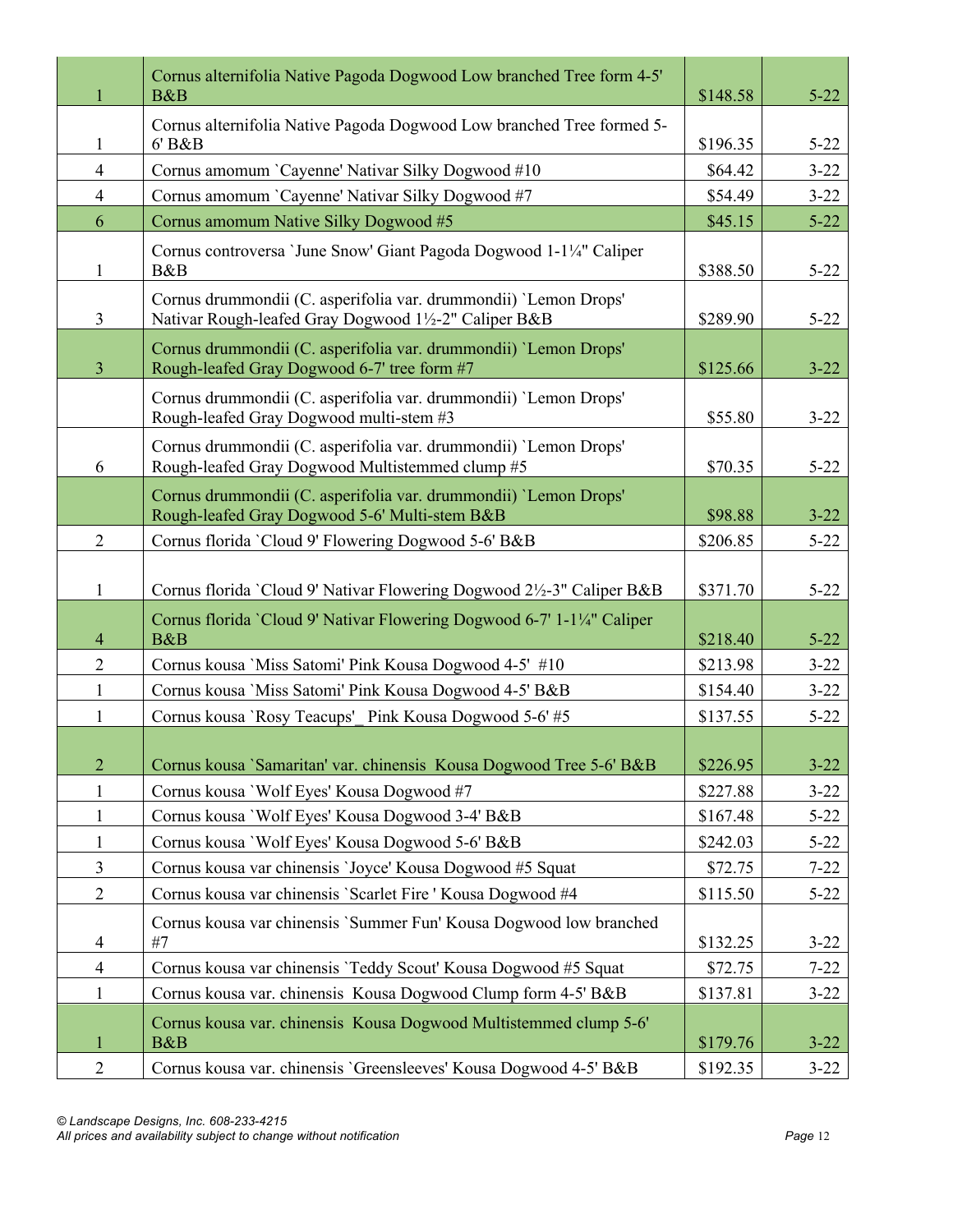|                | Cornus kousa var. chinensis 'Milky Way' Clump Kousa Dogwood 4-5'        |          |          |
|----------------|-------------------------------------------------------------------------|----------|----------|
| 4              | B&B                                                                     | \$184.80 | $5 - 22$ |
| 5 <sup>5</sup> | Cornus kousa var. chinensis 'Milky Way' Kousa Dogwood #7                | \$209.95 | $7 - 22$ |
|                | Cornus kousa var. chinensis `Milky Way' Kousa Dogwood 1½-2" Caliper     |          |          |
| $\overline{c}$ | B&B                                                                     | \$315.00 | $5 - 22$ |
| $\mathbf{1}$   | Cornus mas 'Golden Glory' Corneliancherry Dogwood clump 4-5' B&B        | \$132.30 | $5 - 22$ |
|                |                                                                         |          |          |
| $\mathbf{1}$   | Cornus mas 'Golden Glory' Corneliancherry Dogwood Tree form 6-7' #5     | \$94.50  | $5 - 22$ |
|                |                                                                         |          |          |
| $\mathfrak{Z}$ | Cornus officinalis `Kintoki Japanese Corneliancherry Dogwood 4-5' B&B   | \$125.33 | $5 - 22$ |
| $\tau$         | Cornus officinalis 'Lemon Zest' Corneliancherry Dogwood 4-5' #4         | \$88.99  | $3 - 22$ |
| 8              | Cornus officinalis 'Lemon Zest' Corneliancherry Dogwood 5-6' #6         | \$106.68 | $3 - 22$ |
| $\overline{3}$ | Cornus racemosa 'Huron' Nativar Gray Dogwood #5                         | \$50.40  | $5 - 22$ |
|                |                                                                         |          |          |
| 29             | Cornus racemosa 'Irish Setter' (J.N. Redstem) Nativar Gray Dogwood #1   | \$19.25  | $3 - 22$ |
|                |                                                                         |          |          |
| 9              | Cornus racemosa 'Irish Setter' (J.N. Redstem) Nativar Gray Dogwood #3   | \$31.12  | $3 - 22$ |
| 5              | Cornus racemosa 'Muskingum' Ground cover Gray Dogwood #6                | \$63.19  | $3 - 22$ |
| 16             | Cornus sericea 'Arctic Fire' Dwarf Red Twig Dogwood #5                  | \$58.99  | $5 - 22$ |
| $\overline{2}$ | Cornus sericea 'Compressa' Redtwig Dogwood #10                          | \$172.20 | $5 - 22$ |
| 5              | Cornus sericea 'Firedance' First Editions® Dogwood #2                   | \$38.13  | $4 - 22$ |
| 8              | Cornus sericea 'Pucker Up' Redtwig Dogwood #1                           | \$23.66  | $3 - 22$ |
| 15             | Cornus sericea 'Pucker Up' Redtwig Dogwood #3                           | \$49.35  | $5 - 22$ |
| $\overline{2}$ | Cornus x rutgersensis 'Scarlet Fire' Hybrid Flowering Dogwood 5-6' B&B  | \$198.89 | $5 - 22$ |
| $\overline{2}$ | Cornus x rutgersensis 'Stellar Pink' Hybrid Flowering Dogwood 5-6' B&B  | \$198.89 | $5 - 22$ |
| $\overline{2}$ | Corylus americana 'Golden A' Nativar Chartreuse Leafed Hazelnut #3      | \$62.99  | $5 - 22$ |
| 20             | Corylus americana 'Purpleleaf Bailey Select' Native Hazelnut #3         | \$49.18  | $6 - 22$ |
| 17             | Corylus americana 'Purpleleaf Bailey Select' Native Hazelnut #5         | \$78.12  | $3 - 22$ |
|                | Corylus avellana contorta 'Red Dragon' Red Harry Lauder's Walking Stick |          |          |
| 3              | (Resistant to filbert blight) #7                                        | \$136.50 | $5 - 22$ |
| $\overline{2}$ | Corylus colurna Turkish Filbert 1.75-2" Caliper B&B                     | \$357.80 | $5 - 22$ |
| $\mathbf{1}$   | Corylus fargesii Farges Hazelnut Tree #5                                | \$102.77 | $3 - 22$ |
| $\mathbf{1}$   | Corylus fargesii Farges Hazelnut Tree 1.75-2" Caliper B&B               | \$348.60 | $5 - 22$ |
| $\mathbf{1}$   | Corylus fargesii Farges Hazelnut Tree 2-2½" Caliper B&B                 | \$399.50 | $5 - 22$ |
| $\mathbf{1}$   | Corylus fargesii Farges Hazelnut Tree 5-6' #5                           | \$153.30 | $5 - 22$ |
| $\mathbf{1}$   | Corylus fargesii Farges Hazelnut Tree 6-7' #5                           | \$178.50 | $5 - 22$ |
| 10             |                                                                         |          |          |
|                | Cotinus coggygria 'Golden Spirit' Smokebush #2                          | \$46.29  | $3 - 22$ |
| $\overline{3}$ | Cotinus coggygria 'Royal Purple' Smokebush #3                           | \$24.15  |          |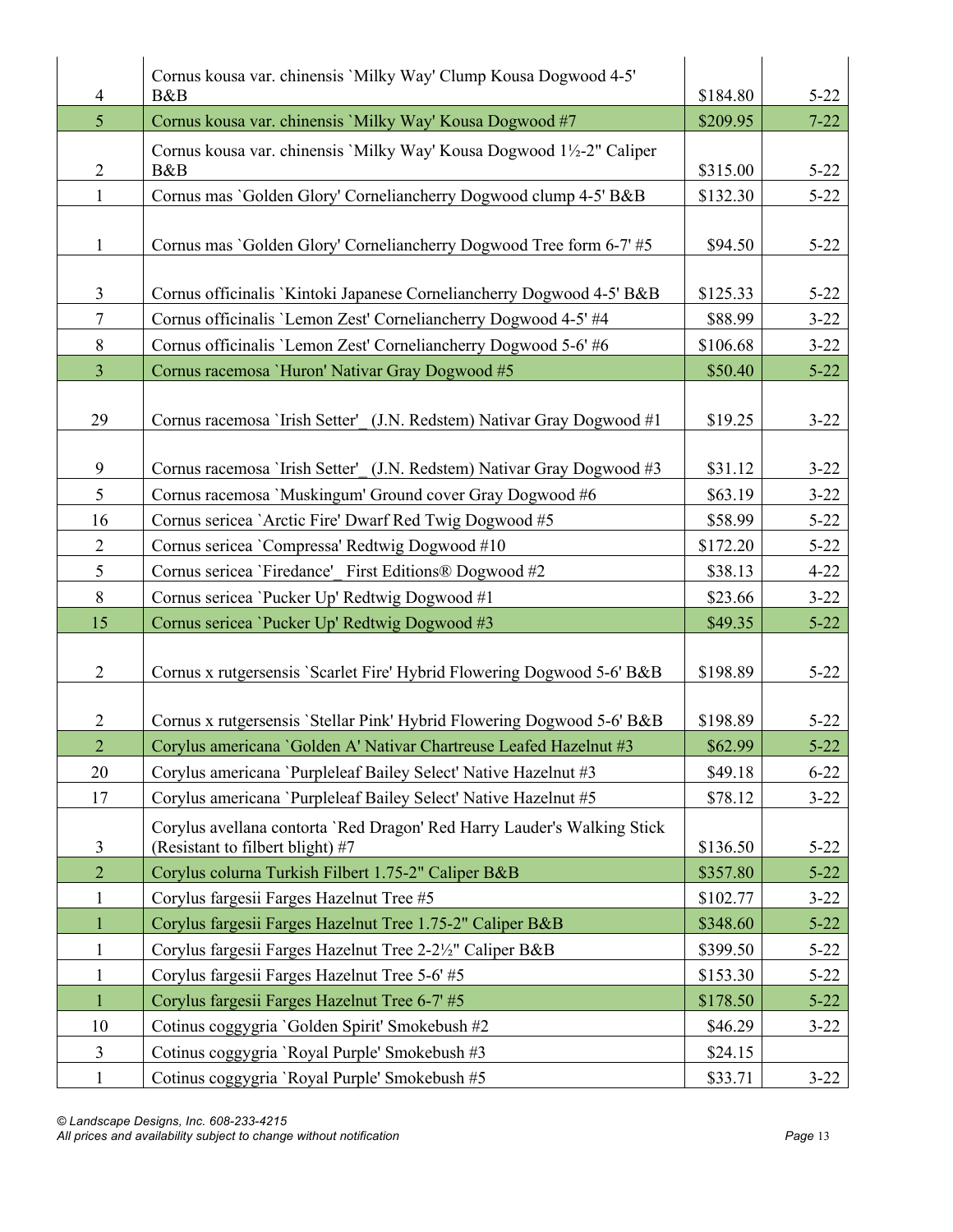| $\overline{2}$ | Cotinus coggygria 'Velvet Cloak x C. obovatus 'Grace' Hybrid Smoketree<br>$2 - 3'$ #3                   | \$63.48  | $3 - 22$ |
|----------------|---------------------------------------------------------------------------------------------------------|----------|----------|
| 3              | Cotinus coggygria 'Velvet Cloak x C. obovatus 'Grace' Hybrid Smoketree<br>$3-4'$ #5                     | \$89.25  | $5 - 22$ |
| $\overline{3}$ | Cotinus coggygria 'Velveteeny' Smokebush #3                                                             | \$63.48  | $3 - 22$ |
| 10             | Cotinus coggygria 'Velveteeny' Smokebush #4                                                             | \$42.68  | $3 - 22$ |
| 11             | Cotinus coggygria 'Winecraft Black' Smokebush #3                                                        | \$42.20  | $5 - 22$ |
| 12             | Cotinus coggygria 'Winecraft Gold' Smokebush #3                                                         | \$44.20  | $5 - 22$ |
| $\overline{2}$ | Cotinus coggygria 'Young Lady' Smoketree #5                                                             | \$79.92  | $3 - 22$ |
| $\mathbf{1}$   | Cotinus obovatus Native USA Smoke Tree 1½-2" Caliper B&B                                                | \$213.15 | $2 - 20$ |
|                | Cotinus obovatus Native USA Smoke Tree 6-7' B&B                                                         | \$198.45 | $5 - 22$ |
| 19             | Cotoneaster adpressus 'Tom Thumb' Creeping Cotoneaster #2                                               | \$44.42  | $3 - 22$ |
| 10             | Cotoneaster lucidus Hedge Cotoneaster 18-30" #3                                                         | \$23.85  | $7 - 22$ |
| 4              | Cotoneaster lucidus x apiculata 'Autumn Inferno' Bonfire First Editions<br>Cotoneaster #10              | \$62.88  | $4 - 22$ |
| $\overline{4}$ | Cotoneaster lucidus x apiculata 'Autumn Inferno' Bonfire First Editions<br>Cotoneaster #6               | \$62.68  | $4 - 22$ |
| 5              | Cotoneaster lucidus x apiculatus `Autumn Inferno' Bonfire Cotoneaster<br>PP30,493 #2                    | \$40.86  | $4 - 22$ |
| 24             | Cotoneaster racemiflorus var. soongoricus Songari Popov Redbead<br>Cotoneaster #6                       | \$33.96  | $3 - 22$ |
| 4              | Cotoneaster racemiflorus var. soongoricus Songari Popov Redbead<br>Cotoneaster #7                       | \$36.98  | $3 - 22$ |
| $\overline{3}$ | Cotoneaster x hybridus 'Hessei' Rockspray Cotoneaster #3                                                | \$30.68  | $3 - 22$ |
|                | Crataegus monogyna 'Inermis Compacta' Thornless Dwarf Singleseed<br>Hawthorn #3                         | \$33.60  | $5 - 22$ |
| 1              | Daphne x burkwoodii `Carol Mackie' Daphne #4                                                            | \$50.35  | $3 - 22$ |
| 2              | Daphne x burkwoodii `Carol Mackie' Daphne 15-18" B&B                                                    | \$68.78  | $5 - 22$ |
|                | Daphne x burkwoodii `Carol Mackie' Daphne 18-24" B&B                                                    | \$79.28  | $5 - 22$ |
| $\overline{2}$ | Daphne x burkwoodii 'Somerset' Daphne 18-24" B&B                                                        | \$75.08  | $5 - 22$ |
| $\overline{4}$ | Diervilla `Kodiak® Black Proven Winners Nativar Diervilla PPAF #2                                       | \$40.29  | $3 - 22$ |
| 20             | Diervilla `Kodiak® Black Proven Winners Nativar Diervilla PPAF #3                                       | \$56.70  | $5 - 22$ |
| 32             | Diervilla `Kodiak® Fresh Proven Winners Nativar Diervilla PPAF #1                                       | \$30.22  | $8 - 22$ |
| 21             | Diervilla `Kodiak® Orange' Proven Winners Nativar Diervilla PPAF #3                                     | \$56.70  | $5 - 22$ |
| 16             | Diervilla `Kodiak® Red' Proven Winners Nativar Diervilla PPAF #3                                        | \$56.70  | $5 - 22$ |
| 18             | Diervilla lonicera 'Michigan Sunset' Nativar Diervilla #1                                               | \$20.24  | $7 - 22$ |
| $\overline{3}$ | Diervilla lonicera Native Dwarf Bush Diervilla #5                                                       | \$50.79  | $4 - 22$ |
| 10             | Diervilla rivularis Native Georgia Bush Diervilla #3                                                    | \$31.50  | $5 - 22$ |
| 12             | Diervilla rivularis 'Summer Stars' (Morton Arboretum introduction) Nativar<br>Georgia Bush Diervilla #3 | \$24.69  | $5 - 22$ |
| 30             | Diervilla sessilifolia 'Butterfly' Nativar Diervilla #1                                                 | \$17.08  | $3 - 22$ |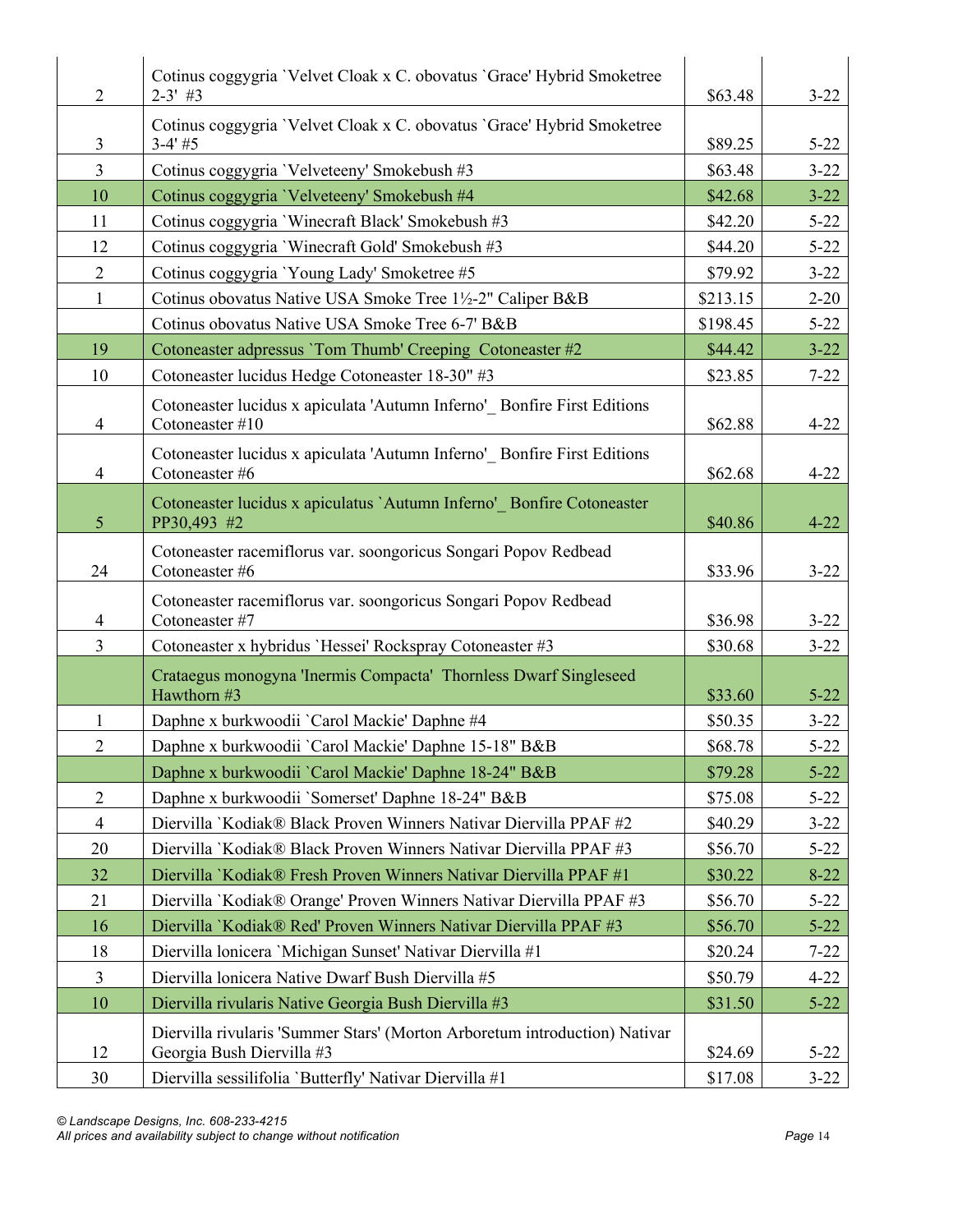| $\overline{4}$ | Diervilla splendens 'El Madrigal' 'Firefly Nightglow' Diervilla #2                                       | \$33.08  | $5 - 22$ |
|----------------|----------------------------------------------------------------------------------------------------------|----------|----------|
| 11             | Diervilla splendens 'El Madrigal' 'Firefly Nightglow' Nativar Diervilla #3                               | \$35.88  | $3 - 22$ |
| $\overline{2}$ | Diospyros virginiana 'John Rick' Nativar (excellent flavor) Self-fertile<br>Common Persimmon 5-6' #6     | \$135.60 | $3 - 22$ |
| $\mathbf{1}$   | Diospyros virginiana 'Morris Burton' Nativar (excellent flavor) Self-fertile<br>Common Persimmon 4-5' #6 | \$84.80  | $3 - 22$ |
| 7              | Eleutherococcus (Acanthopanax) sieboldianus 'Variegata' Fiveleaf Aralia<br>$18 - 24" #3$                 | \$54.08  | $4 - 22$ |
| 23             | Elsholtzia stauntonii Mint Bush (This is NOT herbaceous spreading mint!)<br>6"B                          | \$9.95   | $7 - 22$ |
| $\mathbf{1}$   | Elsholtzia stauntonii Mint Shrub #1                                                                      | \$14.99  | $3 - 22$ |
| $\overline{2}$ | Enkianthus campanulatus Redvein Enkianthus 18-24" #7                                                     | \$64.59  | $3 - 22$ |
| 1              | Eucommia ulmoides Hardy Rubber Tree of Central China 1½-2" Caliper<br>B&B                                | \$332.56 | $3 - 22$ |
| $\overline{2}$ | Euonymus alatus 'Little Moses' Very Compact Burning Bush #2                                              | \$51.58  | $3 - 22$ |
| $\overline{3}$ | Euonymus alatus 'Pipsqueak' Dwarf Burning Bush #5                                                        | \$61.63  | $3 - 22$ |
| 6              | Euonymus alatus 'Unforgettable Fire' PP21634 Burning Bush #3                                             | \$49.35  | $5 - 22$ |
| $\mathbf{1}$   | Euonymus alatus 'Velvet Blazer' Burning Bush #7                                                          | \$50.51  | $3 - 22$ |
| 31             | Euonymus obovatus Deciduous Groundcover Euonymus Native #1.5                                             | \$24.57  | $3 - 22$ |
| $\mathbf{1}$   | Exochorda 'Snow Day® Surprise' Proven Winners Compact Pearl-Bush<br>PP#23329 #3                          | \$29.95  | $3 - 22$ |
| 1              | f Acer grandidentatum × A. saccharum 'Highland Park' 'Hipazam' ®<br>Hybrid Nativar Sugar Maple 1½-2" B&B | \$205.33 | $3 - 22$ |
| 8              | Fagus grandifolia Native American Beech #3                                                               | \$99.99  | $5 - 22$ |
| $\mathbf{1}$   | Fagus grandifolia Native American Beech 5-6' B&B                                                         | \$247.89 | $5 - 22$ |
| $\mathbf{1}$   | Fagus grandifolia Native American Beech 6-7' B&B                                                         | \$268.80 | $5 - 22$ |
| $\mathbf{1}$   | Fagus sylvatica `Albomarginata' European Beech 12" Box                                                   | \$117.60 | $5 - 22$ |
|                | Fagus sylvatica 'Dawyck' Columnar European Beech #7                                                      | \$268.80 | $5 - 22$ |
| $\mathbf{1}$   | Fagus sylvatica 'Dawyck Gold' Columnar Golden European Beech #6                                          | \$100.80 | $5 - 22$ |
| $\mathbf{1}$   | Fagus sylvatica 'Dawyck Gold' Columnar Golden European Beech #7                                          | \$205.80 | $5 - 22$ |
| 3              | Fagus sylvatica 'Dawyck Purple' Columnar Purple-Leaved European Beech<br>1.75-2" Caliper B&B             | \$375.90 | $3 - 22$ |
| $\mathbf{1}$   | Fagus sylvatica 'Dawyck Purple' Columnar Purple-Leaved European Beech<br>6-7' B&B                        | \$373.80 | $5 - 22$ |
| $\mathbf{1}$   | Fagus sylvatica 'Purple Fountain' Weeping Purple Beech 1¼-1½" Caliper<br>B&B                             | \$252.00 | $5 - 22$ |
| $\mathbf{1}$   | Fagus sylvatica `Purple Fountain' Weeping Purple Beech #5                                                | \$151.20 | $5 - 22$ |
| $\mathbf{1}$   | Fagus sylvatica 'Purple Fountain' Weeping Purple Beech 5-6' B&B                                          | \$231.00 | $5 - 22$ |
| 1              | Fagus sylvatica 'Purpurea Pendula' Purple-leafed Weeping European Beech<br>6-8' Caliper B&B              | \$207.90 | $3 - 22$ |
| $\mathbf{1}$   | Fagus sylvatica 'Red Obelisk' European Beech #10                                                         | \$172.20 | $5 - 22$ |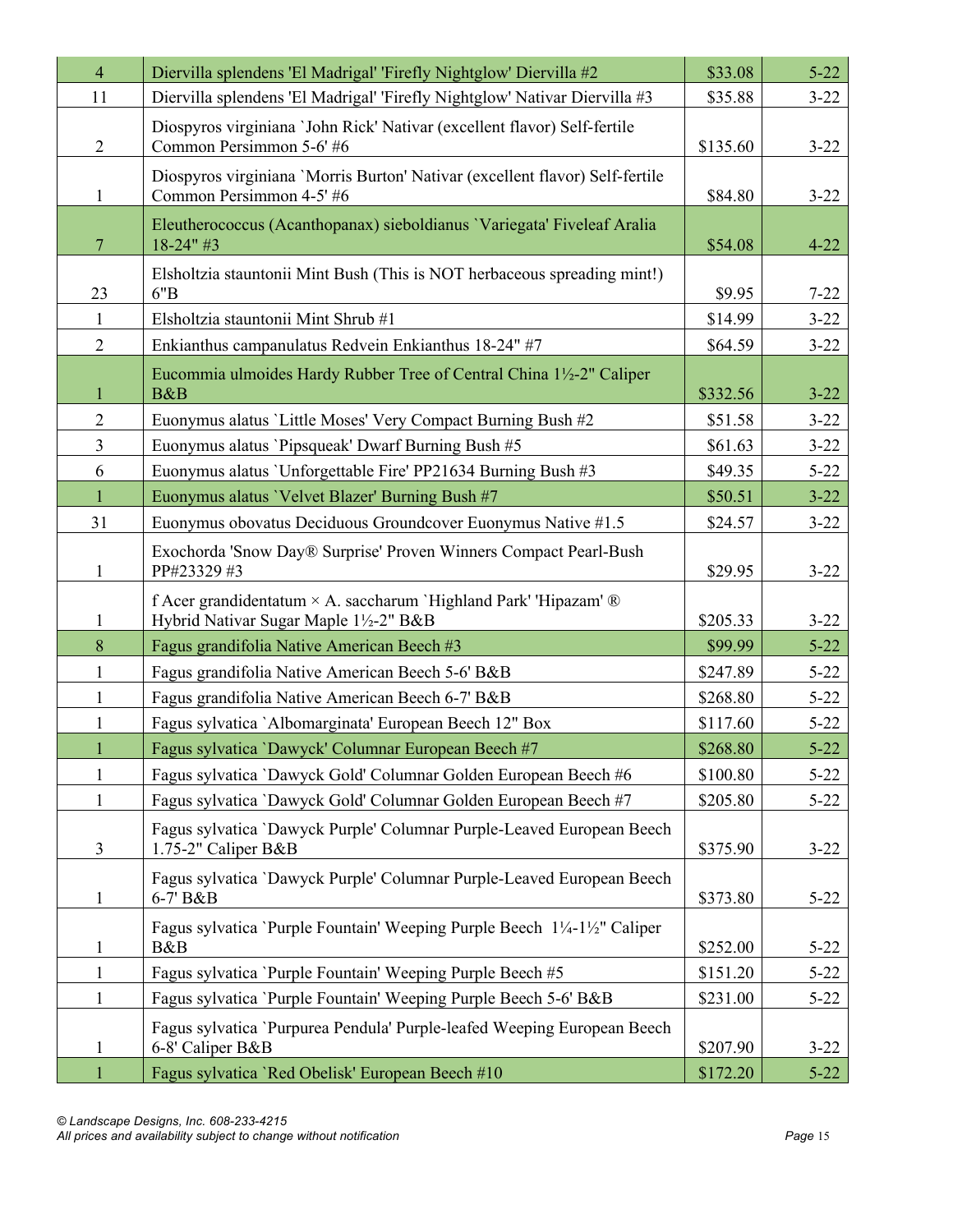| $\overline{2}$ | Fagus sylvatica 'Riversi' Purple Leafed European Beech 1½-2" Caliper<br>B&B                                            | \$431.12 | $3 - 22$ |
|----------------|------------------------------------------------------------------------------------------------------------------------|----------|----------|
| $\mathbf{1}$   | Fagus sylvatica 'Rohanii' Purple Leafed European Beech #7                                                              | \$108.28 | $3 - 22$ |
| $\overline{2}$ | Fagus sylvatica 'Roseomarginata' Tricolor European Beech #10                                                           | \$272.81 | $3 - 22$ |
| $\overline{4}$ | Fagus sylvatica 'Roseomarginata' Tricolor European Beech 1½-2" Caliper<br>B&B                                          | \$426.93 | $5 - 22$ |
| $\mathbf{1}$   | Fagus sylvatica 'Roseomarginata' Tricolor European Beech 4-5' B&B                                                      | \$231.09 | $5 - 22$ |
| $\overline{2}$ | Fagus sylvatica 'Roseomarginata' Tricolor European Beech 6-8' B&B                                                      | \$270.90 | $5 - 22$ |
| $\overline{2}$ | Fagus sylvatica 'Roseomarginata' Tricolor European Beech 7-8' B&B                                                      | \$291.90 | $5 - 22$ |
| $\overline{3}$ | Fagus sylvatica 'Sandrode' Compact Fern-leafed European Beech. #6                                                      | \$168.19 | $5 - 22$ |
| $\mathbf{1}$   | Fagus sylvatica 'Sandrode' Compact Fern-leafed European Beech.#10                                                      | \$346.50 | $5 - 22$ |
| $\overline{4}$ | Forsythia 'Meadowlark' Forsythia #5                                                                                    | \$58.74  | $3 - 22$ |
| 5              | Forsythia 'Meadowlark' Forsythia #6                                                                                    | \$53.37  | $3 - 22$ |
| $\mathbf{1}$   | Forsythia 'Northern Sun' Forsythia #7                                                                                  | \$56.08  | $3 - 22$ |
| 8              | Forsythia `Show Off' Starlet Proven Winners PP24361 #2                                                                 | \$39.85  | $4 - 22$ |
| 12             | Forsythia `Show Off' Sugar Baby' Proven Winners PP23838 #3                                                             | \$49.35  | $5 - 22$ |
| $\overline{2}$ | Forsythia viridissima koreana 'Kumson' Greenstem Forsythia #10                                                         | \$57.57  | $3 - 22$ |
| 10             | Fothergilla gardenii Dwarf Fothergilla #2                                                                              | \$44.61  | $3 - 22$ |
| $\overline{3}$ | Fothergilla x intermedia 'Blue Shadow' Fothergilla 15-18" B&B                                                          | \$70.35  | $5 - 22$ |
| $\overline{2}$ | Fothergilla x intermedia 'Blue Shadow' Nativar Fothergilla #3                                                          | \$48.30  | $5 - 22$ |
| $\mathbf{1}$   | Fothergilla x intermedia 'Mount Airy' Fothergilla 15-18" B&B                                                           | \$77.70  | $5 - 22$ |
| 6              | Fothergilla x intermedia 'Mount Airy' Fothergilla 18-24" #1½                                                           | \$33.49  | $5 - 22$ |
| $\overline{2}$ | Fothergilla x intermedia 'Mount Airy' Nativar Fothergilla 18-24" #3                                                    | \$44.95  | $3 - 22$ |
| 8              | Fothergilla x intermedia 'Red Licorice' Nativar Fothergilla 15-18" #3                                                  | \$48.30  | $5 - 22$ |
| $\mathbf{1}$   | Ginkgo biloba 'Chi Chi' Dwarf Spreading Ginkgo #1                                                                      | \$22.90  | $3 - 22$ |
| $\mathbf{1}$   | Ginkgo biloba 'Elmwood' Ginkgo #5                                                                                      | \$79.88  | $3 - 22$ |
| 11             | Ginkgo biloba 'Goldspire' Columnar Ginkgo #10                                                                          | \$252.88 | $7 - 22$ |
| $\overline{2}$ | Ginkgo biloba 'Grindstone' Columnar Ginkgo #5                                                                          | \$87.63  | $3 - 22$ |
| $\overline{3}$ | Ginkgo biloba 'Pendula' Weeping 5' Top grafted standard Ginkgo #10                                                     | \$198.66 | $3 - 22$ |
| 1              | Ginkgo biloba `Sky Tower' Ginkgo 1½-2" Caliper B&B                                                                     | \$336.34 | $5 - 22$ |
| $\mathbf{1}$   | Ginkgo biloba `Stupka Broom' Ginkgo #10                                                                                | \$146.90 | $3 - 22$ |
| $\overline{3}$ | Ginkgo biloba 'Summer Rainbow' Ginkgo #5                                                                               | \$68.63  | $3 - 22$ |
| $\mathbf{2}$   | Ginkgo biloba `Troll' Top grafted standard Ginkgo #5                                                                   | \$92.82  | $3 - 22$ |
| $\overline{2}$ | Ginkgo biloba 'Umbrella' Dwarf Ginkgo 5' Top grafted standard #10                                                      | \$135.80 | $3 - 22$ |
| 1              | Ginkgo biloba 'Weeping Wonder' Weeping Ginkgo 3' Top grafted standard<br>#10                                           | \$179.80 | $3 - 22$ |
| $\mathbf{1}$   | Gleditsia triacanthos var. inermis 'Northern Acclaim' Thornless and<br>seedless Nativar Honeylocust 1.5-2" Caliper #25 | \$349.88 | $3 - 22$ |
|                | Gleditsia triacanthos var. inermis 'Skyline' Thornless and seedless Nativar<br>Honeylocust 1.75-2" Caliper #15         | \$264.84 | $3 - 22$ |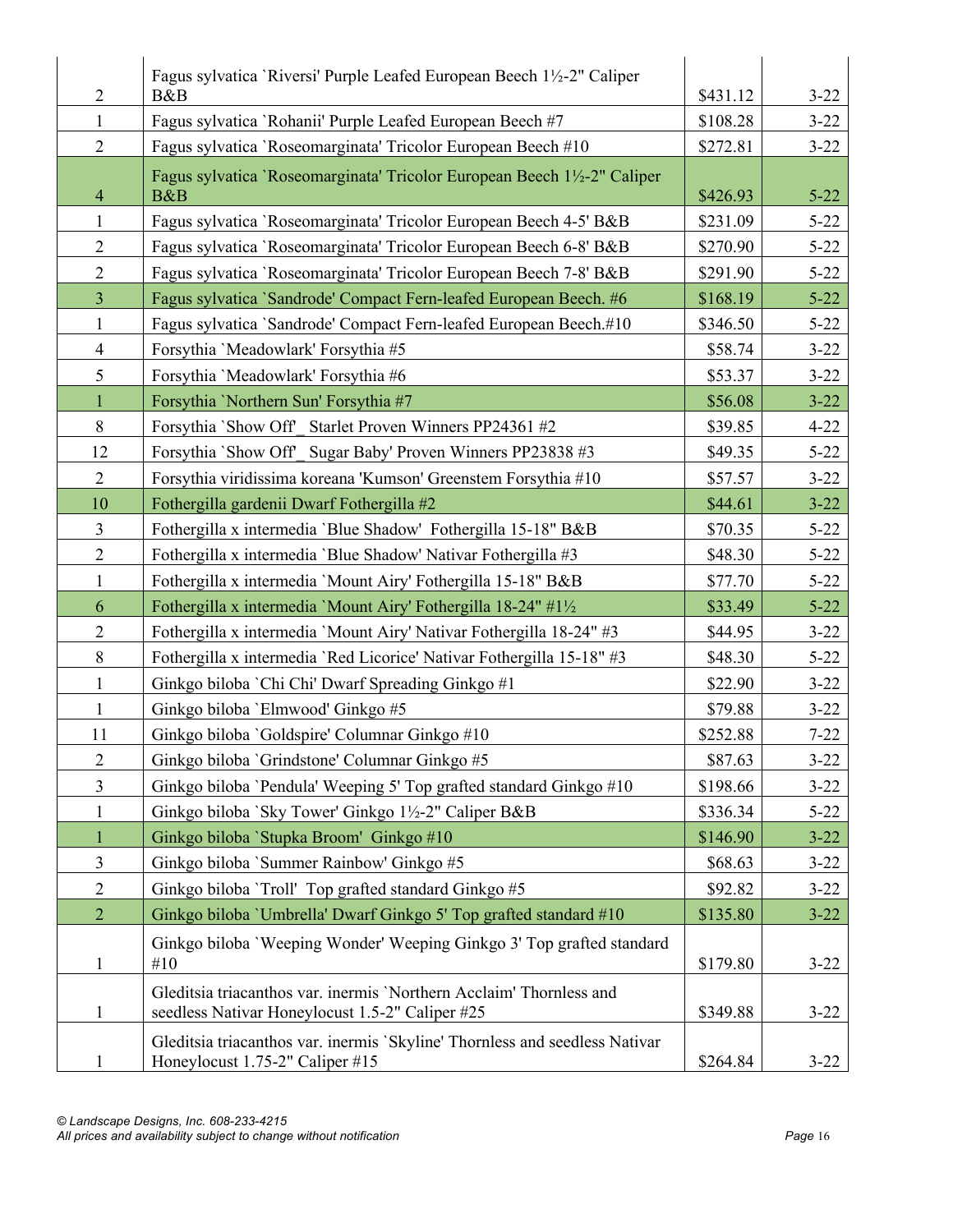| $\overline{4}$ | Gleditsia triacanthos var. inermis 'Street Keeper' DravesThornless and<br>seedless Nativar compact more upright Honeylocust PP21698 #10                      | \$171.97 | $3 - 22$ |
|----------------|--------------------------------------------------------------------------------------------------------------------------------------------------------------|----------|----------|
| 1              | Gleditsia triacanthos var. inermis 'Street Keeper' DravesThornless and<br>seedless Nativar compact more upright Honeylocust PP21698 1.25-1.5"<br>Caliper B&B | \$273.55 | $5 - 22$ |
| 1              | Gleditsia triacanthos var. inermis 'Street Keeper' DravesThornless and<br>seedless Nativar compact more upright Honeylocust PP21698 1.75-2"<br>Caliper B&B   | \$352.80 | $5 - 22$ |
| $\overline{2}$ | Gleditsia triacanthos var. inermis 'Sunburst' Thornless and seedless Nativar<br>Honeylocust #15                                                              | \$189.80 | $3 - 22$ |
| $\overline{2}$ | Gymnocladus dioicus 'Expresso' Nativar Podless Kentucky Coffeetree 1½-<br>2" Caliper B&B                                                                     | \$302.40 | $5 - 22$ |
| $\mathbf{1}$   | Gymnocladus dioicus 'Expresso' PARK GRADE Podless Nativar Kentucky<br>Coffeetree 1½-2" Caliper B&B                                                           | \$189.90 | $5 - 22$ |
| $\mathbf{1}$   | Gymnocladus dioicus 'True North' Podless Nativar Upright Kentucky<br>Coffeetree 1½-2" Caliper B&B                                                            | \$316.83 | $3 - 22$ |
| $\mathbf{1}$   | Gymnocladus dioicus Kentucky Coffeetree 13/4-2" Caliper B&B                                                                                                  | \$335.16 | $3 - 22$ |
| 1              | Halesia tetraptera 'Jersey Belle' Nativar Carolina Silverbell #5                                                                                             | \$132.80 | $5 - 22$ |
|                | Halesia tetraptera 'Jersey Belle' Nativar Carolina Silverbell #7                                                                                             | \$132.57 | $3 - 22$ |
| $\mathbf{1}$   | Halesia tetraptera 'Wedding Bells' Nativar Carolina Silverbell 1.75-2"<br>Caliper B&B                                                                        | \$253.58 | $5 - 22$ |
| $\mathbf{1}$   | Halesia tetraptera 'Wedding Bells' Nativar Carolina Silverbell Clump #7                                                                                      | \$76.86  | $3 - 22$ |
| $\mathbf{1}$   | Halesia tetraptera Native Carolina Silverbell Multistem 5-6' B&B                                                                                             | \$159.08 | $5 - 22$ |
|                | Halesia tetraptera Native Carolina Silverbell Multistem 8-9' B&B                                                                                             | \$261.45 | $5 - 22$ |
| $\overline{2}$ | Halesia tetraptera Native Carolina Silverbell Mutstem #15                                                                                                    | \$145.90 | $3 - 22$ |
| $\mathbf{1}$   | Hamamelis vernalis `Amethyst' Nativar Witchhazel 3-4' B&B                                                                                                    | \$129.68 | $5 - 22$ |
| 5              | Hamamelis vernalis 'Burnt Mahogany' Nativar Witchhazel #7                                                                                                    | \$114.99 | $7 - 22$ |
| 5              | Hamamelis vernalis 'Golden Eclipse' Nativar Witchhazel #6                                                                                                    | \$80.50  | $7 - 22$ |
| $\overline{3}$ | Hamamelis vernalis 'Grape Fizz' Nativar Witchhazel #6                                                                                                        | \$76.62  | $3 - 22$ |
| $\mathbf{1}$   | Hamamelis vernalis 'Purple Prince' Nativar Witchhazel #6                                                                                                     | \$72.88  | $3 - 22$ |
| $\mathbf{1}$   | Hamamelis vernalis 'Sandra' Nativar Witchhazel 36-42" B&B                                                                                                    | \$99.75  | $5 - 22$ |
| $\mathbf{2}$   | Hamamelis vernalis 'Spring Harvest' Nativar Witchhazel #6                                                                                                    | \$78.02  | $3 - 22$ |
| $\mathbf{1}$   | Hamamelis vernalis Native Spring Witchhazel 4-5' B&B                                                                                                         | \$124.95 | $5 - 22$ |
| $\mathbf{1}$   | Hamamelis vernalis Native Spring Witchhazel 5-6' B&B                                                                                                         | \$160.65 | $5 - 22$ |
| $\mathbf{1}$   | Hamamelis virginiana 'Champlin's Red' Nativar Witchhazel #10                                                                                                 | \$148.63 | $3 - 22$ |
| $\sqrt{2}$     | Hamamelis virginiana `Champlin's Red' Nativar Witchhazel #6                                                                                                  | \$80.59  | $7 - 22$ |
| $\mathbf{1}$   | Hamamelis virginiana 'Ice Queen' Nativar Witchhazel #5                                                                                                       | \$78.75  | $7 - 22$ |
| $\overline{4}$ | Hamamelis virginiana 'Ice Queen' Nativar Witchhazel #7                                                                                                       | \$98.75  | $7 - 22$ |
| $\overline{2}$ | Hamamelis virginiana 'Lemon Lime' Nativar Autumn Witchhazel #6                                                                                               | \$51.84  | $3 - 22$ |
| $\mathfrak{Z}$ | Hamamelis virginiana 'Little Prospect' Nativar Dwarf Witchhazel #1                                                                                           | \$39.99  | $7 - 22$ |
| $\mathbf{1}$   | Hamamelis virginiana 'Little Prospect' Nativar Dwarf Witchhazel #3                                                                                           | \$69.75  | $7 - 22$ |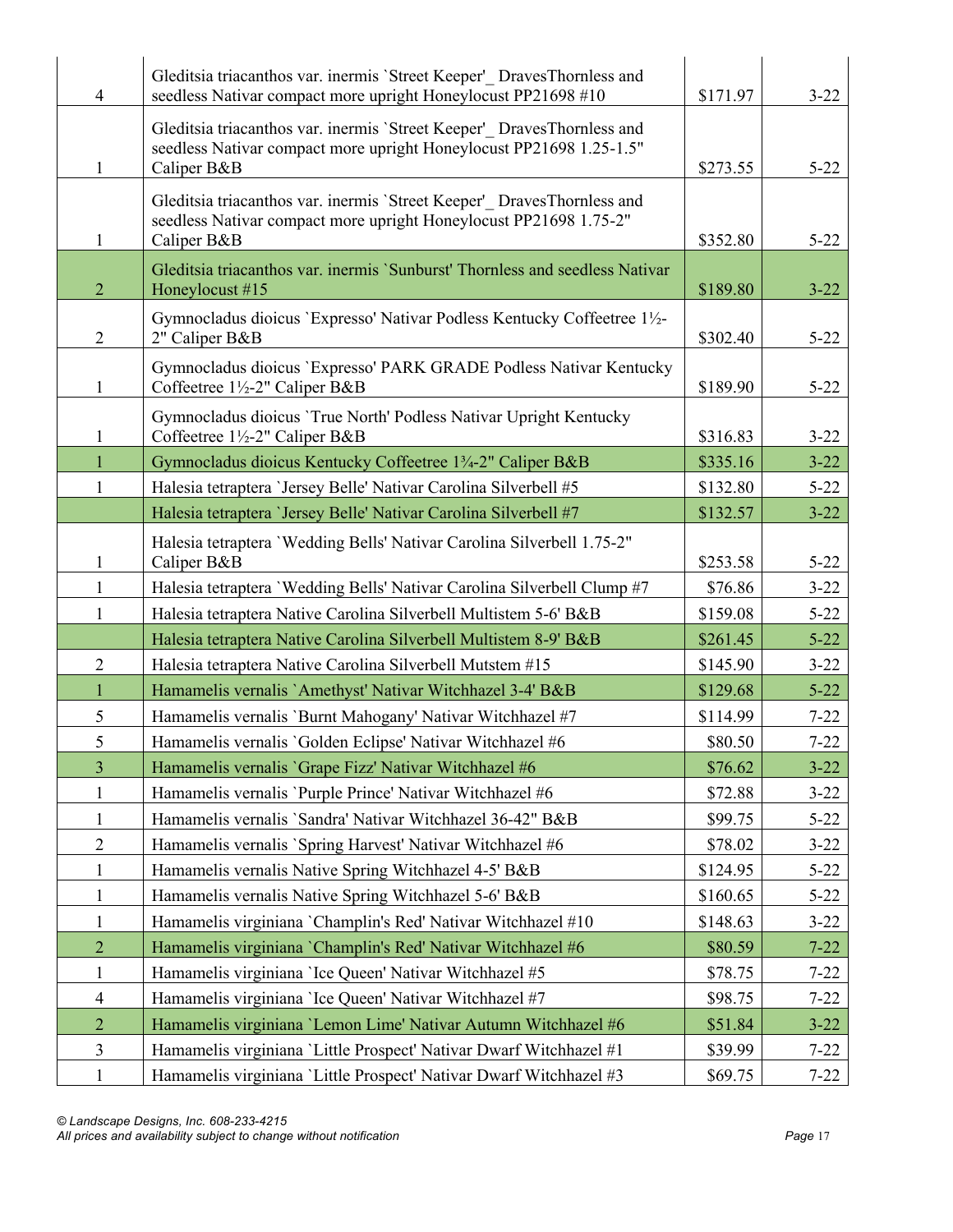| $\overline{5}$ | Hamamelis virginiana `Sunglow' Nativar Autumn Witchhazel #5                                       | \$69.75  | $7 - 22$ |
|----------------|---------------------------------------------------------------------------------------------------|----------|----------|
|                | Hamamelis virginiana 'Winter Champagne' Yellow with orange base                                   |          |          |
| $\mathfrak{Z}$ | flowering Nativar Witchhazel #6                                                                   | \$75.33  | $3 - 22$ |
| 8              | Hamamelis virginiana native Witchhazel #6                                                         | \$89.88  | $3 - 22$ |
| $\mathbf{1}$   | Hamamelis virginiana Native Witchhazel 42-48" B&B                                                 | \$115.50 | $5 - 22$ |
| $\mathbf{1}$   | Hamamelis virginiana Native Witchhazel 4-5' B&B                                                   | \$133.35 | $5 - 22$ |
| $\mathbf{1}$   | Hamamelis virginiana Native Witchhazel 5-6' B&B                                                   | \$172.20 | $5 - 22$ |
| $\overline{2}$ | Hamamelis virginiana Native Witchhazel Multi-stem 8-10' B&B                                       | \$221.55 | $5 - 22$ |
| $\mathbf{1}$   | Hamamelis x intermedia 'Mercedes' Witchhazel #6                                                   | \$78.53  | $3 - 22$ |
| $\overline{2}$ | Hamamelis x intermedia `Aphrodite' Golden burndt orange Spring<br>flowering Witchhazel #6         | \$51.14  | $3 - 22$ |
| $\overline{2}$ | Hamamelis x intermedia 'Birgit' Red-purple flowering Witchhazel #6                                | \$59.43  | $3 - 22$ |
| 6              | Heptacodium miconioides 'Temple of Bloom' Shrub from of Seven-son<br>Flower #2                    | \$50.49  | $5 - 22$ |
| 36             | Heptacodium miconioides Seven-Son Flower #1                                                       | \$22.95  | $8 - 22$ |
| 12             | Heptacodium miconioides Seven-son Flower #7                                                       | \$59.90  | $6 - 22$ |
| $\overline{4}$ | Heptacodium miconioides Seven-son Flower Multistem #10                                            | \$78.48  | $3 - 22$ |
|                | Heptacodium miconioides Seven-son Flower Multi-stem 4-5' B&B                                      | \$184.80 | $5 - 22$ |
|                | Heptacodium miconioides Seven-son Flower Multi-stem 5-6' B&B                                      | \$206.85 | $5 - 22$ |
|                | Heptacodium miconioides Seven-son Flower Tree Form 13/4-2" Caliper<br>B&B                         | \$388.60 | $5 - 22$ |
|                | Heptacodium miconioides Seven-son Flower Tree Form 2½-3" Caliper                                  |          |          |
| $\mathbf{1}$   | B&B                                                                                               | \$463.05 | $5 - 22$ |
|                |                                                                                                   |          |          |
| 16             | Heptacodium miconioides 'Tianshan' Shrub from of Seven-son Flower #5                              | \$56.55  | $4 - 22$ |
| $\overline{2}$ | Hibiscus syriacus 'Asurri Satin' Hibiscus #2                                                      | \$36.75  | $5 - 22$ |
| $\overline{2}$ | Hibiscus syriacus 'Bali' First Editions Hibiscus #10                                              | \$77.99  | $3 - 22$ |
| $\overline{2}$ | Hibiscus syriacus 'Hawaii' First Editions® Hibiscus #3                                            | \$58.80  | $5 - 22$ |
| 16             | Hibiscus syriacus 'Lil' Kim' Dwarf Hibiscus #1                                                    | \$29.75  | $8 - 22$ |
| 14             | Hibiscus syriacus 'Lil' Kim Red' Dwarf Hibiscus #1                                                | \$29.79  | $3 - 22$ |
| 5              | Hibiscus syriacus 'Minspot Fiji' Hibiscus #2                                                      | \$52.50  | $5 - 22$ |
| 6              | Hydrangea (Schizophragma) hydrangeoides `Flirty Gril' #3                                          | \$49.35  | $5 - 22$ |
| $\overline{2}$ | Hydrangea (Schizophragma) hydrangeoides 'Moonlight' Staked #2                                     | \$58.90  | $3 - 22$ |
| 3              | Hydrangea (Schizophragma) hydrangeoides 'Moonlight' Staked #3                                     | \$68.25  | $5 - 22$ |
| 18             | Hydrangea (Schizophragma) hydrangeoides 'Rose Sensation' #1                                       | \$25.88  | $3 - 22$ |
| 3              | Hydrangea (Schizophragma) hydrangeoides 'Roseum' Japanese Pink<br>Hydrangea Vine Staked #3        | \$68.29  | $5 - 22$ |
| 3              | Hydrangea (Schizophragma) hydrangeoides 'Roseum' Japanese Pink<br>Hydrangea Vine Staked 30-36" #2 | \$50.40  | $5 - 22$ |
| $\mathbf{1}$   | Hydrangea anamola subsp. petiolaris 'Mirranda' aka 'Firefly' Climbing<br>Hydrangea 30" staked #2  | \$46.73  | $4 - 21$ |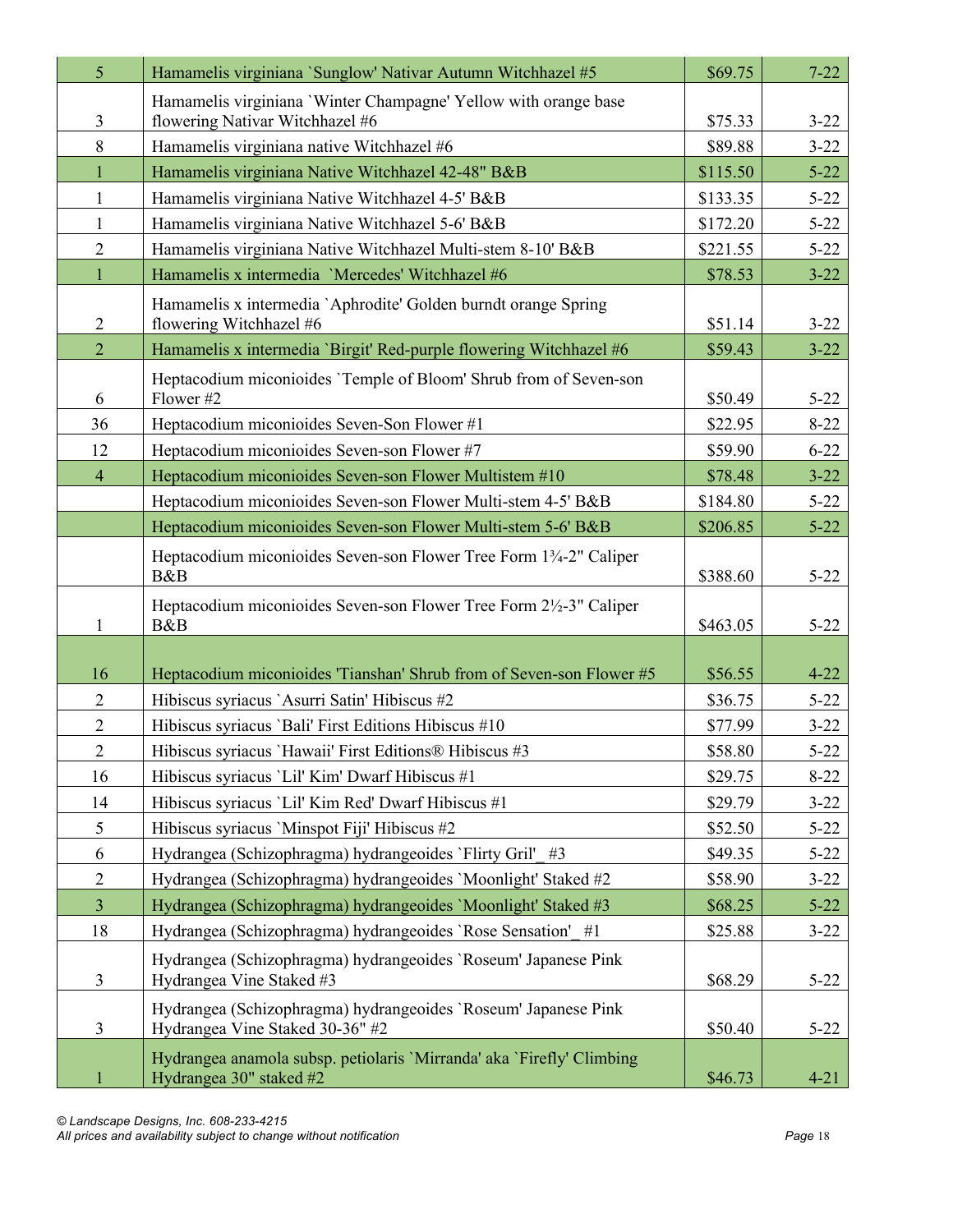| 5              | Hydrangea anamola subsp. petiolaris 'Mirranda' aka 'Firefly' Climbing<br>Hydrangea 36" staked #2 | \$56.70 | $5 - 22$ |
|----------------|--------------------------------------------------------------------------------------------------|---------|----------|
| $\overline{2}$ | Hydrangea anamola subsp. petiolaris 'Tiliifolia' Miniature Leaved Climbing<br>Hydrangea #1       | \$21.99 | $3 - 22$ |
| 16             | Hydrangea anamola subsp. petiolaris 'Tiliifolia' Miniature Leaved Climbing<br>Hydrangea #2       | \$29.88 | $3 - 22$ |
| 9              | Hydrangea anamola subsp. petiolaris Climbing Hydrangea Vine 36" Staked<br>#2                     | \$54.60 | $5 - 22$ |
| 10             | Hydrangea arborescens 'Bounty' Sturdier stemmed Nativar Smooth leaf<br>Hydrangea #3              | \$44.94 | $3 - 22$ |
|                | Hydrangea arborescens 'Haas Halo' Nativar Lacecap Smooth-leaf<br>Hydrangea #2                    | \$27.95 | $3 - 22$ |
| $\tau$         | Hydrangea arborescens 'Haas Halo' Nativar Lacecap Smooth-leaf<br>Hydrangea #5                    | \$55.25 | $7 - 22$ |
| $\overline{3}$ | Hydrangea arborescens 'Haas Halo' Nativar Lacecap Smooth-leaf<br>Hydrangea #6                    | \$58.59 | $3 - 22$ |
| 17             | Hydrangea arborescens 'Haas Halo' Nativar Lacecap Smooth-leaf<br>Hydrangea #7                    | \$64.25 | $3 - 22$ |
| $\overline{7}$ | Hydrangea arborescens 'Hayes Starburst' Nativar Smoothleaf Hydrangea #3                          | \$34.75 | $7 - 22$ |
| 10             | Hydrangea arborescens 'Hayes Starburst' Nativar Smoothleaf Hydrangea #5                          | \$51.25 | $7 - 22$ |
| $\overline{2}$ | Hydrangea arborescens 'Incrediball' Nativar Smooth leaf Hydrangea #2                             | \$38.33 | $3 - 22$ |
| 10             | Hydrangea arborescens 'Incrediball' Nativar Smoothleaf Hydrangea #3                              | \$49.80 | $3 - 22$ |
| $\overline{2}$ | hydrangea arborescens 'Incrediball® Blush' Nativar Smoothleaf Hydrangea<br>PPAF#2                | \$21.39 | $3 - 22$ |
| 3              | Hydrangea arborescens 'Incrediball® Blush' Nativar Smoothleaf Hydrangea<br>PPAF#3                | \$56.18 | $3 - 22$ |
| 16             | Hydrangea arborescens 'Invincibelle Limetta' Nativar Smoothleaf<br>Hydrangea #2                  | \$37.28 | $3 - 22$ |
| 4              | Hydrangea arborescens 'Invincibelle Mini Mauvette®' Nativar Smoothleaf<br>Hydrangea PPAF #2      | \$39.88 | $3 - 22$ |
| $\overline{2}$ | Hydrangea arborescens 'Invincibelle Wee White' Nativar Dwarf Smoothleaf<br>Hydrangea #2          | \$39.88 | $3 - 22$ |
| 16             | Hydrangea arborescens `Invincibelle® Lace' Nativar Lace Cap Smoothleaf<br>Hydrangea PPAF #1      | \$26.25 | $7 - 22$ |
| 4              | Hydrangea arborescens 'Invincibelle® Ruby' Nativar Smoothleaf<br>Hydrangea PPAF #3               | \$52.50 | $5 - 22$ |
| 5              | Hydrangea arborescens 'Riven Lace' Cut-Leaf Hydrangea #7                                         | \$45.92 | $3 - 22$ |
| 5              | Hydrangea arborescens subspecies radiata 'Samantha' Silver Leaf<br>Hydrangea #5                  | \$39.46 | $3 - 22$ |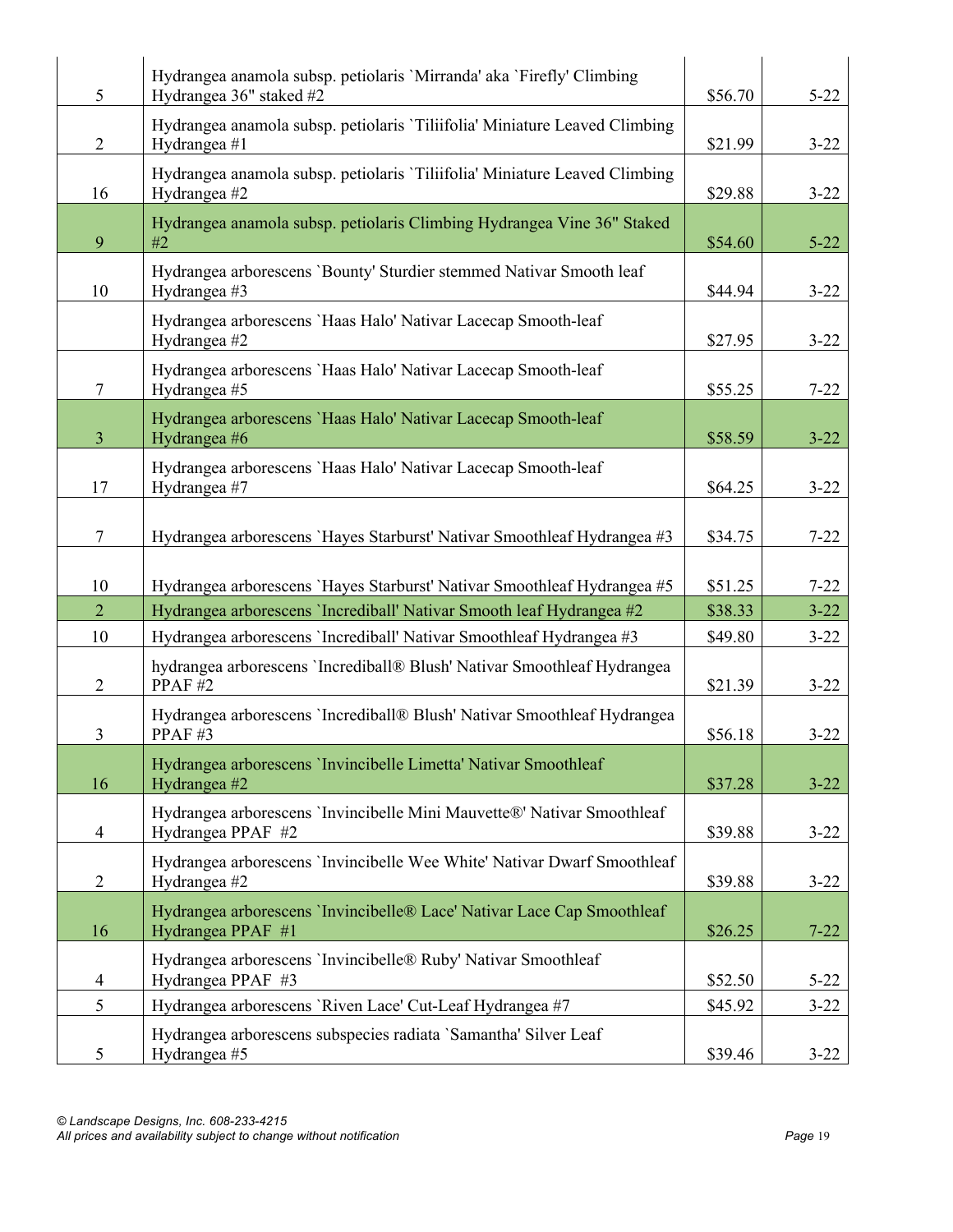| 6              | Hydrangea arborescens subspecies radiata Native Silver-Leafed (Underside)<br>Smooth Hydrangea #3 | \$48.30  | $5 - 22$ |
|----------------|--------------------------------------------------------------------------------------------------|----------|----------|
| 13             | Hydrangea macrophylla ssp. serrata 'Let's Dance Cancan' Lacecap<br>Mountain Hydrangea #3         | \$32.85  | $3 - 22$ |
| 32             | Hydrangea paniculata 'Bobo' Panicled Hydrangea #3                                                | \$54.60  | $3 - 22$ |
| 10             | Hydrangea paniculata 'Bobo' Panicled Hydrangea #5                                                | \$60.90  | $5 - 22$ |
| $\overline{2}$ | Hydrangea paniculata 'Bombshell' Panicled Hydrangea #10                                          | \$62.88  | $3 - 22$ |
| $\overline{2}$ | Hydrangea paniculata 'Bombshell' Panicled Hydrangea #5                                           | \$49.21  | $3 - 22$ |
| 5              | Hydrangea paniculata 'Diamond Rouge'® First Editions® Panicled<br>Hydrangea PP24667#2            | \$39.38  | $5 - 22$ |
| 10             | Hydrangea paniculata `Fire and Ice' Panicled Hydrangea #4                                        | \$48.30  | $7 - 22$ |
| 11             | Hydrangea paniculata `Fire Light' Panicled Hydrangea #3                                          | \$49.35  | $3 - 22$ |
| $\overline{2}$ | Hydrangea paniculata 'Fire Light' Panicled Hydrangea 24-30" B&B                                  | \$56.18  | $5 - 22$ |
| 35             | Hydrangea paniculata 'Fire Light Tidbit' Panicled Hydrangea #1                                   | \$31.90  | $3 - 22$ |
| 14             | Hydrangea paniculata `Fire Light Tidbit' Panicled Hydrangea #2                                   | \$41.48  | $5 - 22$ |
| 10             | Hydrangea paniculata `Fire Light Tidbit' Panicled Hydrangea #5                                   | \$60.90  | $5 - 22$ |
| 6              | Hydrangea paniculata 'Lavalamp Candelabra' Panicled Hydrangea #3                                 | \$49.35  | $5 - 22$ |
| 5              | Hydrangea paniculata 'Limelight' Panicle Hydrangea #2                                            | \$40.12  | $3 - 22$ |
| $\overline{3}$ | Hydrangea paniculata 'Limelight' Panicle Hydrangea #3                                            | \$53.93  | $3 - 22$ |
| 6              | Hydrangea paniculata 'Limelight' Panicle Hydrangea #5                                            | \$56.17  | $4 - 22$ |
| 1              | Hydrangea paniculata 'Limelight' Panicle Hydrangea 3-4' Standard tree<br>form $#10$              | \$136.50 | $5 - 22$ |
| 1              | Hydrangea paniculata 'Limelight' Panicle Hydrangea 4' Standard tree form<br>#15                  | \$198.88 | $3 - 22$ |
| $\tau$         | Hydrangea paniculata 'Limelight' Panicle Hydrangea 4' Standard tree form<br>#7                   | \$154.33 | $4 - 22$ |
| 12             | Hydrangea paniculata 'Limelight Prime' Panicled Hydrangea #2                                     | \$33.95  | $3 - 22$ |
| 5              | Hydrangea paniculata 'Little Hottie' Panicled Hydrangea #2                                       | \$37.28  | $5 - 22$ |
| 9              | Hydrangea paniculata 'Little Lime' Panicled Hydrangea #2                                         | \$37.49  | $7 - 22$ |
| 12             | Hydrangea paniculata 'Little Lime Punch' Panicled Hydrangea #1                                   | \$33.70  | $8 - 22$ |
| 12             | Hydrangea paniculata 'Little Lime Punch' Panicled Hydrangea #3                                   | \$49.35  | $5 - 22$ |
| 5              | Hydrangea paniculata 'Little Quick Fire' Panicle Hydrangea #3                                    | \$45.90  | $7 - 22$ |
| 6              | Hydrangea paniculata 'Little Quick Fire' Panicle Hydrangea #5                                    | \$54.60  | $7 - 22$ |
| $\mathfrak{Z}$ | Hydrangea paniculata 'Little Quick Fire' Panicle Hydrangea 18-24" B&B                            | \$51.45  | $5 - 22$ |
| 6              | Hydrangea paniculata 'Magical Candle' (Bokraflame) Panicle Hydrangea #5                          | \$48.39  | $3 - 21$ |
| $\overline{4}$ | Hydrangea paniculata 'Magical Candle' (Bokraflame) Panicle Hydrangea #6                          | \$53.40  | $3 - 22$ |
| 6              | Hydrangea paniculata 'Pee Wee' Panicle Hydrangea #3                                              | \$27.25  | $5 - 22$ |
| $\mathfrak{Z}$ | Hydrangea paniculata 'Phantom' Panicle Hydrangea Tree form #7                                    | \$154.33 | $5 - 22$ |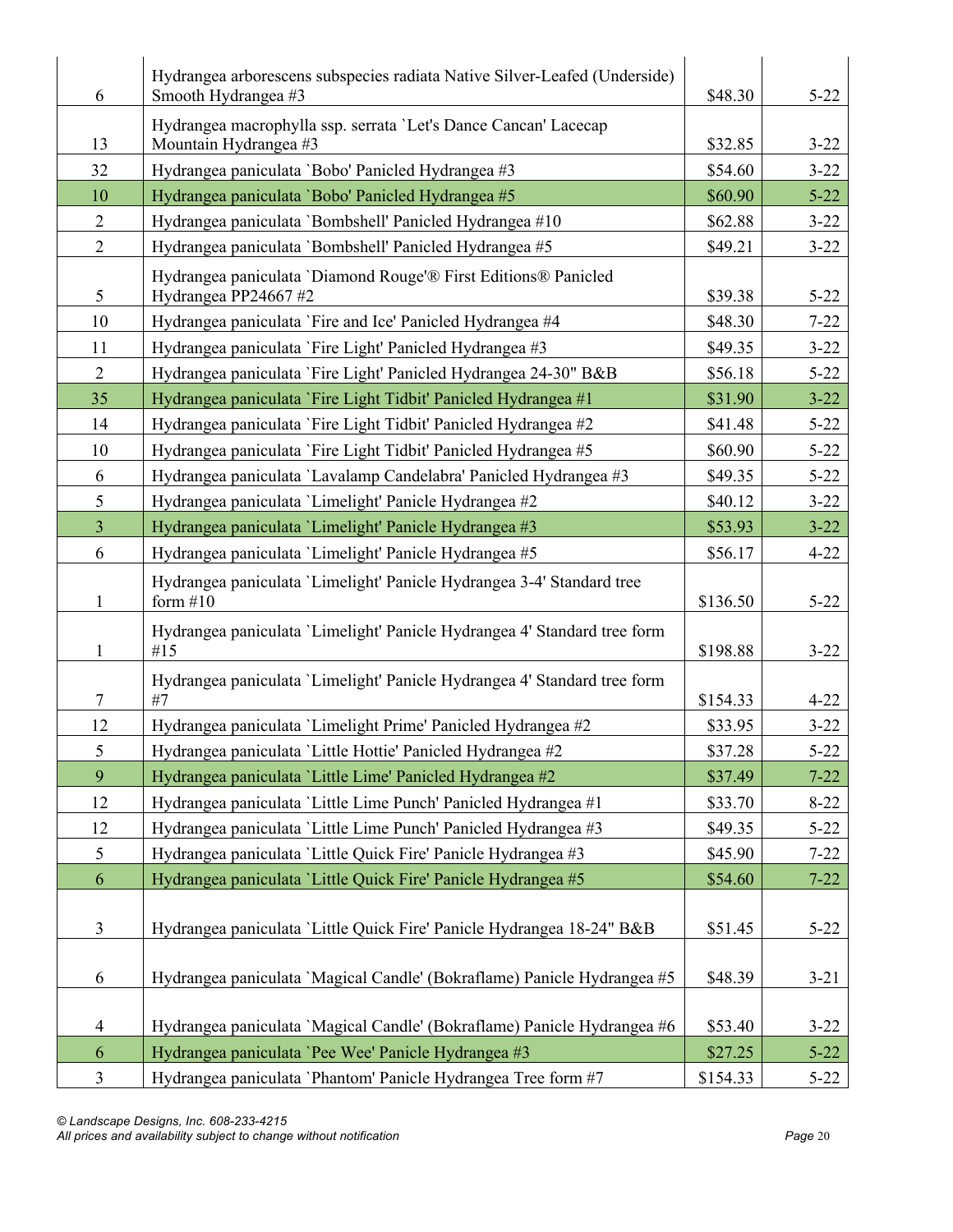| $\mathbf{1}$   | Hydrangea paniculata 'Phantom' Tree form Panicle Hydrangea #5                         | \$120.75 | $5 - 22$ |
|----------------|---------------------------------------------------------------------------------------|----------|----------|
|                | Hydrangea paniculata 'Pink Diamond' Panicle Hydrangea #10                             | \$56.50  | $3 - 22$ |
| $\overline{2}$ | Hydrangea paniculata 'Pink Diamond' Panicle Hydrangea #3                              | \$35.64  | $3 - 22$ |
| $\overline{2}$ | Hydrangea paniculata 'Pink Diamond' panicle Hydrangea 4' standard tree<br>form $#15$  | \$198.90 | $3 - 22$ |
| $\overline{3}$ | Hydrangea paniculata 'Pink Diamond' panicle Hydrangea 4' standard tree<br>form $#7$   | \$154.33 | $5 - 22$ |
| $\mathfrak{Z}$ | Hydrangea paniculata `Pinkie Winky' Panicle Hydrangea 3-4' tree form #7               | \$154.33 | $5 - 22$ |
| 16             | Hydrangea paniculata 'Quick Fire Fab' Panicled Hydrangea #2                           | \$24.95  | $3 - 22$ |
| 10             | Hydrangea paniculata `Quick Fire Fab' Panicled Hydrangea #5                           | \$60.90  | $5 - 22$ |
| $\mathbf{1}$   | Hydrangea paniculata `Quick Fire' Panicle Hydrangea #2                                | \$37.43  | $3 - 22$ |
| $\overline{4}$ | Hydrangea paniculata `Quick Fire' Panicle Hydrangea #3                                | \$44.55  | $3 - 22$ |
| 10             | Hydrangea paniculata `Quick Fire' Panicle Hydrangea #4                                | \$44.55  | $3 - 22$ |
| 6              | Hydrangea paniculata `Quick Fire' Panicle Hydrangea #5                                | \$60.50  | $5 - 22$ |
|                | Hydrangea paniculata `Quick Fire' Panicle Hydrangea 4' Standard tree Form             |          |          |
| $\overline{3}$ | #7                                                                                    | \$154.33 | $5 - 22$ |
| 6              | Hydrangea paniculata 'Silver Dollar' Panicle Hydrangea #5                             | \$51.28  | $3 - 22$ |
| 5              | Hydrangea paniculata `Strawberry Sundae' Panicle Hydrangea #3                         | \$41.48  | $5 - 22$ |
| $\mathfrak{S}$ | Hydrangea paniculata 'Summer Princess' Panicle Hydrangea #5                           | \$67.20  | $5 - 22$ |
| $\mathbf{1}$   | Hydrangea paniculata 'Sweet Summer' 42" Tree Form Panicle Hydrangea<br>#15            | \$189.88 | $3 - 22$ |
| $\mathfrak{Z}$ | Hydrangea paniculata 'Sweet Summer' Panicle Hydrangea #10                             | \$65.09  | $3 - 22$ |
| $\overline{3}$ | Hydrangea paniculata 'Sweet Summer' Panicle Hydrangea 4-5' B&B                        | \$88.90  | $3 - 22$ |
| $\overline{3}$ | Hydrangea paniculata 'Tickled Pink'® First Editions® Hydrangea #5                     | \$42.75  | $3 - 22$ |
| 6              | Hydrangea paniculata 'Vanilla Fraise' Panicle Hydrangea #6                            | \$66.80  | $3 - 22$ |
| $\overline{2}$ | Hydrangea paniculata 'Vanilla Fraise' Panicle Hydrangea Standard #15                  | \$179.80 | $3 - 22$ |
|                |                                                                                       |          |          |
| $\mathbf{1}$   | Hydrangea paniculata 'White Moth' Panicle Hydrangea 4' Tree Form #10                  | \$149.90 | $3 - 22$ |
| $\mathfrak{Z}$ | Hydrangea paniculata `Zinfin Doll'® Panicled Hydrangea PP26956 #7                     | \$62.31  | $3 - 22$ |
| $\overline{2}$ | Hydrangea paniculata 'Magical Fire' Panicle Hydrangea #6                              | \$40.93  | $3 - 22$ |
| 5              | Hydrangea paniculata 'Magical Flame® Panicle Hydrangea #4                             | \$28.19  | $1 - 13$ |
| 5              | Hydrangea paniculata 'Magical Flame® Panicle Hydrangea #5                             | \$46.50  | $7 - 22$ |
| 5              | Hydrangea paniculata 'Yuki Gassho' ('Yuki-geshou') Variegated Panicle<br>Hydrangea #5 | \$49.29  | $7 - 22$ |
| 10             | Hydrangea quercifolia 'Jetstream' First Editions® Nativar Oakleaf<br>Hydrangea #2     | \$42.50  | $5 - 22$ |
| 18             | Hydrangea quercifolia Oakleaf Hydrangea #3                                            | \$38.99  | $3 - 22$ |
|                | Hydrangea quercifolia Oakleaf Hydrangea #7                                            | \$48.97  | $3 - 22$ |
| 6              | Hydrangea quercifolia Oakleaf Hydrangea Canadian Strain #2                            | \$32.03  | $5 - 22$ |
| 10             | Hydrangea quercifolia Oakleaf Hydrangea Midwest Strain #2                             | \$24.98  | $3 - 22$ |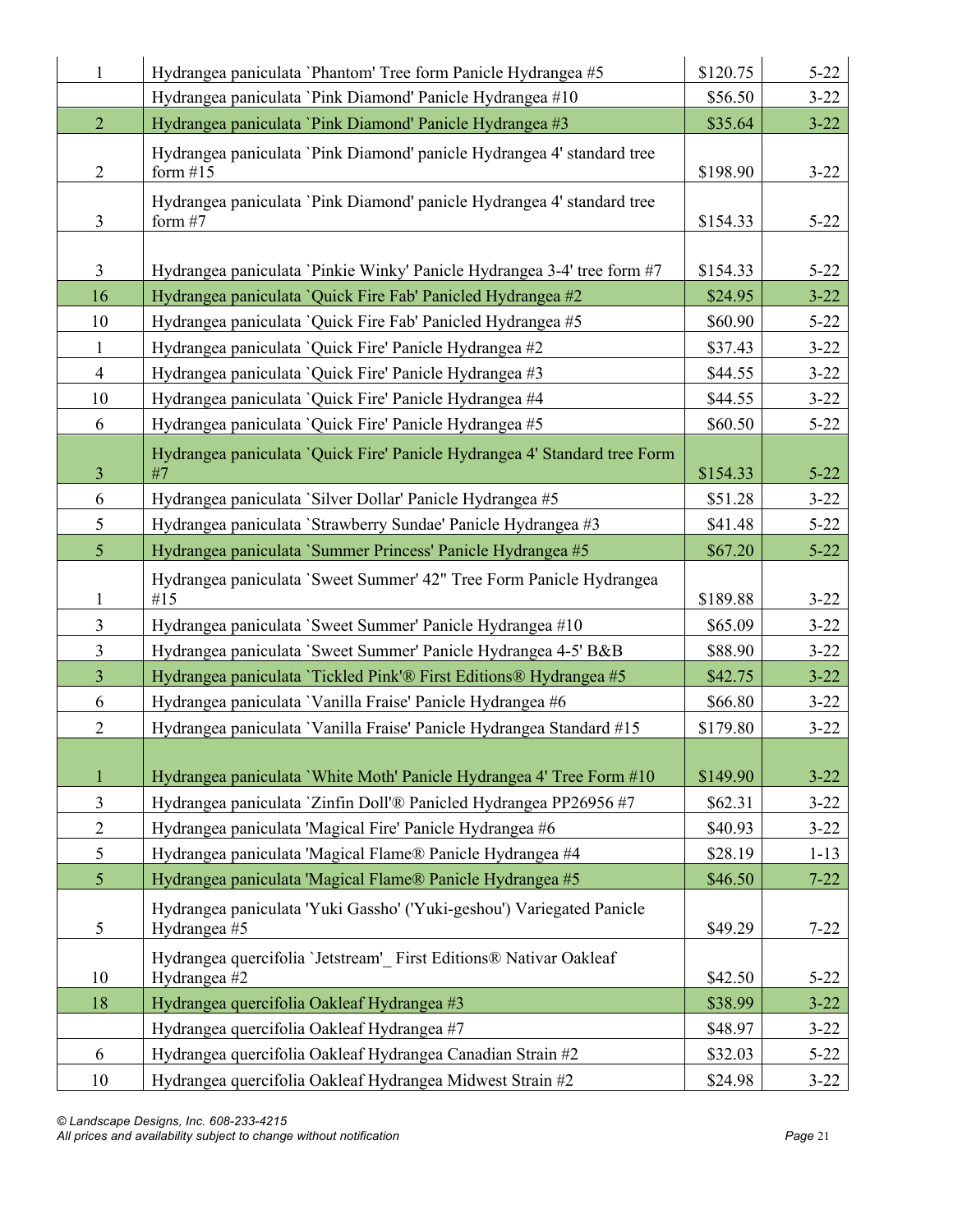| 17             | Hypericum 'Blue Velvet' Hypericum #1                                                                                                                                  | \$21.34 | $3 - 22$ |
|----------------|-----------------------------------------------------------------------------------------------------------------------------------------------------------------------|---------|----------|
| 17             | Hypericum x 'Cobalt-n-Gold' First Editions® Hypericum #2                                                                                                              | \$41.09 | $4 - 22$ |
| 6              | Ilex serrata x I. verticillata 'Raritan Chief' (Polinate nearly all female Ilex<br>verticillata and hybrids) Nativar Michigan Holly #5                                | \$46.25 | $7 - 22$ |
| $\overline{3}$ | Ilex verticillata `Afterglow' (Polinate 'Jim Dandy') Nativar Winterberry<br>Holly #3                                                                                  | \$49.35 | $5 - 22$ |
| 13             | Ilex verticillata 'Berry Heavy Gold' Yellow Fruited Nativar Winterberry<br>Holly (Pollinate with 'Mr. Poppins', Little Goblin Guy' or 'Jim Dandy')<br>#0.65           | \$25.13 | $3 - 22$ |
| $\overline{3}$ | Ilex verticillata 'Berry Nice' Red Fruited Nativar Winterberry Holly<br>(Pollinate with 'Mr. Poppins', Little Goblin Guy', or 'Jim Dandy') #3                         | \$35.70 | $5 - 22$ |
| $\overline{4}$ | Ilex verticillata `Gold Finch' Nativar Winterberry (pollinate Southern<br>Gentleman) Holly #2                                                                         | \$38.93 | $3 - 22$ |
| $\overline{4}$ | Ilex verticillata 'Jim Dandy' MALE (Pollinates: 'Afterglow', 'Aurantiaca',<br>'Autumn Glow', 'Berry Heavy', 'Harvest Red', 'Red Sprite') Nativar<br>Michigan Holly #2 | \$32.55 | $3 - 22$ |
| $\mathfrak{Z}$ | Ilex verticillata 'Little Goblin Guy' Dwarf Male (pollinator for 'Berry<br>Heavy' & 'Berry Nice') Nativar Winterberry Holly #3                                        | \$35.70 | $5 - 22$ |
| 5 <sup>5</sup> | Ilex verticillata 'Maryland Beauty' (pollinate Jim Dandy) Nativar Michigan<br>Holly #5                                                                                | \$44.25 | $7 - 22$ |
| 11             | Ilex verticillata 'Red Sprite' Nativar Michigan Holly (Pollinate with 'Jim<br>Dandy' or 'Apollo') #2                                                                  | \$38.15 | $4 - 22$ |
| 12             | Ilex verticillata 'Red Sprite' Nativar Michigan Holly (Pollinate with 'Jim<br>Dandy' or 'Apollo') #3                                                                  | \$42.00 | $5 - 22$ |
| $\overline{2}$ | Ilex verticillata `Southern Gentleman' Winterberry Male (Pollinates:<br>'Cacapon', 'Shaver', 'Spraklebverry', 'Sunset, 'Winter Red' & 'Winter Gold')<br>Nativar #5    | \$53.55 | $5 - 22$ |
| $\mathbf{1}$   | Ilex verticillata `Southern Gentleman' Winterberry Male pollinator #2                                                                                                 | \$33.43 | $3 - 22$ |
| 6              | Ilex verticillata 'Stoplight' (Polinate 'Jim Dandy') Nativar Winterberry Holly<br>#3                                                                                  | \$42.00 | $5 - 22$ |
| $\tau$         | Ilex verticillata 'Winter Gold' (Pollinate 'Southern Gentleman') Nativar<br>Winterberrry Holly #3                                                                     | \$49.35 | $5 - 22$ |
| 6              | Ilex verticillata 'Winter Red' (Southern Gentleman male pollinator required)<br>Nativar Michigan Holly #2                                                             | \$40.95 | $5 - 22$ |
| 3              | Ilex verticillata 'Winter Red' (Southern Gentleman male pollinator required)<br>Nativar Michigan Holly #4                                                             | \$45.68 | $5 - 22$ |
| 6              | Ilex verticillata 'Winter Red' Michigan Holly (Pollinate with 'Southern<br>Gentleman') #3                                                                             | \$49.35 | $5 - 22$ |
| $\mathfrak{Z}$ | Ilex verticillata 'Winter Red' Michigan Holly 18-24" B&B                                                                                                              | \$55.61 | $3 - 22$ |
| $\overline{2}$ | Ilex verticillata x serrata `Apollo' (Pollinates: 'Bonfire, 'Harvest Red',<br>'Sparkleberry' etc.) Nybrid Nativar Winterberry Holly #4                                | \$51.98 | $5 - 22$ |
| $\mathbf{1}$   | Ilex verticillata x serrata `Apollo' Male Nativar Winterberry Holly #1                                                                                                | \$32.98 | $3 - 22$ |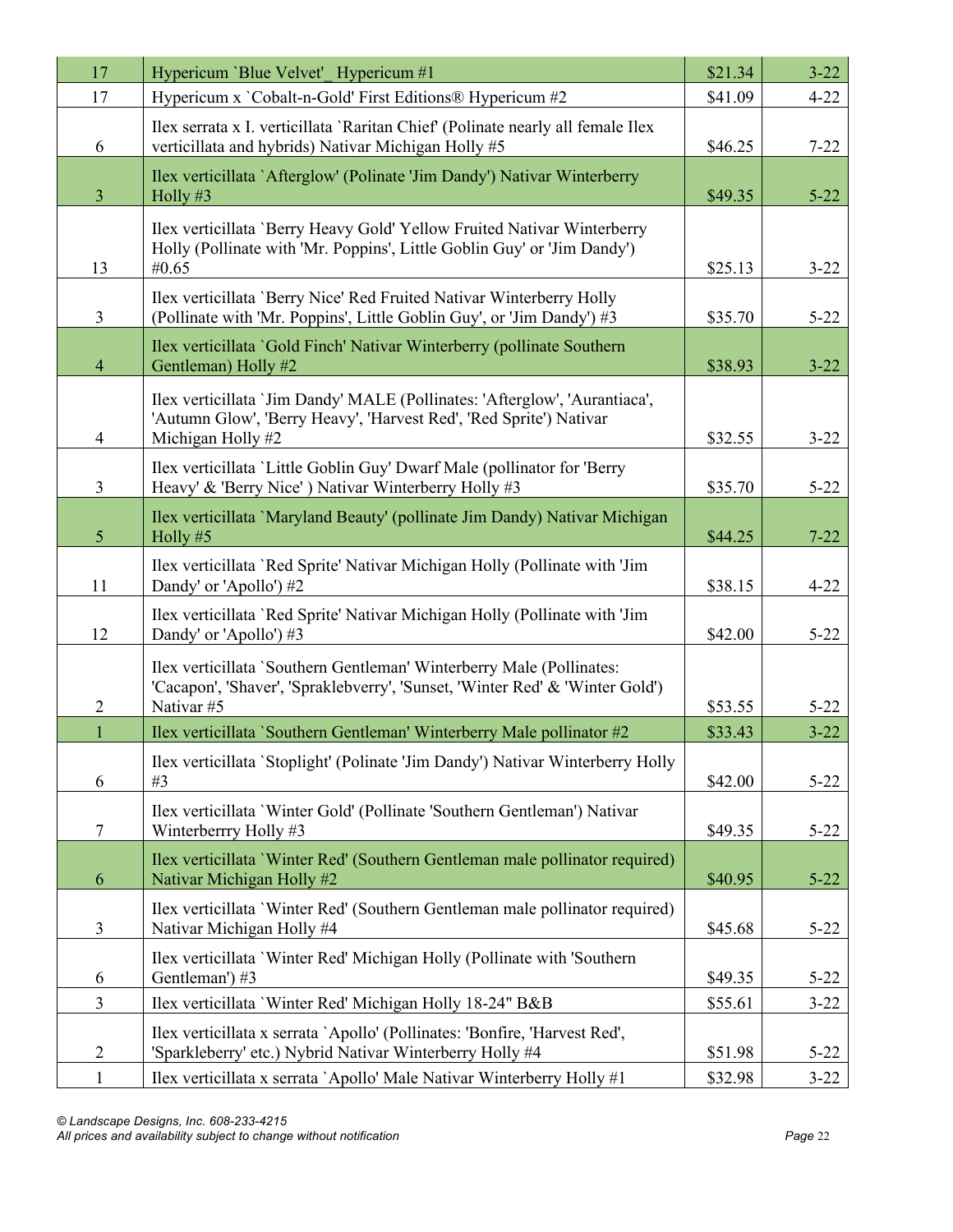| $\overline{2}$          | Ilex verticillata x serrata `Apollo' Male Nativar Winterberry Holly #2                                | \$34.98  | $3 - 22$ |
|-------------------------|-------------------------------------------------------------------------------------------------------|----------|----------|
| 6                       | Ilex verticillata x serrata 'Sparkleberry' (Polinate 'Apollo') Hybrid Nativar<br>Winterberry Holly #3 | \$49.35  | $5 - 22$ |
| $\overline{3}$          | Ilex x meserveae 'Blue Prince' Male Holly #5                                                          | \$62.56  | $3 - 22$ |
| $\tau$                  | Ilex x meserveae 'Blue Princess' Female Holly #5                                                      | \$62.56  | $3 - 22$ |
| $\mathbf{1}$            | Ilex x meserveae 'Blue Princess' Female Holly #6                                                      | \$68.77  | $3 - 22$ |
|                         |                                                                                                       |          |          |
| 1                       | Ilex x meserveae 'Blue Princess' Female Holly with 'Blue Prince' in one #5                            | \$50.55  | $3 - 22$ |
| $\overline{4}$          | Indigofera kirilowii Kirilow Indigo #3                                                                | \$49.43  | $3 - 22$ |
| $\overline{2}$          | Juniperus chinensis `Angelica Blue' Juniper #7                                                        | \$45.99  | $3 - 22$ |
| $\overline{3}$          | Juniperus chinensis 'Gregg's Gold' Juniper #3                                                         | \$39.89  | $3 - 22$ |
| $\mathbf{1}$            | Juniperus chinensis 'Gregg's Gold' Juniper #6                                                         | \$55.51  | $3 - 22$ |
| 6                       | Juniperus chinensis 'Mint Julep' Chinese Juniper #4                                                   | \$34.65  | $5 - 22$ |
| 5 <sup>5</sup>          | Juniperus chinensis `Saybrook Gold' Chinese Juniper #3                                                | \$40.95  | $5 - 22$ |
| $\overline{2}$          | Juniperus chinensis 'Saybrook Gold' Juniper #7                                                        | \$57.06  | $3 - 22$ |
| $\overline{2}$          | Juniperus chinensis 'Sea Green' Juniper #5                                                            | \$50.99  | $3 - 22$ |
| $\overline{2}$          | Juniperus chinensis 'Shimpaku' Juniper #3                                                             | \$44.73  | $5 - 22$ |
| 10                      | Juniperus chinensis x J. communis 'Star Power' Upright Juniper #5                                     | \$59.77  | $3 - 22$ |
|                         |                                                                                                       |          |          |
| $\overline{3}$          | Juniperus chinensis x J. communis 'Star Power' Upright Juniper 4-5' B&B                               | \$172.20 | $5 - 22$ |
| $\overline{4}$          | Juniperus communis 'Blueberry Delight' Nativar Field Juniper #2                                       | \$39.90  | $8 - 22$ |
| $\mathbf{1}$            | Juniperus communis 'Effusa' Canadian Juniper #3                                                       | \$35.95  | $3 - 22$ |
| $\overline{2}$          | Juniperus communis 'Gold Cone' Juniper #2                                                             | \$31.50  | $5 - 22$ |
| $\overline{\mathbf{3}}$ | Juniperus communis 'Kalebab' Juniper #7                                                               | \$57.77  | $3 - 22$ |
| 6                       | Juniperus horizontalis 'Billow Beach' Nativar Juniper #21/2                                           | \$39.90  | $5 - 22$ |
| 6                       | Juniperus horizontalis 'Billow Beach' Nativar Juniper #5                                              | \$53.29  | $3 - 22$ |
| $\overline{2}$          | Juniperus horizontalis 'Blue Chip' Juniper #6                                                         | \$42.96  | $3 - 22$ |
| $\overline{\mathbf{4}}$ | Juniperus horizontalis 'Copper Harbor Juniper #3                                                      | \$50.40  | $5 - 22$ |
| 5                       | Juniperus horizontalis 'Gold Strike' Golden Rug Juniper #3                                            | \$52.81  | $5 - 22$ |
| 5                       | Juniperus horizontalis 'Lime Glow' Juniper #1                                                         | \$19.74  | $5 - 22$ |
| 5                       | Juniperus horizontalis 'Lime Glow' Juniper #3                                                         | \$44.20  | $5 - 22$ |
| 10                      | Juniperus horizontalis 'Marcell's Golden' Nativar Golden Juniper<br>POMPOM #4                         | \$72.98  | $5 - 22$ |
| 10                      | Juniperus horizontalis 'Mother Lode' Juniper #3                                                       | \$44.58  | $3 - 22$ |
| $\overline{4}$          | Juniperus horizontalis 'Pancake' Nativar Juniper #1                                                   | \$22.95  | $3 - 22$ |
|                         | Juniperus horizontalis 'Wiltonii' Blue Rug Nativar Creeping Juniper #3                                | \$34.65  | $5 - 22$ |
| 17                      | Juniperus procumbens 'Nana' Japanese Garden Juniper #3                                                | \$34.53  | $3 - 22$ |
| $\tau$                  | Juniperus procumbens 'Nana' Japanese Garden Juniper #5                                                | \$55.63  | $3 - 22$ |
| 7                       | Juniperus sabina `Arcadia' Savin Juniper #5                                                           | \$58.42  | $3 - 22$ |
| 6                       | Juniperus sabina 'Blue Forest' Savin Juniper #2                                                       | \$34.30  | $4 - 22$ |
| $\overline{2}$          | Juniperus sabina 'Blue Forest' Savin Juniper #6                                                       | \$45.88  | $3 - 22$ |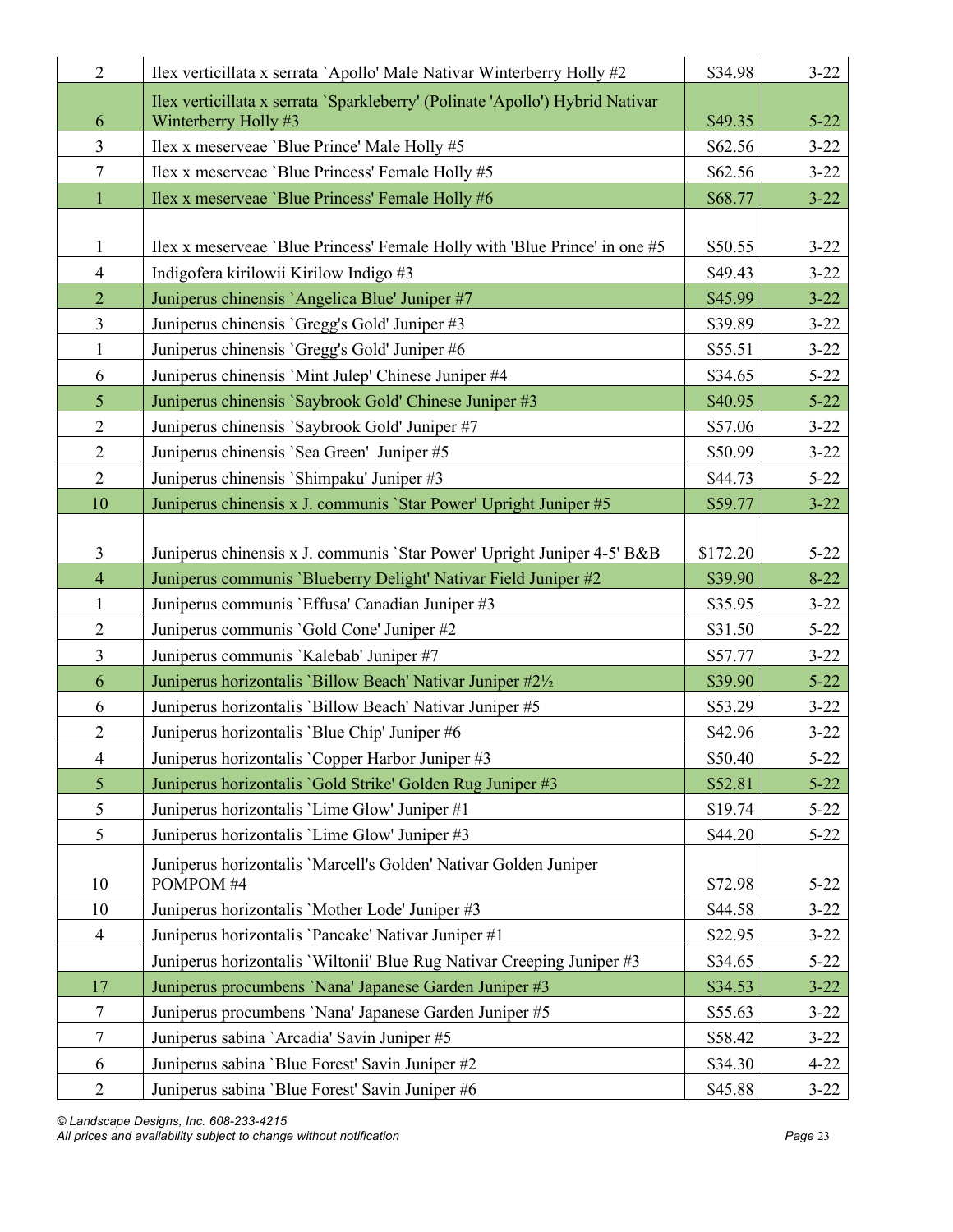| $\overline{7}$          | Juniperus sabina 'Buffalo' Savin Juniper #3                                                     | \$38.88  | $5 - 22$ |
|-------------------------|-------------------------------------------------------------------------------------------------|----------|----------|
| 33                      | Juniperus sabina `Calgary Carpet' Savin Juniper #3                                              | \$40.95  | $5 - 22$ |
| $\mathfrak{Z}$          | Juniperus scopulorum `Sky High' Nativar Upright Columnar Juniper #5                             | \$74.49  | $3 - 22$ |
| $\overline{3}$          | Juniperus squamata 'Blue Carpet' Juniper #3                                                     | \$38.42  | $3 - 22$ |
|                         | Juniperus squamata 'Blue Star' Juniper 30" Top grafted 24" head standard                        |          |          |
| $\mathbf{1}$            | B&B                                                                                             | \$273.00 | $5 - 22$ |
| 10                      | Juniperus squamata 'Blue Star' Singleseed Juniper #3                                            | \$48.30  | $5 - 22$ |
| $\overline{2}$          | Juniperus squamata 'Holger' Juniper #3                                                          | \$38.43  | $3 - 22$ |
| $\mathbf{1}$            | Juniperus virginiana 'Blue Arrow' Nativar Eastern Red Juniper #10                               | \$94.16  | $3 - 22$ |
| 11                      | Juniperus virginiana 'Blue Arrow' Nativar Eastern Red Juniper #5                                | \$81.90  | $5 - 22$ |
| 5                       | Juniperus virginiana 'Emerald Sentinel' Nativar Female Columnar Eastern<br>Red Juniper 6-7' B&B | \$210.00 | $5 - 22$ |
| $\mathfrak{S}$          | Juniperus virginiana `Grey Owl' Nativar Eastern Juniper #3                                      | \$42.73  | $3 - 22$ |
| $\mathbf{1}$            | Juniperus virginiana 'Pendula' Weeping Eastern Red Juniper #10                                  | \$155.75 | $3 - 22$ |
| 9                       | Juniperus virginiana 'Taylor' Nativar Columnar Eastern Red Juniper #5                           | \$70.68  | $3 - 22$ |
| $\overline{3}$          | Juniperus virginiana 'Taylor' Nativar Columnar Eastern Red Juniper 4-5'<br>B&B                  | \$148.50 | $5 - 22$ |
| $\overline{3}$          | Juniperus virginiana 'Taylor' Nativar Columnar Eastern Red Juniper 5-6'<br>B&B                  | \$174.30 | $5 - 22$ |
|                         |                                                                                                 |          |          |
| $\overline{4}$          | Kalmia latifolia `Sarah' Nativar Mound Laurel (Acidic soils required.) #4                       | \$53.55  | $5 - 22$ |
| $\tau$                  | Kerria japonica 'Golden Guinea' Japanese Kerria #3                                              | \$49.35  | $5 - 22$ |
| 18                      | Kerria japonica 'Picta' Variegated Kerria #1                                                    | \$20.85  | $8 - 22$ |
| $\overline{2}$          | Kolkwitzia amabilis 'Pink Cloud' Chinese Beauty Bush #3                                         | \$21.99  | $5 - 22$ |
| $\mathbf{1}$            | Larix decidua 'Pendula' European Weeping Larch STAKED form 4-5' #6                              | \$172.20 | $5 - 22$ |
| $\overline{2}$          | Larix decidua 'Pendula' Weeping Larch Top graft form 3-4' 18" head #2½                          | \$72.98  | $5 - 22$ |
| $\mathfrak{Z}$          | Larix kaempferi 'Diana' Contorted Larch 4' Top graft form #7                                    | \$138.60 | $5 - 22$ |
| $\overline{2}$          | Larix x marschlinsii 'Varied Directions' Cascading Larch 4' top graft #7                        | \$139.98 | $5 - 22$ |
| $\overline{\mathbf{3}}$ | Lespedeza bicolor 'Yakushima' Dwarf Bushclover #3                                               | \$36.98  | $3 - 22$ |
| $\overline{4}$          | Lespedeza thunbergii 'Pink Fountain' Bushclover #2                                              | \$19.14  | $3 - 22$ |
| $\overline{3}$          | Lespedeza thunbergii 'Samidare' Bushclover #2                                                   | \$19.95  | $3 - 22$ |
| 10                      | Lespedeza thunbergii 'Samidare' Bushclover 6"                                                   | \$10.29  | $5 - 22$ |
| $\mathbf{1}$            | Ligustrum vulgare 'Cheyenne' Privet #10                                                         | \$49.95  | $3 - 22$ |
| $\overline{2}$          | Ligustrum vulgare 'Cheyenne' Privet #4                                                          | \$30.24  | $3 - 22$ |
| 12                      | Ligustrum vulgare 'Straight Talk'<br>First Edition Columnar Privet #2                           | \$38.21  | $4 - 22$ |
| 27                      | Ligustrum vulgare 'Straight Talk'<br><b>First Edition Columnar Privet #3</b>                    | \$63.00  | $5 - 22$ |
| 67                      | First Edition Columnar Privet #5<br>Ligustrum vulgare 'Straight Talk'                           | \$59.90  | $4 - 22$ |
| $\overline{2}$          | Lindera benzoin Native Spicebush #3                                                             | \$62.48  | $5 - 22$ |
|                         | Lindera glauca var. salicifolia Willow leaf Spicebush 4-5' B&B                                  | \$98.90  | $3 - 22$ |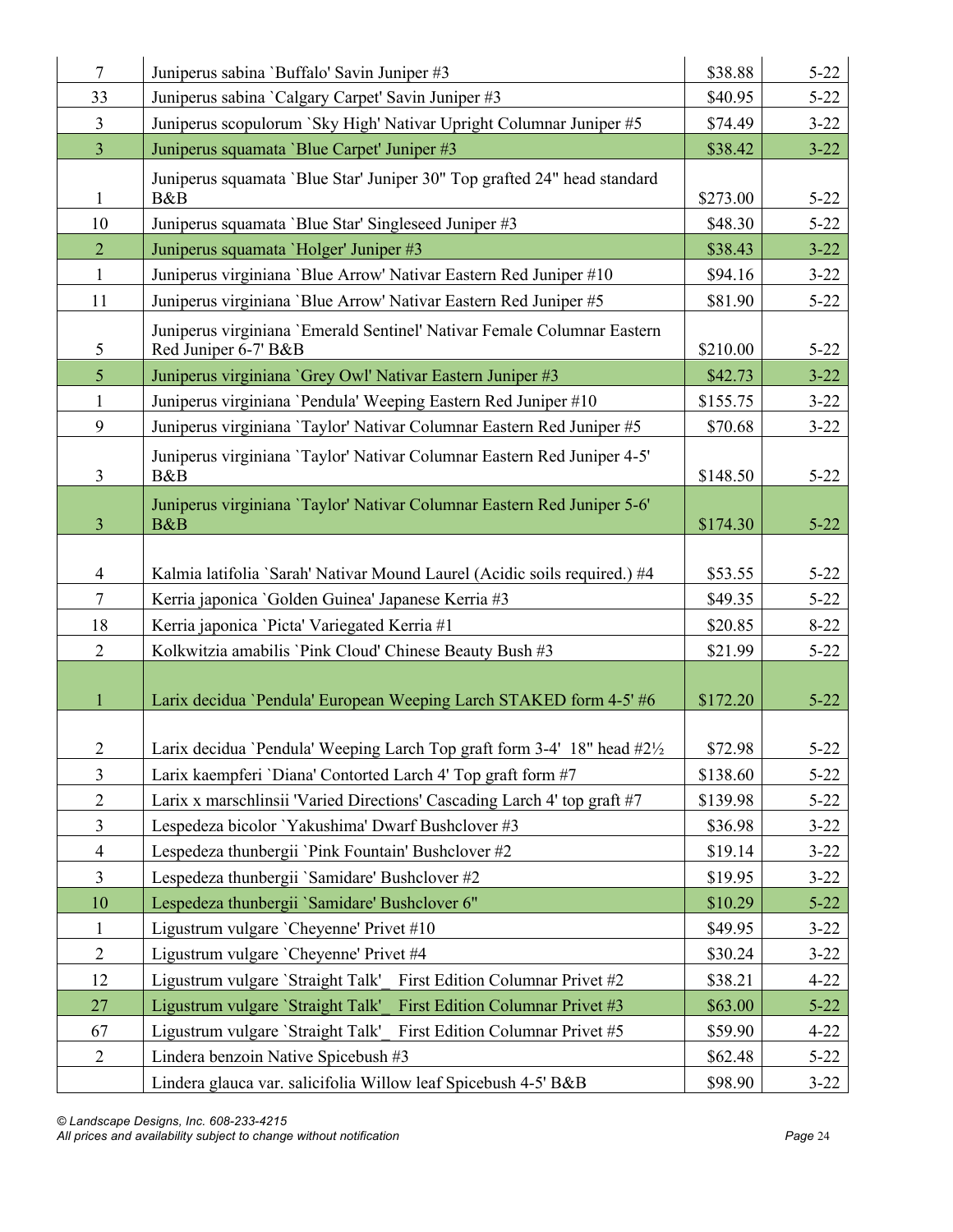| 1              | Liquidamber styraciflua 'Jubilee' (Happidaze) Hapdell, Nearly Podless<br>Nativar Sweet Gum 2-2.5" Caliper B&B | \$231.90 | $5 - 22$ |
|----------------|---------------------------------------------------------------------------------------------------------------|----------|----------|
| 1              | Liquidamber styraciflua 'Brotzman #1 Corky' Cold Hardy Selection Nativar<br>Sweet Gum #6                      | \$83.21  | $3 - 22$ |
| $\mathbf{1}$   | Liquidamber styraciflua 'Brotzman #2' Non-corky Cold Hardy Selection<br>Nativar Sweet Gum #10                 | \$88.90  | $3 - 22$ |
| $\mathbf{1}$   | Liquidamber styraciflua 'Brotzman #2' Non-corky Cold Hardy Selection<br>Nativar Sweet Gum #6                  | \$89.90  | $3 - 22$ |
| 1              | Liquidamber styraciflua 'Moraine' Nativar Sweet Gum 1.5-13/4" Caliper<br>B&B                                  | \$315.00 | $5 - 22$ |
| $\overline{2}$ | Liriodendron tulipifera `Ardis' Compact Nativar Tulip Tree #5                                                 | \$91.56  | $7 - 22$ |
| $\overline{2}$ | Liriodendron tulipifera `Ardis' Compact Nativar Tulip Tree #6                                                 | \$99.55  | $7 - 22$ |
| $\overline{2}$ | Liriodendron tulipifera 'Emerald City' Nativar Tulip Tree #10                                                 | \$175.35 | $5 - 22$ |
| $\mathbf{1}$   | Liriodendron tulipifera 'Emerald City' Nativar Tulip Tree 1.75-2" Caliper<br>B&B                              | \$350.70 | $5 - 22$ |
| $\mathbf{1}$   | Liriodendron tulipifera 'Little Volunteer' Nativar Compact Tulip Tree #3                                      | \$94.50  | $5 - 22$ |
| $\mathbf{1}$   | Liriodendron tulipifera 'Little Volunteer' Nativar Compact Tulip Tree 13/4-2<br>inch Caliper B&B              | \$399.00 | $5 - 22$ |
|                | Liriodendron tulipifera Tulip Tree 1½-2" Caliper B&B                                                          | \$285.60 | $5 - 22$ |
| $\mathbf{1}$   | Liriodendron tulipifera Tulip Tree 1-1¼" Caliper #10                                                          | \$143.33 | $5 - 22$ |
| $\mathbf{1}$   | Liriodendron tulipifera x L. chinensis Hybrid Tulip Tree #10                                                  | \$97.88  | $3 - 22$ |
| 16             | Lonicera caerulea (Hokkaido) 'Yezberry® Solo' Honeyberry/Bearberry #1                                         | \$20.99  | $7 - 22$ |
| $\mathbf{1}$   | Lonicera caerulea (Hokkaido) 'Yezberry® Solo' Honeyberry/Bearberry #3                                         | \$26.70  | $3 - 22$ |
| 14             | Lonicera caerulea (Hokkaido) 'Yezberry® Maxie' Honeyberry/Bearberry #3                                        | \$34.23  | $3 - 22$ |
| 16             | Lonicera caerulea (Hokkaido) 'Yezberry® Sugar Pie' Honeyberry/Bearberry<br>#2                                 | \$34.23  | $3 - 22$ |
| $\overline{4}$ | Lonicera caerulea var kamtschatica 'Tundra' Honeyberry/Bearberry #2                                           | \$23.49  | $3 - 22$ |
| $\mathbf{1}$   | Lonicera caerulea var. edulis 'Berry Blue' Honeyberry/Bearberry #5                                            | \$63.99  | $3 - 22$ |
| $\mathbf{1}$   | Lonicera caerulea var. edulis 'Blue Belle' Honeyberry/Bearberry #5                                            | \$52.88  | $3 - 22$ |
| 16             | Lonicera periclymenum 'Scentsation' Honeysuckle #1                                                            | \$29.45  | $8 - 22$ |
| $\mathfrak{Z}$ | Lonicera periclymenum 'Graham Thomas' Woodbine or Honeysuckle Vine<br>#3                                      | \$42.00  | $5 - 22$ |
| 10             | Lonicera sempervirens 'Major Wheeler' Nativar Trumpet Honeysuckle #1½                                         | \$11.99  | $6 - 22$ |
| $\mathbf{1}$   | Lonicera sempervirens 'Major Wheeler' Nativar Trumpet or Coral<br>Honeysuckle #3                              | \$42.00  | $5 - 22$ |
| $\overline{2}$ | Lonicera sermpervirens 'John Clayton' Nativar Trumpet or Coral<br>Honeysuckle #3                              | \$42.00  | $5 - 22$ |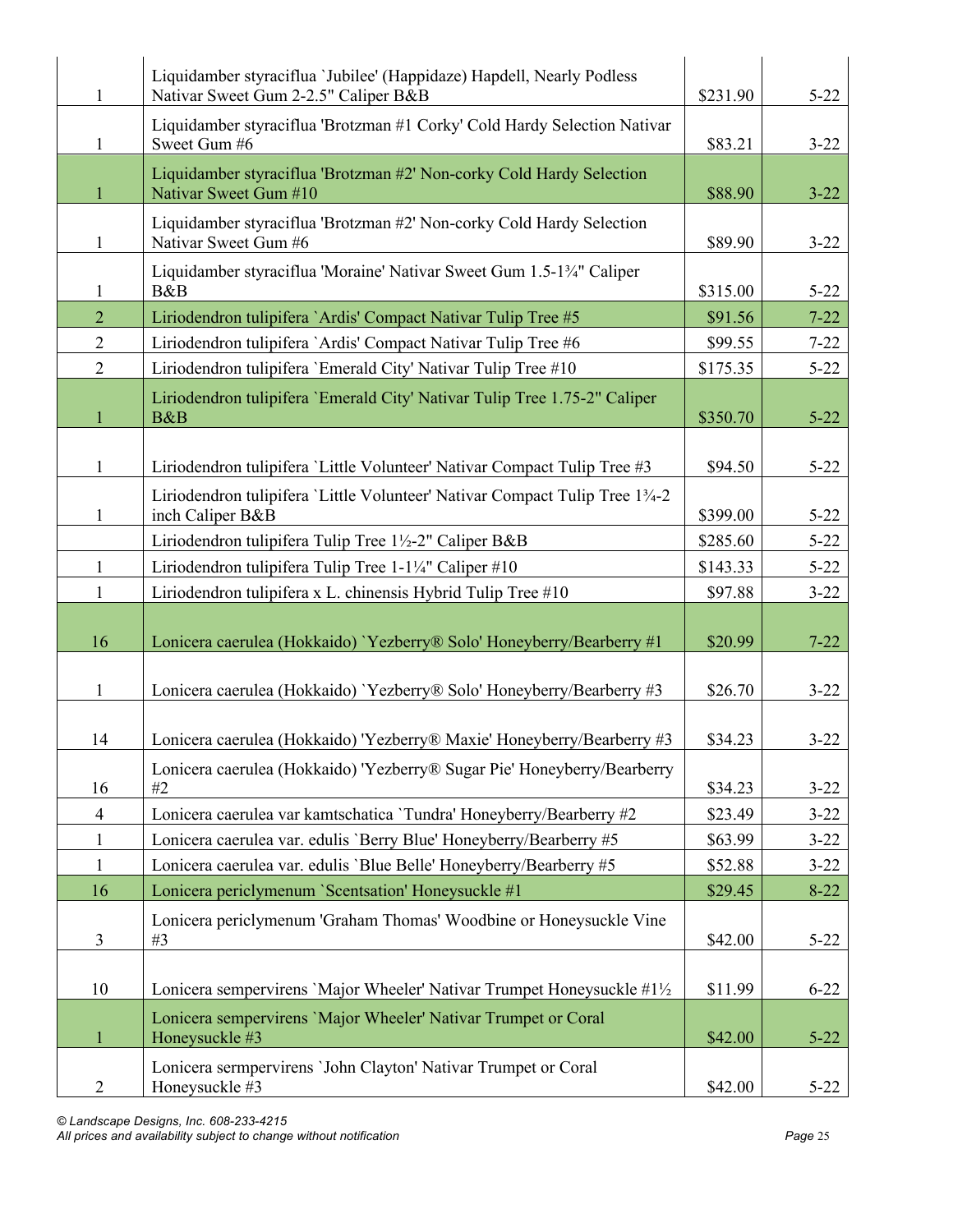| 10             | Lonicera sermpervirens 'Blanche Sandman' Nativar Honeysuckle #1½                                         | \$11.98  | $5 - 22$ |
|----------------|----------------------------------------------------------------------------------------------------------|----------|----------|
| $\overline{2}$ | Lonicera sermpervirens 'Blanche Sandman' Nativar Trumpet or Coral<br>Honeysuckle #3                      | \$42.00  | $5 - 22$ |
| 6              | Lonicera x 'Honeybelle' First Editions PP#20939 Honeysuckle #2                                           | \$39.99  | $4 - 22$ |
| 5              | Lonicera x brownii 'Dropmore Scarlet' Woodbine #3                                                        | \$32.22  | $7 - 22$ |
| 5              | Lonicera x brownii 'Dropmore Scarlet' Woodbine #5                                                        | \$41.90  | $7 - 22$ |
| $\overline{3}$ | Lonicera x heckrotti 'Goldflame' Honeysuckle Vine #2                                                     | \$35.94  | $3 - 22$ |
| 8              | Lonicera x heckrotti 'Goldflame' Honeysuckle Vine #3                                                     | \$33.89  | $7 - 22$ |
|                | Lonicera Xbrownii (L. sempervirens x L. hirsuta - both are Native)<br>'Mandarin' Woodbine Honeysuckle #3 | \$42.00  | $5 - 22$ |
| 10             | Lonicera Xbrownii 'Mandarin' Woodbine Honeysuckle #2                                                     | \$32.25  | $7 - 22$ |
| $\overline{3}$ | Lycium barbarum 'Dynamite' Thornless Lycium Berry #3                                                     | \$42.59  | $3 - 22$ |
| $\mathbf{1}$   | Magnolia acuminata subsp. subcordata x denudata 'Golden Gift' 36-42" #4                                  | \$68.25  | $5 - 22$ |
| 1              | Magnolia acuminata x (unknown) 'Coral Lake' Magnolia 4-5' B&B                                            | \$141.75 | $5 - 22$ |
| $\overline{2}$ | Magnolia acuminata x denudata 'Butterflies' Magnolia #5                                                  | \$155.40 | $5 - 22$ |
| $\mathbf{1}$   | Magnolia acuminata x denudata 'Elizabeth' Magnolia #7                                                    | \$159.60 | $5 - 22$ |
| $\overline{3}$ | Magnolia kobus var. stellata 'Jane Platt' #3                                                             | \$69.20  | $5 - 22$ |
|                | Magnolia lilifolia x tomentosa `Ann' Magnolia Multistem 3-4' B&B                                         | \$102.90 | $5 - 22$ |
|                | Magnolia lilifolia x tomentosa `Ann' Magnolia Tree form 1½-2" Caliper<br>B&B                             | \$298.20 | $5 - 22$ |
| 1              | Magnolia lilifolia x tomentosa 'Betty' Magnolia 5-6' B&B                                                 | \$169.50 | $5 - 22$ |
| 1              | Magnolia lilifolia x tomentosa 'Betty' Magnolia Multistem 3-3½' B&B                                      | \$102.90 | $5 - 22$ |
|                | Magnolia lilifolia x tomentosa 'Betty' Magnolia Tree form 1½-2" Caliper<br>B&B                           | \$298.20 | $5 - 22$ |
|                | Magnolia lilifolia x tomentosa 'Jane' Magnolia #7                                                        | \$171.15 | $5 - 22$ |
|                | Magnolia lilifolia x tomentosa 'Susan' Magnolia Multi-stem 3-4' B&B                                      | \$103.95 | $5 - 22$ |
| $\mathbf{1}$   | Magnolia lilliflora x sprengeri 'Galaxy' Magnolia #10                                                    | \$171.15 | $5 - 22$ |
| 1              | Magnolia lilliflora x sprengeri 'Galaxy' Magnolia 5-6' Multistem B&B                                     | \$164.50 | $3 - 22$ |
| $\mathbf{1}$   | Magnolia lilliflora x sprengeri 'Galaxy' Magnolia Tree form 1½-2" Caliper<br>B&B                         | \$298.20 | $5 - 22$ |
| 1              | Magnolia sieboldi Oyama Magnolia 4-5' B&B                                                                | \$122.33 | $5 - 22$ |
| $\mathbf{1}$   | Magnolia stellata `Centennial Blush' First Editions® Star Magnolia #15                                   | \$142.21 | $3 - 22$ |
| $\mathbf{1}$   | Magnolia stellata 'Centennial Blush' First Editions® Star Magnolia #5                                    | \$98.09  | $3 - 22$ |
| $\overline{4}$ | Magnolia stellata 'Centennial Blush' First Editions® Star Magnolia #7                                    | \$121.93 | $3 - 22$ |
| 1              |                                                                                                          |          |          |
|                | Magnolia x brooklynensis 'Yellow Bird' Tree Form Magnolia 1.25-1.5"<br>Caliper #10                       | \$213.15 | $5 - 22$ |
| $\mathbf{1}$   | Magnolia x loebneri 'Leonard Messel' Multi-stem #5                                                       | \$92.58  | $3 - 22$ |
| $\overline{4}$ | Magnolia x loebneri 'Leonard Messel' Multi-stem #7                                                       | \$121.93 | $3 - 22$ |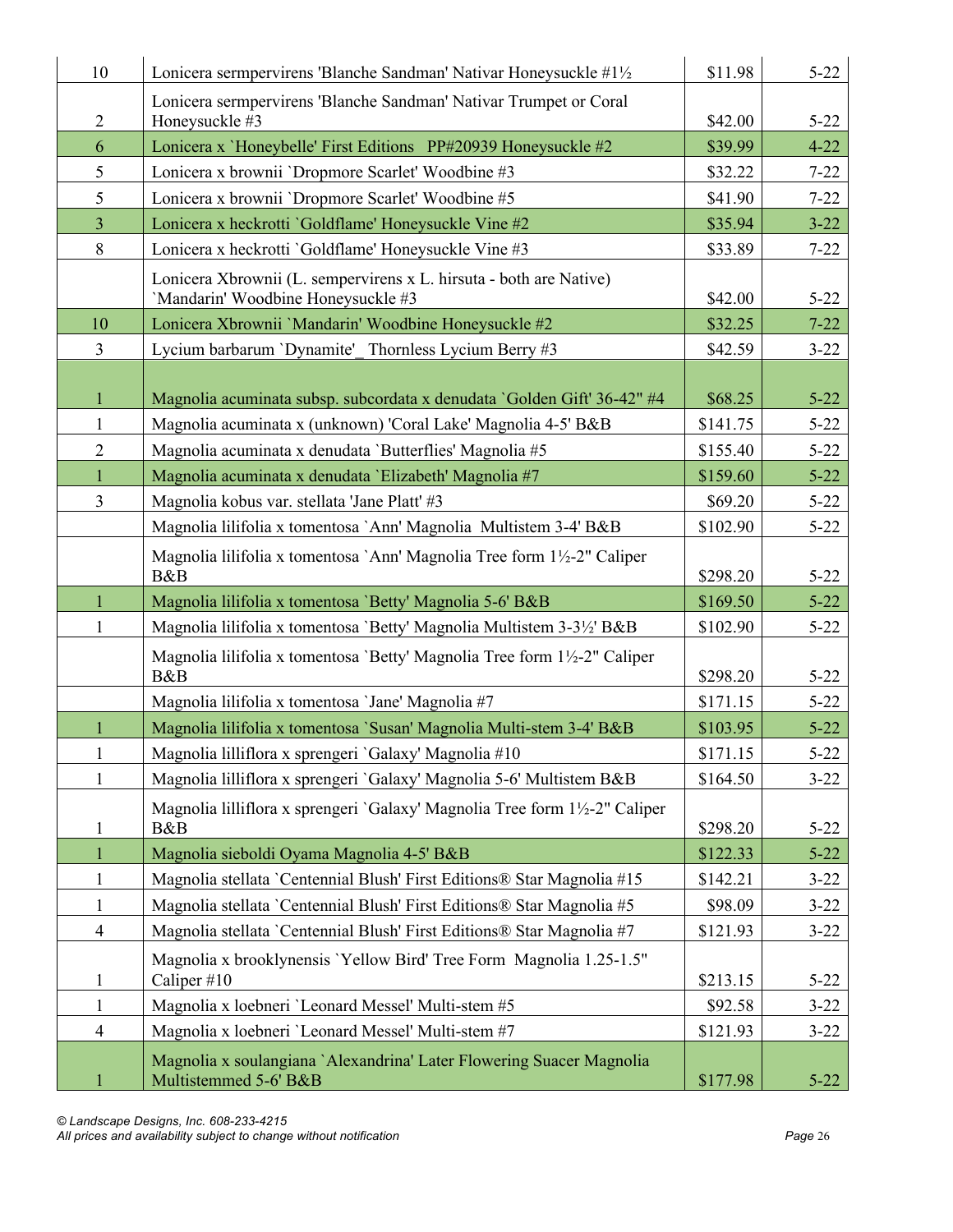| $\tau$         | Mahonia repens Running Oregon Grapeholly #2                                                                           | \$19.89  | $3 - 22$         |
|----------------|-----------------------------------------------------------------------------------------------------------------------|----------|------------------|
| 1              | Malus 'Cinderella' Crabapple #10                                                                                      | \$134.37 | $3 - 22$         |
| $\mathbf{1}$   | Malus `Cinderella' Crabapple 4' Top Graft #7                                                                          | \$125.83 | $3 - 22$         |
| 5              | Malus 'Freedom' Semi-Dwarf Apple #10                                                                                  | \$84.15  | $7 - 22$         |
| $\overline{2}$ | Malus 'Lancelot' Crabapple Top Grafted #7                                                                             | \$220.50 | $5 - 22$         |
| $\overline{2}$ | Malus 'Liberty' Semi-dwarf Apple #10                                                                                  | \$85.39  | $3 - 22$         |
| $\overline{2}$ | Malus 'Lollipop' Dwarf Crabapple 3½' Top grafted standard form #10                                                    | \$247.80 | $5 - 22$         |
| $\mathbf{1}$   | Malus 'Louisa' Weeping Crabapple 6' Top grafted standard form #10                                                     | \$124.95 | $5 - 22$         |
| $\overline{7}$ | Malus 'Prairifire' Crabapple #10                                                                                      | \$173.36 | $4-22, 8-$<br>22 |
|                | Malus 'Prairifire' Crabapple 1½-2" Caliper #25                                                                        | \$270.31 | $4 - 22$         |
| $\overline{2}$ | Malus 'Raspberry Spear'® Crabapple 1.25" Caliper 6-7' #10                                                             | \$130.33 | $3 - 22$         |
| $\overline{2}$ | Malus 'Rejoice' Crabapple #10                                                                                         | \$220.50 | $5 - 22$         |
| $\mathbf{1}$   | Malus 'Rejoice' Crabapple 1½-2" Caliper B&B                                                                           | \$281.40 | $5 - 22$         |
| $\mathbf{1}$   | Malus 'Royal Raindrops® Crabapple PP#14375 1-1¼" Caliper #10                                                          | \$138.60 | $5 - 22$         |
| $\overline{c}$ | Malus 'Ruby Tears' PP#22001 Weeping Ornamental Crabapple 1.25-1.5"<br>Caliper $\#10$                                  | \$138.60 | $5 - 22$         |
| $\mathbf{1}$   | Malus `Show Time" Crabapple 1.5-2" Caliper B&B                                                                        | \$281.40 | $5 - 22$         |
| $\mathbf{1}$   | Malus `Sparkling Sprite'® Ornamental Crabapple 4 foot top graft #7                                                    | \$105.06 | $3 - 22$         |
| $\overline{2}$ | Malus `Starlight® Crabapple 1.25-1.5" Caliper #10                                                                     | \$130.33 | $5 - 22$         |
| 11             | Malus `Sugar Tyme' Crabapple #10                                                                                      | \$157.88 | $7 - 22$         |
|                |                                                                                                                       |          |                  |
| $\overline{2}$ | Metasequoia glypstroboides 'Amber Glow' PP#29472 Dawn Redwood.#7                                                      | \$161.70 | $5 - 22$         |
|                |                                                                                                                       |          |                  |
| $\mathbf{1}$   | Metasequoia glypstroboides 'Gold Rush' Golden Dawn Redwood 7-8' #10                                                   | \$161.70 | $5 - 22$         |
| $\mathbf{1}$   | Metasequoia glyptostroboides Dawn Redwood #20                                                                         | \$149.80 | $3 - 22$         |
| 9              | Microbiota decussata 'Celtic Pride' Siberian Cypress (CLEAN of all fallen<br>leaves from atop them before winter.) #2 | \$39.99  | $5 - 22$         |
| $\overline{2}$ | Microbiota decussata Siberian Cypress 15" Top grafted standard #3                                                     | \$187.43 | $5 - 22$         |
| $\mathbf{1}$   | Microbiota decussata Siberian Cypress 15" Top grafted standard #5                                                     | \$197.55 | $3 - 22$         |
| $\mathbf{1}$   | Myrica pensylvanica Northern Bayberry #15                                                                             | \$89.95  | $3 - 22$         |
| $\overline{2}$ | Myrica pensylvanica Northern Bayberry #2                                                                              | \$27.20  | $3 - 22$         |
| $\overline{3}$ | Myrica pensylvanica Northern Bayberry #3                                                                              | \$44.46  | $3 - 22$         |
| $\overline{2}$ | Myrica pensylvanica Northern Bayberry #5                                                                              | \$45.80  | $3 - 22$         |
| $\tau$         | Neillia (Stephanandra) incisa 'Crispa' Cutleaf Stephanandra #2                                                        | \$28.90  | $3 - 22$         |
| 11             | Neillia (Stephanandra) incisa 'Crispa' Cutleaf Stephanandra #3                                                        | \$28.64  | $4 - 22$         |
| $\overline{4}$ | Neillia (Stephanandra) incisa 'Crispa' Cutleaf Stephanandra #4                                                        | \$38.90  | $3 - 22$         |
| 5              | Neillia sinensis Chinese Neillia #5                                                                                   | \$56.71  | $3 - 22$         |
|                | Nyssa sylvatica Black Tupelo #20                                                                                      | \$422.50 | $3 - 22$         |
|                | Nyssa sylvatica Native Black Tupelo 5-6' B&B                                                                          | \$265.65 | $5 - 22$         |
|                | Nyssa sylvatica Native Black Tupelo 6-7' B&B                                                                          | \$282.45 | $5 - 22$         |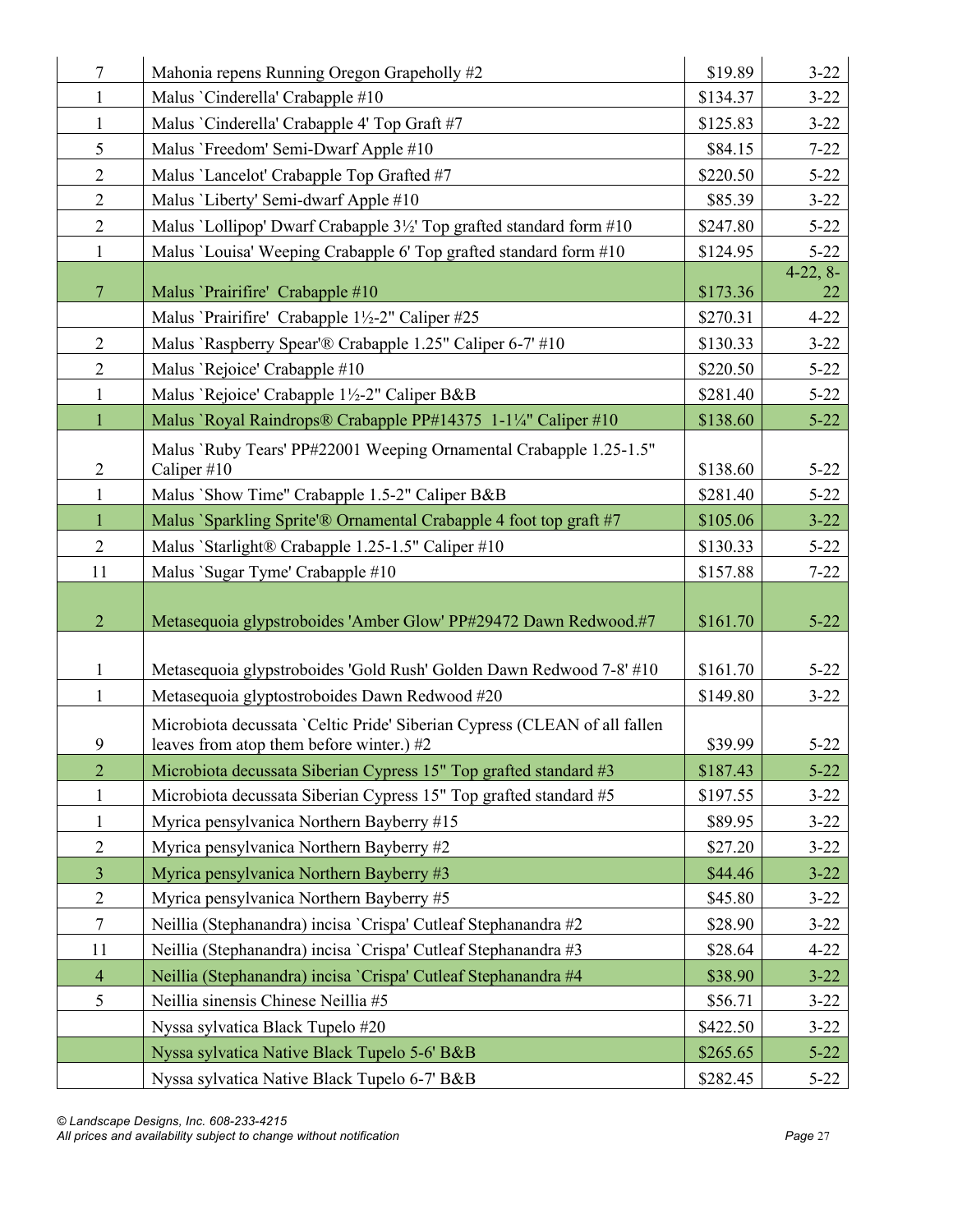|                | Nyssa sylvatica Native Black Tupelo 7-8' B&B                                                                        | \$316.50 | $5 - 22$ |
|----------------|---------------------------------------------------------------------------------------------------------------------|----------|----------|
| $\overline{3}$ | Ostrya virginiana 'Autumn Treasure' Nativar Columnar Hophornbeam<br>Ironwood #15                                    | \$205.89 | $5 - 22$ |
| $\overline{2}$ | Ostrya virginiana 'Holden' Nativar Columnar Hophornbeam Ironwood 11/2-<br>2" Caliper B&B                            | \$315.00 | $5 - 22$ |
| $\mathbf{1}$   | Ostrya virginiana Native Hophornbeam Ironwood 1½-2" Caliper B&B                                                     | \$308.70 | $5 - 22$ |
| $\mathbf{1}$   | Ostrya virginiana Native Hophornbeam Ironwood 13/4-2" Caliper B&B                                                   | \$293.48 | $5 - 22$ |
| $\mathbf{1}$   | Phellodendron amurense 'Eye Stopper' ('Longenecker' UW-Arboretum<br>Introduction Amur Cork Tree 2-21/2" Caliper B&B | \$315.22 | $5 - 22$ |
|                | Philadelphus 'Snow White' First Editions® Double White Mockorange #7                                                | \$67.31  | $3 - 22$ |
| $\overline{4}$ | Philadelphus lewisii 'Blizzard' Dwarf Mockorange #7                                                                 | \$42.75  | $3 - 22$ |
| 3              | Philadelphus lewisii 'Romantic Nite' ('Romanizam') Western USA Native<br>Mockorange #7                              | \$59.88  | $3 - 22$ |
| 5              | Philadelphus x virginalis 'Miniature Snowflake' Mockorange #3                                                       | \$27.30  | $5 - 22$ |
|                | Philadelphus x virginalis 'Miniature Snowflake' Mockorange #5                                                       | \$56.18  | $3 - 22$ |
| 5 <sup>5</sup> | Philadelphus Xlemoinei 'Innocence' Mockorange #3                                                                    | \$29.40  | $5 - 22$ |
| 5              | Philadelphus Xvirginalis 'Snowbelle' Mockorange #3                                                                  | \$27.30  | $5 - 22$ |
| $\overline{2}$ | Physocarpus opulifolius `Amber Jubilee' Compact Amber-leafed Ninebark<br>#3                                         | \$47.62  | $3 - 22$ |
| 9              | Physocarpus opulifolius `Amber Jubilee' Compact Amber-leafed Ninebark<br>#7                                         | \$77.90  | $3 - 22$ |
| 1              | Physocarpus opulifolius `Amber Jubilee' Compact Amber-leafed Ninebark<br>tree form #10                              | \$144.90 | $3 - 22$ |
| 1              | Physocarpus opulifolius 'Burgundy Candy' 'Gumdrop' Podaras1 PP223621<br>Nativar Ninebark #10                        | \$67.94  | $3 - 22$ |
| 10             | Physocarpus opulifolius 'Burgundy Candy' Gumdrop Podaras1 PP223621<br>Nativar Ninebark #3                           | \$63.53  | $5 - 22$ |
| $\overline{4}$ | Physocarpus opulifolius 'Center Glow' Ninebark #3                                                                   | \$30.93  | $3 - 22$ |
| $\mathbf{1}$   | Physocarpus opulifolius 'Center Glow' Ninebark #6                                                                   | \$45.97  | $3 - 22$ |
| 16             | Physocarpus opulifolius 'Coppertina' Copper-Red Leafed Ninebark #1                                                  | \$28.91  | $3 - 22$ |
| $\mathbf{1}$   | Physocarpus opulifolius 'Coppertina' Copper-Red Leafed Ninebark #10                                                 | \$64.15  | $3 - 22$ |
| $\mathbf{1}$   | Physocarpus opulifolius 'Diablo' Burgundy-leafed Ninebark #6                                                        | \$62.88  | $3 - 22$ |
| 19             | Physocarpus opulifolius 'Fireside' First Editions Compact Nativar Ninebark<br>#2                                    | \$40.20  | $3 - 22$ |
| $\mathbf{1}$   | Physocarpus opulifolius 'Fireside'® First Editions Compact Nativar<br>Ninebark #3                                   | \$45.88  | $3 - 22$ |
| $\overline{4}$ | Physocarpus opulifolius 'Ginger Wine'® First Editions® Nativar Compact<br>Ginger-leafed Ninebark #2                 | \$38.89  | $3 - 22$ |
| 4              | Physocarpus opulifolius 'Ginger Wine'® First Editions® Nativar Compact<br>Ginger-leafed Ninebark #3                 | \$40.95  | $5 - 22$ |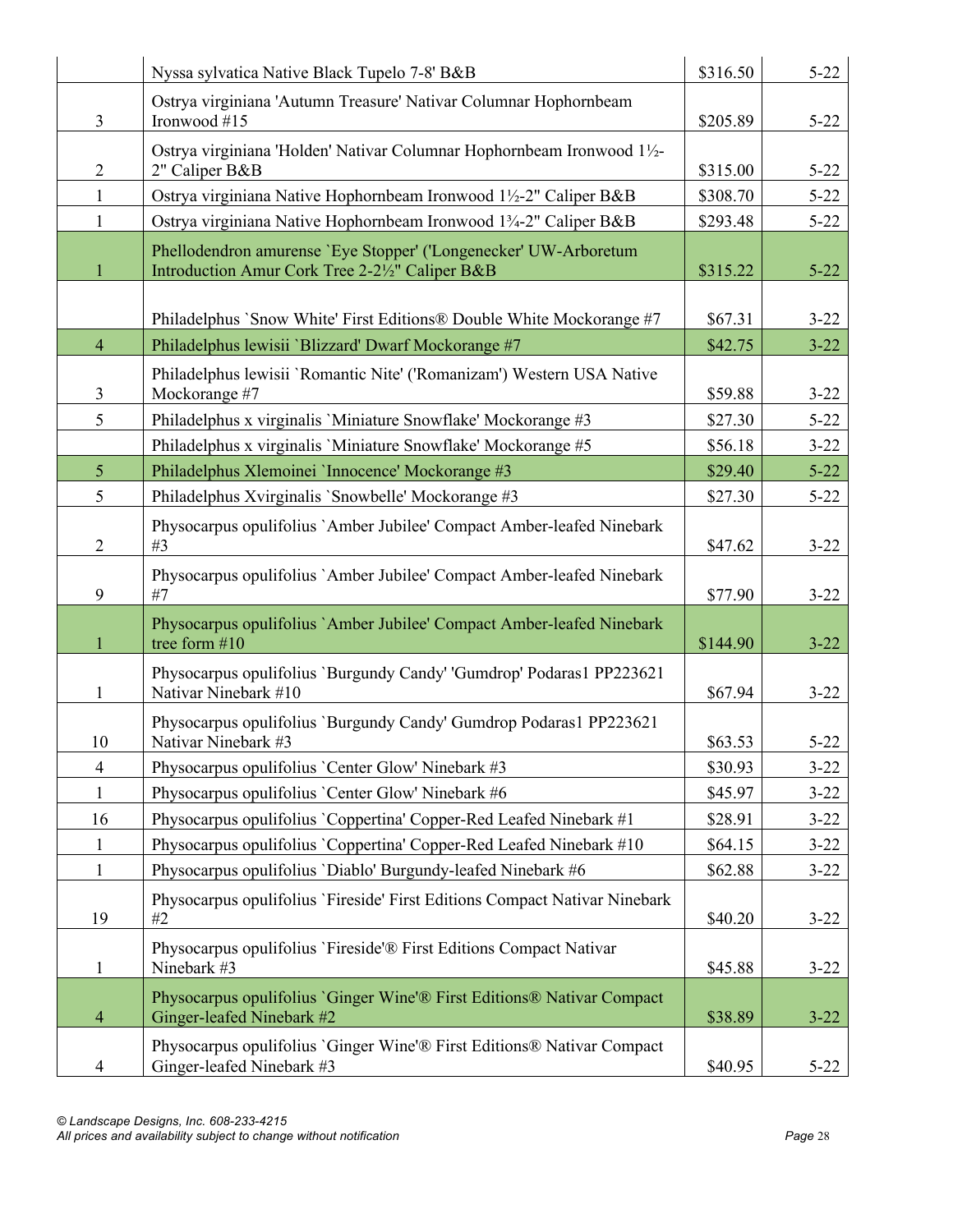| 4              | Physocarpus opulifolius 'Lemon Candy ' Pajamas3 PP22362 Ninebark #5                  | \$63.08  | $3 - 22$ |
|----------------|--------------------------------------------------------------------------------------|----------|----------|
|                |                                                                                      |          |          |
| 10             | Physocarpus opulifolius 'Little Devil' Burgundy Leafed Dwarf Ninebark #3             | \$47.07  | $3 - 22$ |
| 5              | Physocarpus opulifolius 'Obsidian' Nativar Ninebark #3                               | \$51.13  | $3 - 22$ |
|                | Physocarpus opulifolius 'Raspberry lemonade (ZLEYel2) Nativar                        |          |          |
| 15             | Compact Ninebark PPAF #2                                                             | \$26.77  | $3 - 22$ |
| 1              | Physocarpus opulifolius 'Summer Wine' Compact Burgundy-leafed<br>Ninebark #10        | \$53.45  | $3 - 22$ |
| $\overline{2}$ | Physocarpus opulifolius 'Summer Wine' Compact Burgundy-leafed<br>Ninebark #15        | \$66.21  | $3 - 22$ |
| 18             | Physocarpus opulifolius 'Sweet Cherry Tea' Compact Red-leafed Nativar<br>Ninebark #1 | \$25.36  | $7 - 22$ |
| 9              | Physocarpus opulifolius 'Tiny Wine' Burgundy Leafed Dwarf Nativar<br>Ninebark #5     | \$55.62  | $3 - 22$ |
| 3              | Physocarpus opulifolius Native Ninebark #3                                           | \$52.50  | $5 - 22$ |
| $\overline{2}$ | Picea abies `Acro-Yellow' Yellow Tipped Norway Spruce #10                            | \$180.61 | $5 - 22$ |
| 1              | Picea abies `Aurea Jacobsen' Norway Spruce #10                                       | \$203.28 | $3 - 22$ |
| 3              | Picea abies `Aurea Magnifica' Norway Spruce #10                                      | \$165.90 | $5 - 22$ |
| $\mathbf{1}$   | Picea abies `Aurea Magnifica' Norway Spruce #7                                       | \$142.90 | $3 - 22$ |
| 1              | Picea abies 'Bryce' Norway Spruce #10                                                | \$97.88  | $3 - 22$ |
| $\overline{2}$ | Picea abies 'Clanbrassiliana Stricta' Norway Spruce #10                              | \$220.50 | $5 - 22$ |
| $\mathbf{1}$   | Picea abies 'Dandylion' Norway Spruce #10                                            | \$207.05 | $3 - 22$ |
| $\overline{2}$ | Picea abies 'Dandylion' Norway Spruce 7" Box                                         | \$79.80  | $5 - 22$ |
| 3              | Picea abies 'Elegans' Norway Spruce #3                                               | \$37.90  | $5 - 22$ |
| $\overline{4}$ | Picea abies 'Elegans' Norway Spruce #6                                               | \$78.49  | $5 - 22$ |
|                | Picea abies 'Filip's Mystic Black' Norway Spruce #10                                 | \$154.62 | $3 - 22$ |
| $\mathbf{1}$   | Picea abies 'Filip's Mystic Black' Norway Spruce #7                                  | \$110.10 | $3 - 22$ |
| $\overline{2}$ | Picea abies 'Formanek' Norway Spruce #3                                              | \$69.51  | $5 - 22$ |
| $\overline{2}$ | Picea abies 'Frohburg' Dwarf Weeping Norway Spruce #3                                | \$70.78  | $3 - 22$ |
| $\mathbf{1}$   | Picea abies `Frohburg' Dwarf Weeping Norway Spruce Staked form #6                    | \$141.45 | $3 - 22$ |
| $\overline{2}$ | Picea abies 'Golden Drift Weeping Norway Spruce Top Grafted #3                       | \$74.55  | $5 - 22$ |
| $\overline{3}$ | Picea abies 'Golden Drift Weeping Norway Spruce Top Grafted #6                       | \$168.00 | $5 - 22$ |
| 1              | Picea abies 'Golden Drift Weeping Norway Spruce Top Grafted 4-5' #6                  | \$222.60 | $5 - 22$ |
|                | Picea abies 'Hasin' Dwarf Norway Spruce Top grafted standard form 12"<br>Box         | \$117.60 | $5 - 22$ |
| 1              | Picea abies `Hildburghausen' Mini-globe Norway Spruce #3                             | \$53.29  | $5 - 22$ |
| 5              | Picea abies `Hildburghausen' Mini-globe Norway Spruce #5                             | \$62.93  | $3 - 22$ |
| $\mathbf{1}$   | Picea abies 'Kluis' Dwarf Norway Spruce #6                                           | \$110.80 | $5 - 22$ |
| $\overline{c}$ | Picea abies 'Lanham's Beehive' Dwarf Norway Spruce #3                                | \$69.51  | $5 - 22$ |
| $\mathbf{1}$   | Picea abies 'Lanham's Beehive' Dwarf Norway Spruce #6                                | \$138.60 | $5 - 22$ |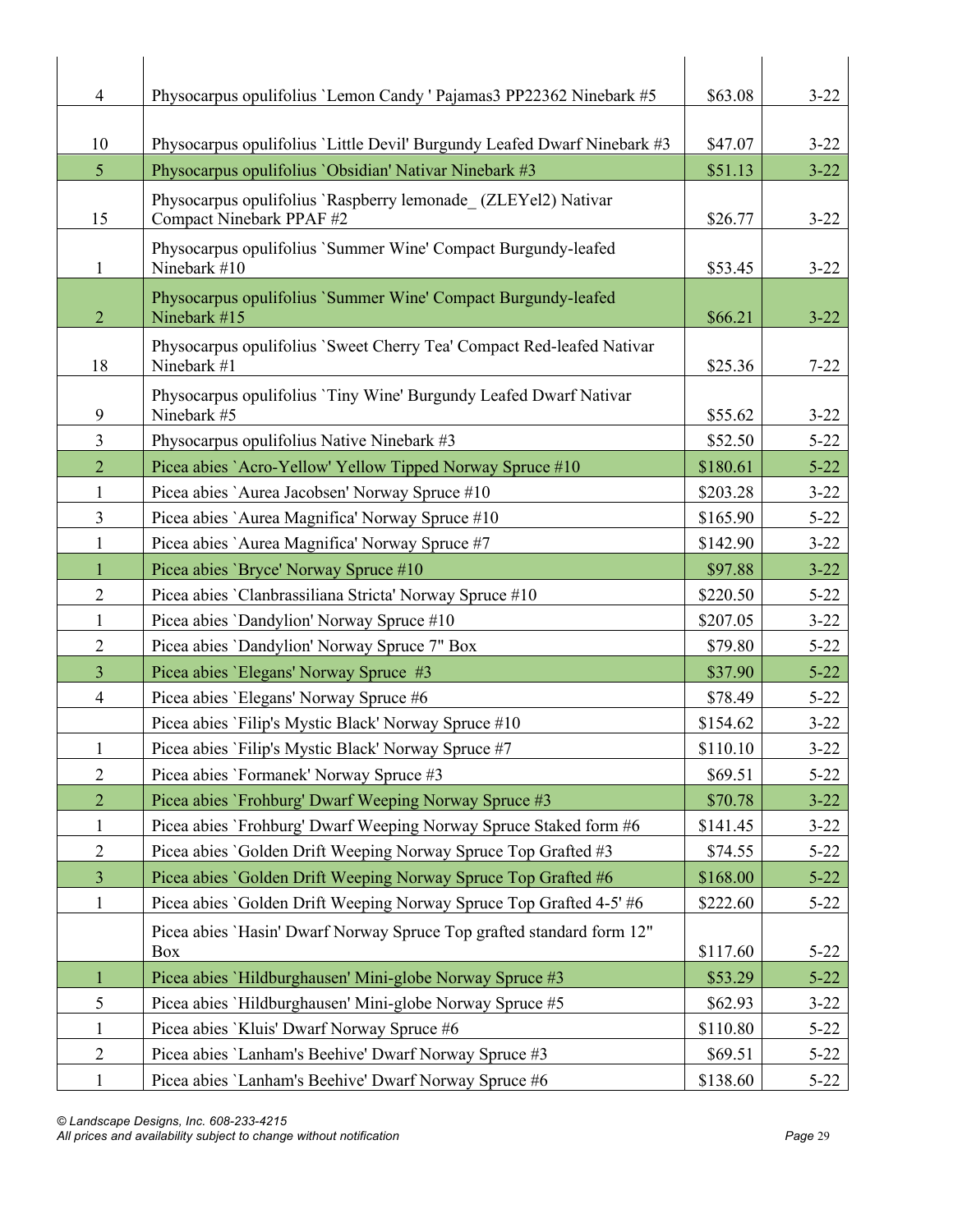| $\mathbf{1}$   | Picea abies 'Medusa' Compact Norway Spruce Top Grafted 24" Head #10                          | \$109.77 | $3 - 22$ |
|----------------|----------------------------------------------------------------------------------------------|----------|----------|
| $\mathbf{1}$   | Picea abies 'Motala' Norway Spruce #3                                                        | \$69.51  | $5 - 22$ |
| $\overline{4}$ | Picea abies 'Nidiformis' Bird's Nest Norway Spruce #7                                        | \$68.65  | $3 - 22$ |
| $\overline{2}$ | Picea abies 'Pendula' Weeping Norway Spruce #7                                               | \$157.50 | $5 - 22$ |
| 1              | Picea abies 'Pendula' Weeping Norway Spruce 6-7' #20                                         | \$262.50 | $3 - 22$ |
| 1              | Picea abies 'Perry's Gold' Nowar Spruce Top grafted Standard #10                             | \$202.45 | $3 - 22$ |
| $\mathbf{1}$   | Picea abies 'Pusch' Norway Spruce #3                                                         | \$69.51  | $5 - 22$ |
| $\overline{2}$ | Picea abies 'Pusch' Norway Spruce #6                                                         | \$100.80 | $5 - 22$ |
| $\mathbf{1}$   | Picea abies 'Rubra Spicata' Norway Spruce #6                                                 | \$138.60 | $5 - 22$ |
| 1              | Picea abies 'Tompa" Dwarf Norway Spruce #6                                                   | \$114.50 | $5 - 22$ |
| 11             | Picea abies 'Tompa' Miniature Norway Spruce 3-4' B&B                                         | \$23.95  | $3 - 22$ |
| $\mathbf{1}$   | Picea abies 'Vermont Gold' Top graft standard Norway Spruce #20                              | \$230.69 | $3 - 22$ |
| $\mathbf{1}$   | Picea abies 'Weeping Blue' Weeping Norway Spruce 36-42" #3                                   | \$134.40 | $5 - 22$ |
| 6              | Picea abies Norway Spruce #10                                                                | \$77.98  | $3 - 22$ |
| 3              | Picea abies Norway Spruce 4-5' B&B                                                           | \$189.20 | $5 - 22$ |
| $\overline{2}$ | Picea abies Norway Spruce 5-6' B&B                                                           | \$241.50 | $5 - 22$ |
| $\mathbf{1}$   | Picea glauca 'Daisy White' White Spruce #10                                                  | \$66.90  | $3 - 22$ |
| $\overline{2}$ | Picea glauca 'Pixie Dust' Miniature White Spruce #1                                          | \$21.50  | $3 - 22$ |
| $\mathbf{1}$   | Picea jezoensis 'Chitosemaru' Yezo Spruce #10                                                | \$168.96 | $3 - 22$ |
| 1              | Picea omorika 'Silver Blue' Serbian Spruce 8-9' B&B                                          | \$239.80 | $3 - 22$ |
| $\mathbf{1}$   | Picea orientalis `Skylands' Golden Oriental Spruce (avoid direct winter sun)<br>#10          | \$184.80 | $5 - 22$ |
|                | Picea pungens 'Continental' Nativar CO Blue Spruce #6                                        | \$109.20 | $5 - 22$ |
| $\mathbf{1}$   | Picea pungens 'Sester Dwarf' Colorado Spruce #7                                              | \$129.95 | $3 - 22$ |
|                |                                                                                              |          |          |
| 5              | Picea pungens 'St. Mary's Broom' Dwarf Colorado Blue Spruce 8-12" #3                         | \$86.94  | $5 - 22$ |
| $\overline{3}$ | Picea pungens 'Stilton Cheese' Colorado Blue Spruce #10                                      | \$132.50 | $3 - 22$ |
| $\mathbf{1}$   | Picea pungens 'Thume' Top grafted Colorado Blue Spruce 3' top grafted<br>standard #15        | \$187.99 | $3 - 22$ |
| 1              | Pinus bungeana Lacebark Pine 3-4' B&B                                                        | \$169.90 | $3 - 22$ |
| $\mathbf{1}$   | Pinus bungeana Lacebark Pine 4-5' B&B                                                        | \$219.90 | $3 - 22$ |
| $\mathbf{1}$   | Pinus cembra Swiss Stone Pine 8-9' B&B                                                       | \$449.88 | $3 - 22$ |
| $\mathbf{1}$   | Pinus contorta 'Chief Joseph' Nativar Lodgegpole Pine 7" Box                                 | \$79.80  | $5 - 22$ |
| 1              | Pinus densiflora 'Burkes Red Variegated' (Avoid Winter Sun) Korean<br>(Japanese) Red Pine #6 | \$236.80 | $5 - 22$ |
| $\overline{2}$ | Pinus flexilis 'Extra Blue' Blue Limber Pine #6                                              | \$182.70 | $5 - 22$ |
|                |                                                                                              |          |          |
| $\overline{4}$ | Pinus flexilis 'Vanderwolf's Pyramid' Nativar Blue Limber Pine 4-5' B&B                      | \$249.50 | $5 - 22$ |
| 3              | Pinus peuce 'Pacific Blue' Balkan Pine, Macedonian Pine #3                                   | \$184.80 | $5 - 22$ |
| $\mathbf{1}$   | Pinus strobus Eastern White Pine 4-5' B&B                                                    | \$336.00 | $5 - 22$ |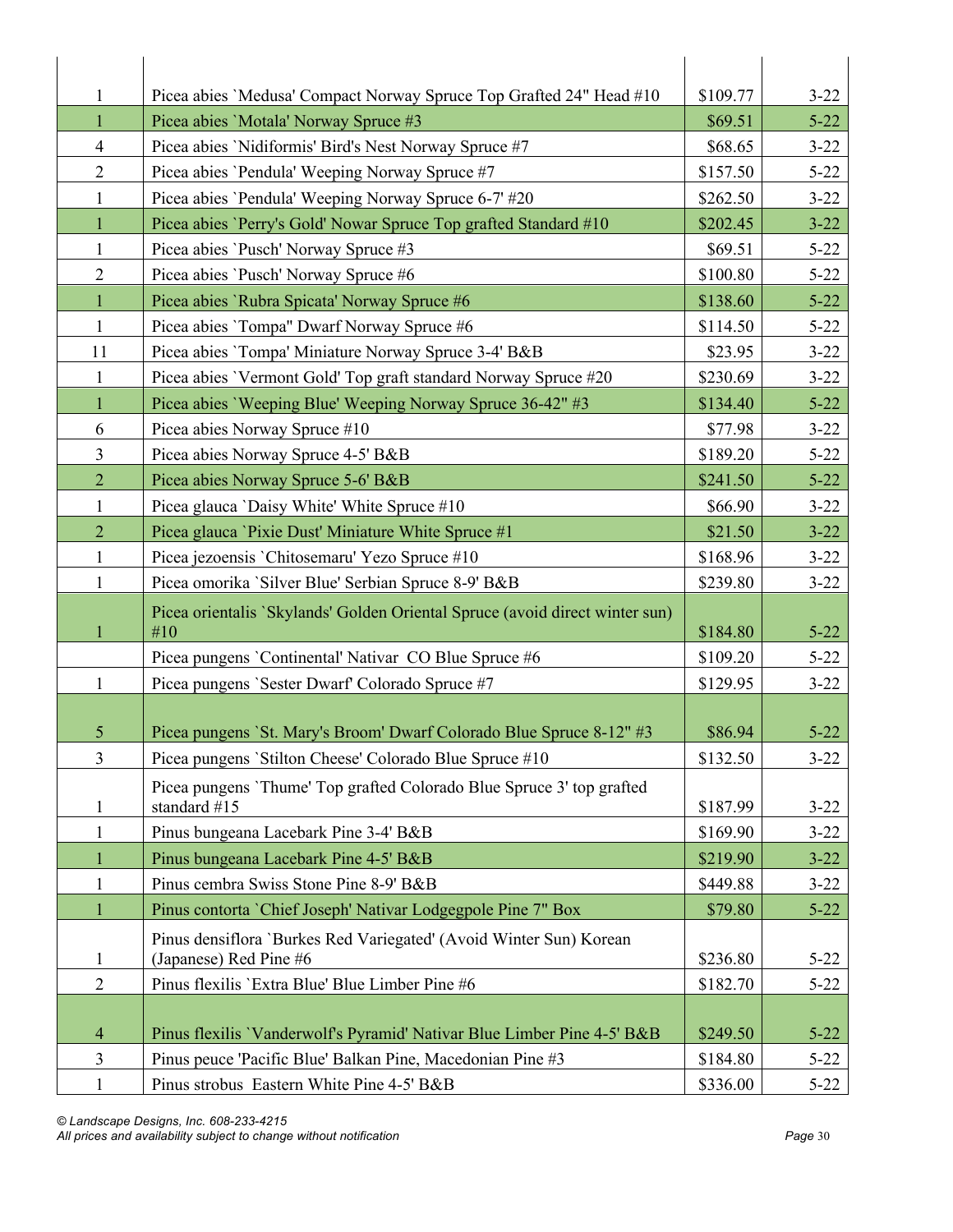|                | Pinus strobus Eastern White Pine 8-9' B&B                                                                                  | \$459.38 | $5 - 22$ |
|----------------|----------------------------------------------------------------------------------------------------------------------------|----------|----------|
| $\mathbf{1}$   | Pinus strobus `Angel Falls' Weeping White Pine #3                                                                          | \$94.94  | $3 - 22$ |
| 1              | Pinus strobus `Angel Falls' Weeping White Pine #6                                                                          | \$186.72 | $3 - 22$ |
| $\overline{2}$ | Pinus strobus 'Contorta' Crinkley Pine #15                                                                                 | \$255.66 | $3 - 22$ |
| 1              | Pinus strobus 'Diggy' White Pine #10                                                                                       | \$176.40 | $5 - 22$ |
| $\mathbf{1}$   | Pinus strobus 'Fastigiata' Columnar White Pine #10                                                                         | \$207.99 | $3 - 22$ |
| 1              | Pinus strobus 'Golden Candles' Eastern White Pine #10                                                                      | \$170.10 | $5 - 22$ |
| $\mathbf{1}$   | Pinus strobus 'Golden Showers' Eastern White Pine #10                                                                      | \$176.40 | $5 - 22$ |
| 1              | Pinus strobus 'Ground Hugger' White Pine #6                                                                                | \$160.65 | $5 - 22$ |
| $\overline{2}$ | Pinus strobus 'Mini Twists' White Pine #3                                                                                  | \$93.15  | $6 - 22$ |
| $\mathbf{1}$   | Pinus strobus 'Niagara Falls' Compact Weeping White Pine #10                                                               | \$183.62 | $3 - 22$ |
| $\mathfrak{Z}$ | Pinus strobus 'Niagara Falls' Compact Weeping White Pine #6                                                                | \$167.09 | $3 - 22$ |
| $\mathbf{1}$   | Pinus strobus 'Pendula' Weeping White Pine 5-6' #5                                                                         | \$270.89 | $3 - 22$ |
| 5 <sup>5</sup> | Pinus strobus 'Sarah Rachel' Nativar slow-growing White Pine #6                                                            | \$182.77 | $5 - 22$ |
| $\mathbf{1}$   | Pinus strobus 'Stowe Pillar' Columnar White Pine #10                                                                       | \$199.80 | $3 - 22$ |
| $\mathbf{1}$   | Pinus strobus 'Stowe Pillar' Columnar White Pine #6                                                                        | \$186.52 | $3 - 22$ |
| 12             | Pinus strobus Native Eastern White Pine #1                                                                                 | \$16.59  | $5 - 22$ |
| 10             | Pinus strobus Native Eastern White Pine #2                                                                                 | \$25.20  | $5 - 22$ |
| 10             | Pinus x schwerinii 'Forest Sky' Hybrid (P. strobus x P. ayacahuite) Domingo<br>Pine $#2$                                   | \$49.35  | $5 - 22$ |
| 1              | Pinus x schwerinii 'Forest Sky' Hybrid (P. strobus x P. ayacahuite) Domingo<br>Pine 5-6' B&B                               | \$224.78 | $3 - 22$ |
| 1              | Pinus x schwerinii 'Forest Sky' Hybrid (P. strobus x P. ayacahuite) Domingo<br>Pine 8-9' B&B                               | \$483.00 | $5 - 22$ |
| $\overline{2}$ | Platanus occidentalis 'Drabrot' Nativar American Planetree, Sycamore<br>PPAF #381.90                                       | \$94.50  | $5 - 22$ |
| $\overline{c}$ | Platanus occidentalis 'Northern Advance' Bismark Nativar American<br>Planetree, Sycamore, Buttonwood NDSU introduction #10 | \$110.26 | $7 - 22$ |
| 5              | Platanus x acerifolia 'Bloodgood' London Plane Tree 1-1½" Caliper #15                                                      | \$168.99 | $7 - 22$ |
|                | Platycladus (Thuja) orientalis 'Franky Boy' Oriental Arborvitae (no winter<br>$sun)$ #2                                    | \$39.89  | $3 - 22$ |
| 10             | Populus tremuloides 'Summer Shimmer' Nativar Quaking Aspen #10                                                             | \$159.94 | $9 - 22$ |
| $\mathbf{1}$   | Populus tremuloides Native Quaking Aspen #15                                                                               | \$135.33 | $4 - 22$ |
| 13             | Populus tremuloides 'Prairie Gold' Nativar Quaking Aspen #10                                                               | \$157.15 | $7 - 22$ |
| $\mathbf{1}$   | Prunus 'Black Tartarian' Black Sweet Cherry #10                                                                            | \$99.80  | $3 - 22$ |
| 9              | Prunus 'Contender' Peach #5                                                                                                | \$99.95  | $7 - 22$ |
| $\mathbf{1}$   | Prunus 'Debbie's Gold' Apricot #10                                                                                         | \$102.60 | $7 - 22$ |
| $\mathbf{1}$   | Prunus 'Meteor' Self-fruiting Tart Cherry #10                                                                              | \$97.90  | $3 - 22$ |
| $\overline{4}$ | Prunus 'Moongold' Apricot #10                                                                                              | \$97.95  | $3 - 22$ |
| 5              | Prunus 'Mount Royal' CVI Edible Plum #10                                                                                   | \$78.19  | $7 - 22$ |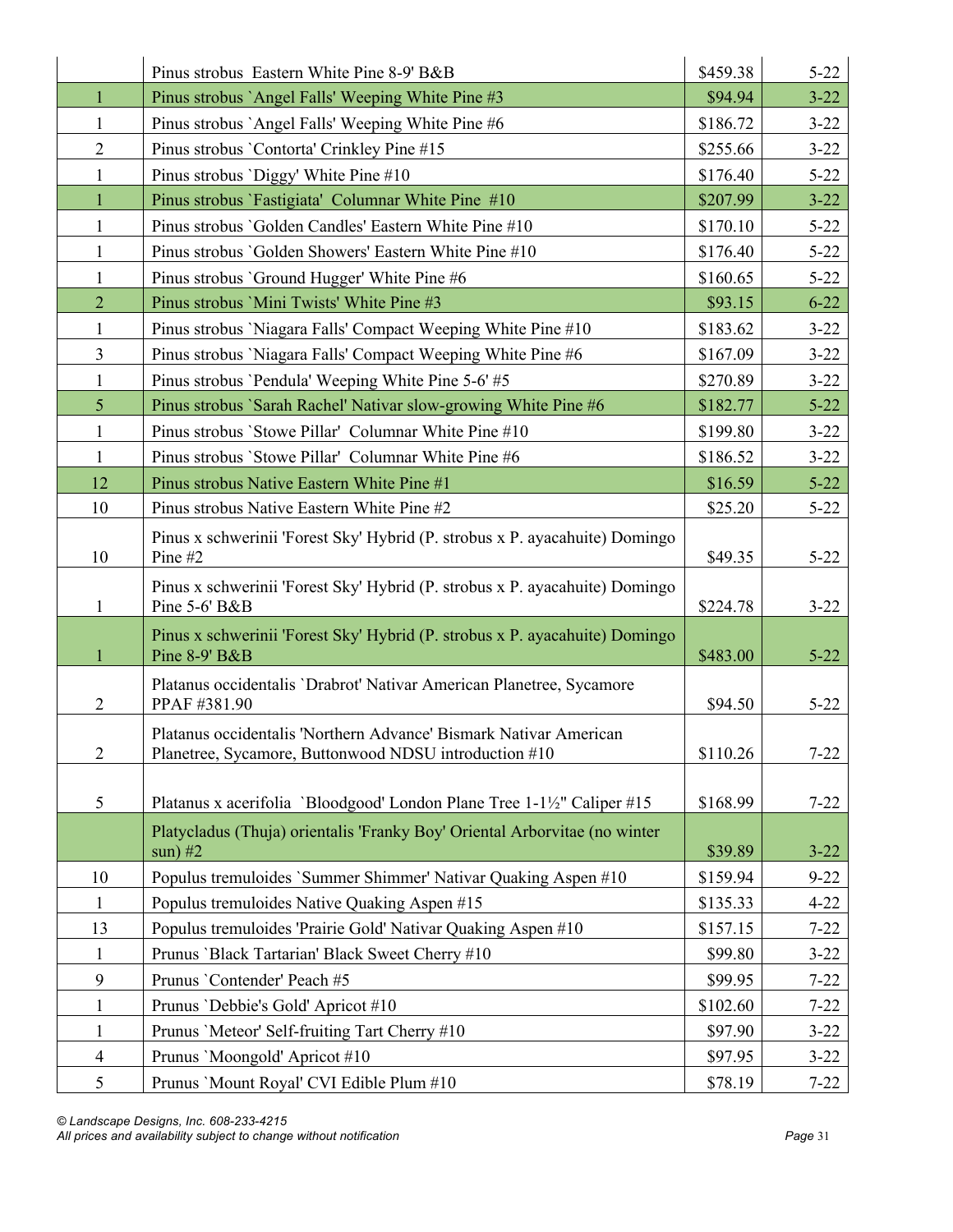| $\overline{3}$ | Prunus `Sungold' Apricot #10                                                                       | \$97.95  | $3 - 22$ |
|----------------|----------------------------------------------------------------------------------------------------|----------|----------|
| $\mathbf{1}$   | Prunus `Sweet Cherry Pie' First Editions® Tart Cherry #10                                          | \$108.90 | $3 - 22$ |
|                | Prunus 'Sweet Cherry Pie' First Editions® Tart Cherry #15                                          | \$149.88 | $3 - 22$ |
| $\overline{3}$ | Prunus `Sweet Cherry Pie' First Editions® Tart Cherry #5                                           | \$119.88 | $3 - 22$ |
|                |                                                                                                    |          |          |
| 3              | Prunus `Sweet Cherry Pie' First Editions® Tart Cherry Standard form #5                             | \$85.56  | $7 - 22$ |
| 5              | Prunus 'Toka' Edible Plum #5                                                                       | \$81.16  | $7 - 22$ |
| 10             | Prunus pumila 'JadeParade'® Nativar Sand Cherry #2                                                 | \$37.59  | $3 - 22$ |
| 10             | Prunus pumila var. besseyi 'Pawnee Buttes'® Nativar Creeping Sand<br>Cherry $#3$                   | \$36.99  | $3 - 22$ |
| 5              | Prunus pumila var. besseyi 'Pawnee Buttes'® Nativar Creeping Sand<br>Cherry #4                     | \$44.59  | $3 - 22$ |
| 6              | Prunus pumila var. besseyi Native Western Sandcherry #3                                            | \$32.86  | $3 - 22$ |
| $\mathbf{1}$   | Prunus sargentii `Fink Flair' Sargent Cherry 1.75-2" Caliper B&B                                   | \$269.85 | $5 - 22$ |
| 5              | Prunus sargentii `Spring Wonder' First Editions Sargent Cherry #10                                 | \$203.20 | $5 - 22$ |
|                | Prunus sargentii `Spring Wonder' First Editions Sargent Cherry 1½-2"<br>Caliper #15                | \$218.90 | $3 - 22$ |
|                | Prunus sargentii `Spring Wonder' First Editions Sargent Cherry 1½-2"<br>Caliper #20                | \$237.88 | $3 - 22$ |
| 9              | Prunus triloba 'Multiplex' Double Flowering Plum #3                                                | \$38.33  | $3 - 22$ |
| $\overline{3}$ | Prunus triloba 'Multiplex' Double Flowering Plum #6                                                | \$35.79  | $3 - 22$ |
| $\mathbf{1}$   | Ptelea trifoliata Native Wafer Ash #5                                                              | \$49.35  | $5 - 22$ |
| $\mathbf{1}$   | Ptelea trifoliata Native Wafer Ash #6                                                              | \$99.55  | $3 - 22$ |
| $\overline{2}$ | Pyrus 'Keiffer' Edible Pear (Self pollinating) #10                                                 | \$178.50 | $5 - 22$ |
| 5              | Pyrus 'Luscious' Edible Pear (requires a pollinator) #5                                            | \$97.45  | $7 - 22$ |
| $\overline{4}$ | Pyrus 'Parker' Edible Pear (requires a pollinator) #10                                             | \$105.66 | $3 - 22$ |
| $\mathbf{1}$   | Pyrus calleryana 'Jack' Jackzam Dwarf Callery Ornamental Pear Tree 1.75-<br>2" Caliper B&B         | \$220.50 | $5 - 22$ |
| $\mathbf{1}$   | Pyrus calleryana 'Jack' Jackzam Dwarf Callery Ornamental Pear Tree<br>PARK GRADE 1½-2" Caliper B&B | \$189.90 | $5 - 22$ |
| 1              | Pyrus calleryana `Jill' Dwarf Callery Ornamental Pear Tree 1.75-2" Caliper<br>B&B                  | \$323.40 | $5 - 22$ |
|                | Quercus alba Native White Oak 1½-2" Caliper B&B                                                    | \$331.80 | $5 - 22$ |
| $\overline{3}$ | Quercus alba White Oak #10                                                                         | \$220.81 | $8 - 22$ |
| $\mathbf{1}$   | Quercus bicolor `American Dream' Nativar Swamp White Oak 13/4-2"<br>Caliper B&B                    | \$399.00 | $5 - 22$ |
|                | Quercus bicolor Native Swamp White Oak 1½-2" Caliper B&B                                           | \$315.00 | $5 - 22$ |
| 1              | Quercus bicolor Swamp White Oak #5                                                                 | \$136.50 | $5 - 22$ |
| $\overline{2}$ | Quercus bicolor Swamp White Oak #6                                                                 | \$139.77 | $5 - 22$ |
| $\mathfrak{Z}$ | Quercus bicolor Swamp White Oak 1-1½" Caliper #10                                                  | \$220.81 | $4 - 22$ |
| $\overline{2}$ | Quercus coccinea Native Scarlet Oak 1.5-1.75" Caliper B&B                                          | \$285.60 | $5 - 22$ |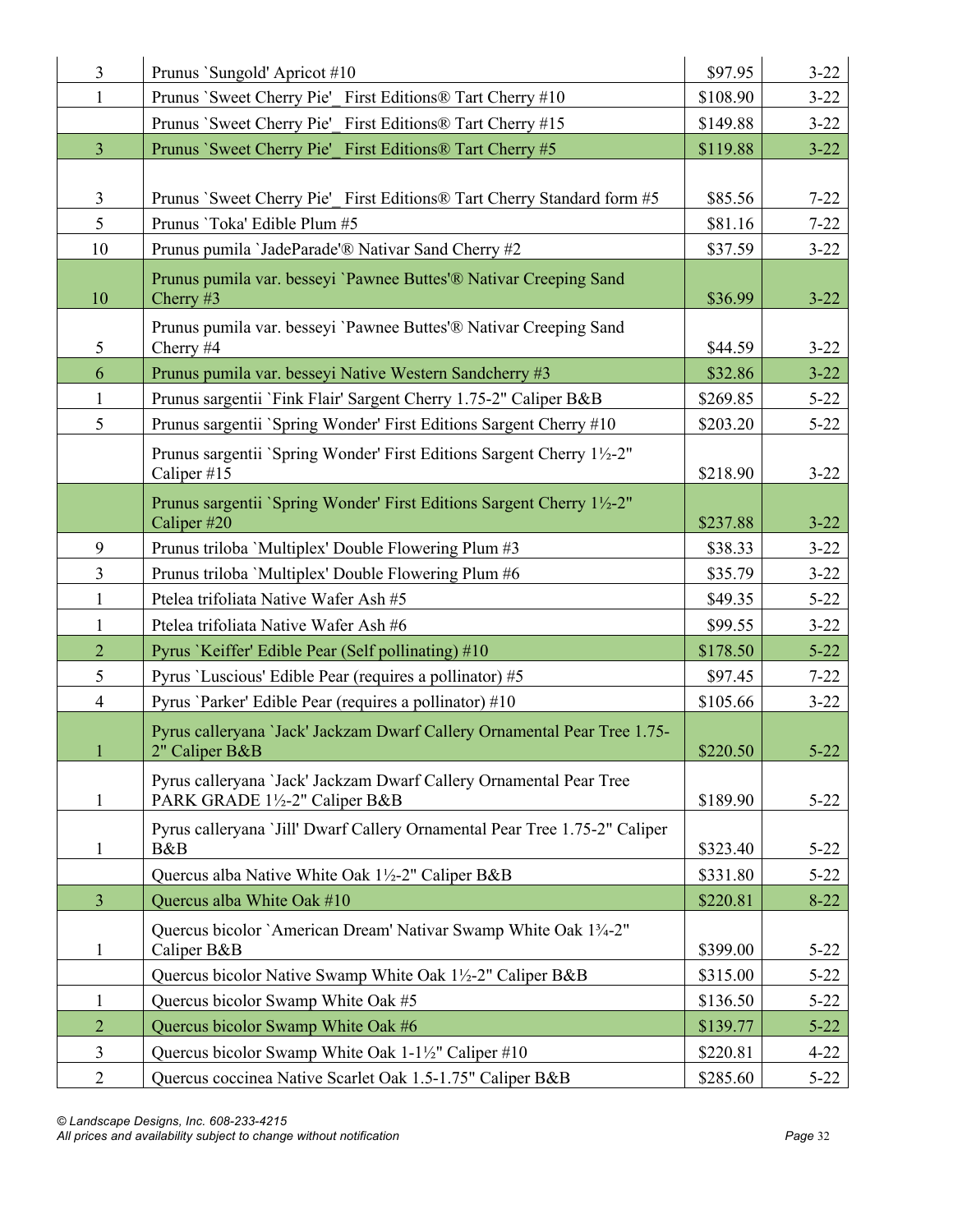| 1              | Quercus coccinea Scarlet Oak #10                                                                                            | \$107.60             | $3 - 22$             |
|----------------|-----------------------------------------------------------------------------------------------------------------------------|----------------------|----------------------|
| $\overline{4}$ | Quercus ellipsoidalis First Editions® 'Majestic Skies' Nativar Northern Pin<br>Oak 6-8'#10                                  | \$239.78             | $8 - 22$             |
|                | Quercus ellipsoidalis 'Shooting Star' Durmarg Nativar Northern Pin Oak 8'<br>#15                                            |                      |                      |
| 6<br>1         | Quercus glandulifera Konara Oak #5                                                                                          | \$164.62<br>\$147.00 | $3 - 22$<br>$5 - 22$ |
| $\mathbf{1}$   | Quercus glandulifera Konara Oak 1½-2" Caliper B&B                                                                           | \$331.80             | $5 - 22$             |
| $\overline{2}$ | Quercus macrocarpa Burr Oak 1½-2" Caliper B&B                                                                               | \$285.69             | $5 - 22$             |
| $\mathbf{1}$   | Quercus robur 'Filicifolia' Cutleaf English Oak #20                                                                         | \$187.88             | $3 - 22$             |
|                |                                                                                                                             |                      |                      |
| $\mathbf{1}$   | Quercus robur x macrocarpa 'Heritage' Clemons Oak 1¼-1½" Caliper B&B                                                        | \$317.66             | $3 - 22$             |
| $\overline{3}$ | Quercus robur x macrocarpa 'Heritage' Clemons Oak 6-8' #10                                                                  | \$238.89             | $4 - 22$             |
| $\mathbf{1}$   | Quercus rubra 'Gregg's Variegated' Nativar Red Oak 12" Box                                                                  | \$121.80             | $5 - 22$             |
| 1              | Quercus schumardii Native Shumard Oak 1½-2" Caliper B&B                                                                     | \$315.00             | $5 - 22$             |
| 1              | Quercus x schuettei (Quercus bicolor x Quercus macrocarpa) Nativar<br>Hybrid Schuette s Oak 13/4-2" Caliper B&B             | \$399.00             | $5 - 22$             |
| 1              | Quercus x warei (robur fastigiata x bicolor) `Birthday Candle' Oak #3                                                       | \$115.50             | $5 - 22$             |
|                | Quercus x warei (robur fastigiata x bicolor) `Chimeny Fire' Oak 2-21/4"<br>Caliper B&B                                      | \$388.50             | $5 - 22$             |
| 1              | Quercus x warei (robur fastigiata x bicolor) 'Kindred Sprirt' 'Nadler' Oak<br>1 <sup>3</sup> / <sub>4</sub> -2" Caliper B&B | \$373.80             | $5 - 22$             |
| $\overline{2}$ | Quercus x warei (robur fastigiata x bicolor) 'Kindred Sprirt' 'Nadler' Oak 9-<br>10' B&B                                    | \$343.35             | $5 - 22$             |
| 1              | Quercus x warei (robur fastigiata x bicolor) 'Regal Prince' Oak 1.75-2"<br>Caliper B&B                                      | \$342.30             | $5 - 22$             |
| 1              | Quercus x warei (robur fastigiata x bicolor) 'Regal Prince' Oak 8-9' B&B                                                    | \$307.65             | $5 - 22$             |
| $\mathbf{1}$   | Quercus x warei (robur fastigiata x bicolor) 'Regal Prince' Oak 9-10' B&B                                                   | \$345.45             | $5 - 22$             |
| $\overline{2}$ | Quercus x warei (robur fastigiata x bicolor) `Wind Candle' Oak #5                                                           | \$66.54              | $3 - 22$             |
|                |                                                                                                                             |                      |                      |
| 1              | Quercus x warei (robur fastigiata x bicolor) 'Wind Candle' Oak 2-2.5"<br>Caliper B&B                                        | \$415.16             | $3 - 22$             |
| $\mathbf{1}$   | Rhododendron `PJM' #4                                                                                                       | \$61.95              | $5 - 22$             |
| $\overline{3}$ | Rhododendron 'PJM' 'Checkmate' Compact Rhododendron #4                                                                      | \$51.97              | $5 - 22$             |
| $\overline{4}$ | Rhododendron carolinianum x dauricum 'Elite' PJM Rhododendron 15-18"<br>#4                                                  | \$49.87              | $5 - 22$             |
| 5              | Rhododendron carolinianum x dauricum 'Elite Star ' PJM Rhododendron<br>$15-18"$ #4                                          | \$49.88              | $5 - 22$             |
| 6              | Rhododendron Millenium' #2                                                                                                  | \$46.23              | $6 - 22$             |
| 3              | Rhododendron minus x mucronulatum `Olga Mezitt' PJM Rhododendron<br>24-30" #4                                               | \$49.87              | $5 - 22$             |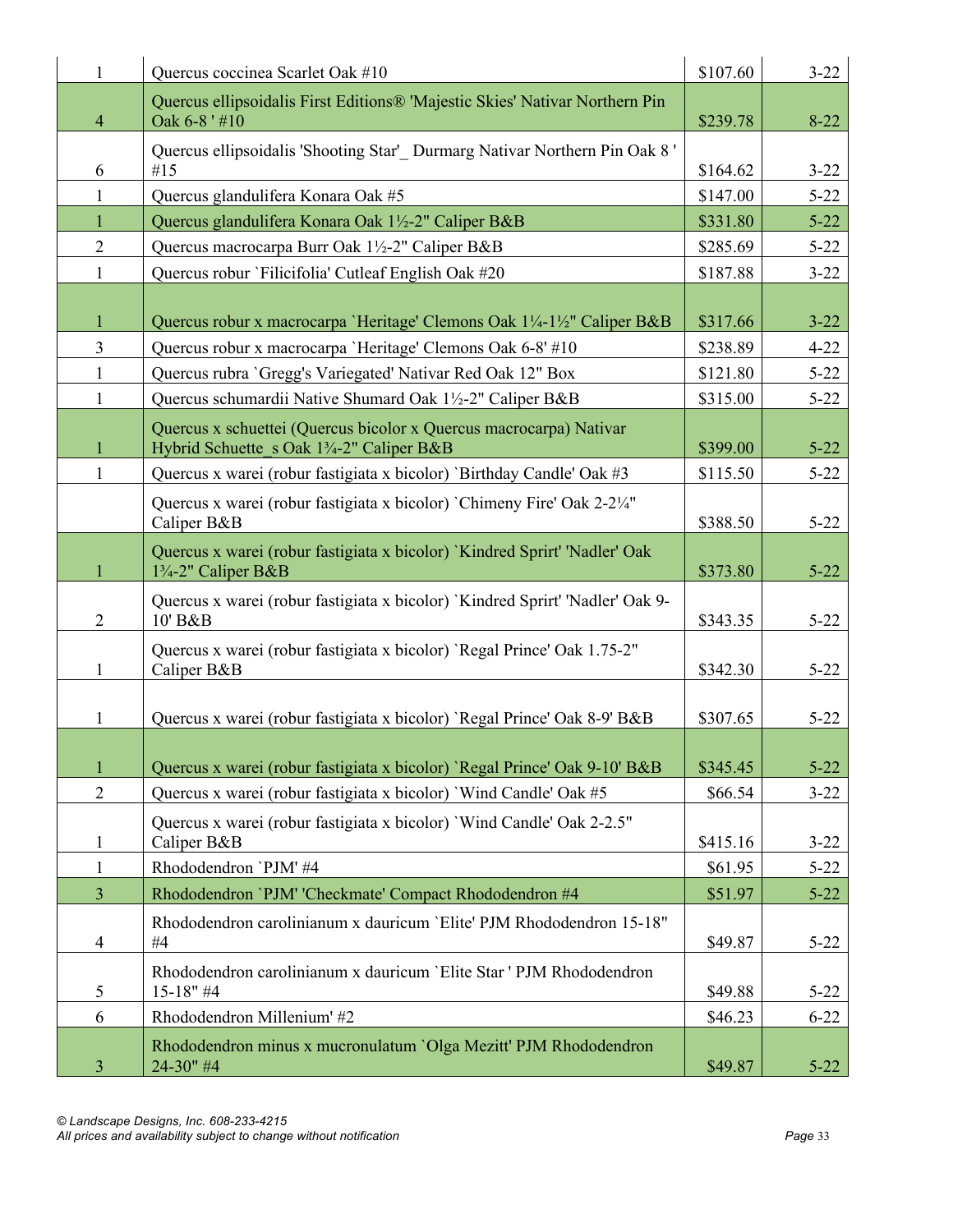| 6              | Rhododendron x kosteranum x prinophyllum `Candy Lights' Azalea #2                     | \$44.58 | $6 - 22$ |
|----------------|---------------------------------------------------------------------------------------|---------|----------|
| 6              | Rhododendron x kosteranum x prinophyllum 'Electric Lights Double Pink<br>PP Azalea #2 | \$46.23 | $6 - 22$ |
|                | Rhododendron x kosteranum x prinophyllum 'Electric Lights Red PP                      |         |          |
| 6              | 26600 Azalea #2                                                                       | \$46.23 | $6 - 22$ |
| $\overline{4}$ | Rhododendron x kosteranum x prinophyllum `Golden Lights' Azalea #2                    | \$40.33 | $3 - 22$ |
| $\overline{2}$ | Rhododendron x kosteranum x prinophyllum 'Lemon Lights' #2                            | \$44.59 | $6 - 22$ |
| 6              | Rhododendron x kosteranum x prinophyllum 'Lilac Lights' #2                            | \$44.58 | $6 - 22$ |
|                |                                                                                       |         |          |
| 5              | Rhododendron x kosteranum x prinophyllum 'Northern Lights' Azalea #2                  | \$51.97 | $5 - 22$ |
| $\mathbf{1}$   | Rhododendron x kosteranum x prinophyllum `Rosy Lights' Azalea #3                      | \$43.89 | $3 - 22$ |
| $\mathbf{1}$   | Rhododendron x kosteranum x prinophyllum 'Rosy Lights' Azalea #5                      | \$55.94 | $3 - 22$ |
| 6              | Rhododendron x kosteranum x prinophyllum 'Tri-Lights' Azalea #2                       | \$44.58 | $6 - 22$ |
|                |                                                                                       |         |          |
| $\overline{2}$ | Rhododendron x kosteranum x prinophyllum 'Western Lights' Azalea #2                   | \$40.99 | $3 - 22$ |
| 5              | Rhus aromatica 'Gro-Low' Fragrant Sumac #2                                            | \$36.63 | $3 - 22$ |
| $\mathbf{1}$   | Rhus copallina `Creel's Quintet' Nativar Shining Sumac #3                             | \$59.93 | $3 - 22$ |
| $\mathbf{1}$   | Rhus copallina 'Lanham's Purple' Nativar Shining Sumac #3                             | \$72.45 | $4 - 22$ |
|                | Rhus copallina var. latifolia Morton 'Prairie Flame' Nativar Shining Sumac            |         |          |
| 9              | #3                                                                                    | \$56.18 | $3 - 22$ |
| 6              | Rhus typhina Tiger Eyes' Nativar Staghorn Sumac #2                                    | \$39.95 | $4 - 22$ |
| $\mathbf{1}$   | Rhus typhina Tiger Eyes' Staghorn Sumac #5                                            | \$59.89 | $3 - 22$ |
| $\overline{4}$ | Ribes 'Hinnomaki Red' Edible red gooseberry #3                                        | \$37.80 | $3 - 22$ |
| 8              | Ribes 'Pixwell' Edible pink gooseberry #2                                             | \$23.49 | $3 - 22$ |
| 9              | Ribes 'Pixwell' Edible pink gooseberry #3                                             | \$26.77 | $3 - 22$ |
| $\overline{7}$ | Ribes 'Red Lake' Red edible currant #2                                                | \$23.44 | $3 - 22$ |
| $\mathfrak{Z}$ | Ribes 'Wellington' Edible Black Currant #1                                            | \$11.76 | $5 - 22$ |
| $\overline{3}$ | Ribes 'White Pearl' Edible Pink blushed 'white' Currant #2                            | \$21.55 | $5 - 22$ |
| $\overline{2}$ | Ribes x culverwelii Jostaberry #3                                                     | \$39.88 | $3 - 22$ |
|                |                                                                                       |         |          |
| 9              | Rosa `At Last®' Proven Winners Hybrid Tea Landscape Rose PP#27541 #2                  | \$30.99 | $3 - 22$ |
| 10             | Rosa 'Knock Out' Rose #2                                                              | \$35.95 | $3 - 22$ |
| 8              | Rosa 'OSO Easy Peasy' Rose #2                                                         | \$28.95 | $3 - 22$ |
| $\overline{2}$ | Rosa `OSO Easy Pink Cupcake' Rose #2                                                  | \$29.88 | $3 - 22$ |
| $\tau$         | Rosa `OSO Easy® Urban legend' Proven Winners Rose PP#19258 #2                         | \$29.88 | $3 - 22$ |
|                | Rosa `OSO Happy® Smoothie' Proven Winners THORNLESS Rose                              |         |          |
| 4              | PP#23456 #2                                                                           | \$28.99 | $3 - 22$ |
| $\overline{3}$ | Rosa 'Sweet Drift® #3                                                                 | \$32.88 | $3 - 22$ |
| 11             | Rosa arkansana Arkansas Prairie Rose #6                                               | \$24.95 | $3 - 22$ |
| $\mathfrak{Z}$ | Rosa carolina Carolina Rose #5                                                        | \$29.95 | $3 - 22$ |
| $\mathbf{1}$   | Rosa carolina Carolina Rose #7                                                        | \$32.99 | $3 - 22$ |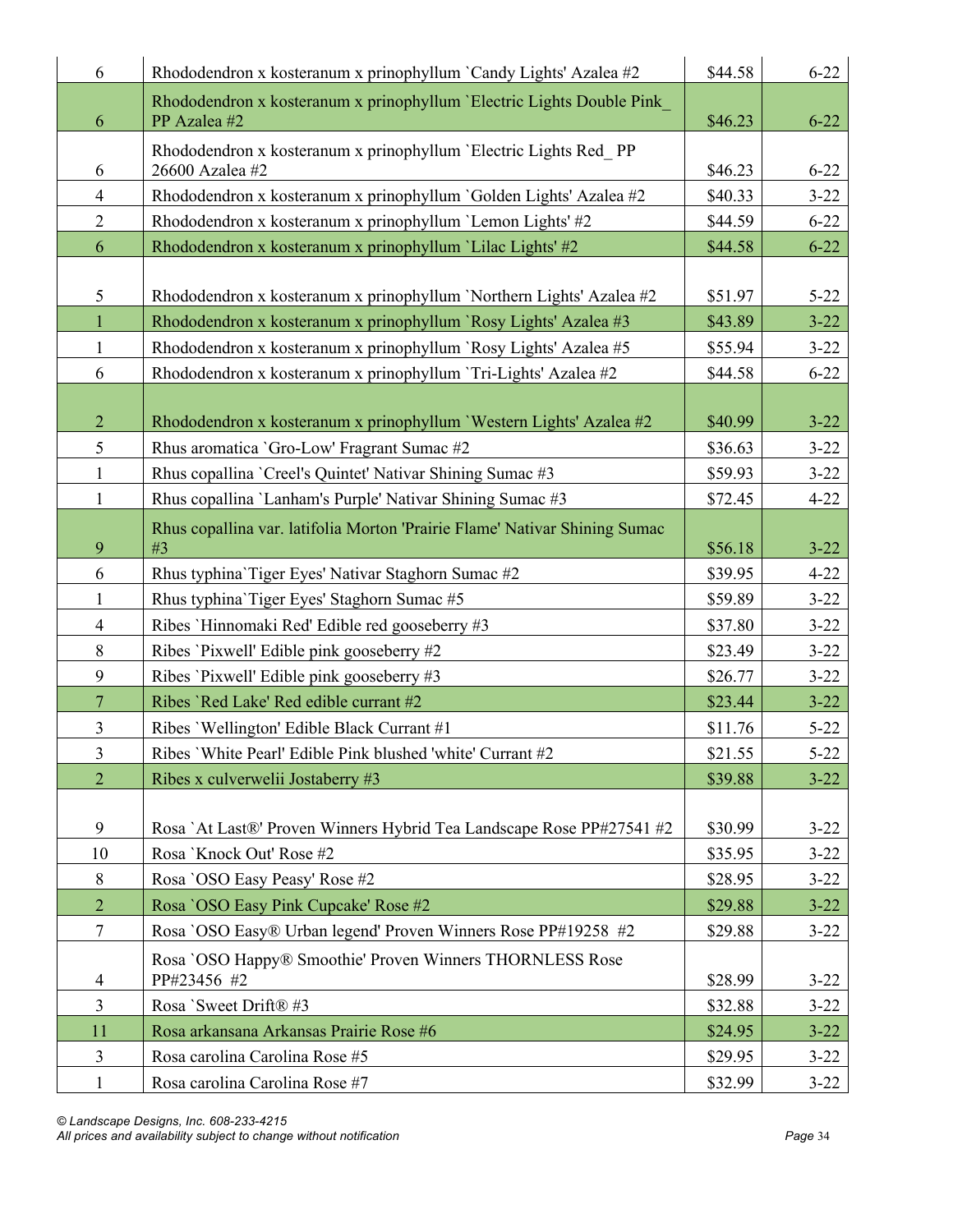| 1              | Rosa virginiana Prairie Rose #10                                                     | \$39.80  | $3 - 22$ |
|----------------|--------------------------------------------------------------------------------------|----------|----------|
| 7              | Rosa virginiana Prairie Rose #3                                                      | \$29.95  | $3 - 22$ |
| $\overline{4}$ | Rosa virginiana Prairie Rose #5                                                      | \$39.89  | $3 - 22$ |
| 9              | Rubus 'Boyne' Raspberry #1                                                           | \$10.95  | $3 - 22$ |
| 28             | Rubus 'Caroline' Raspberry #1                                                        | \$10.99  | $3 - 22$ |
| $\overline{4}$ | Rubus 'Killarney' Raspberry #1                                                       | \$10.99  | $3 - 22$ |
| 18             | Rubus 'Killarney' Raspberry #2                                                       | \$12.99  | $3 - 22$ |
| 14             | Rubus fruticosa 'Chester' Thornless Blackberry #3                                    | \$14.95  | $3 - 22$ |
| 11             | Rubus idaeus 'Fallgold' Golden Yellow Everbearing Raspberry #2                       | \$13.66  | $3 - 22$ |
| 22             | Rubus idaeus 'Heritage' Red Raspberry #1                                             | \$10.99  | $3 - 22$ |
| $\mathbf{1}$   | Salix alba 'Tristis' Niobe Golden Weeping Willow 1½-2" Caliper B&B                   | \$289.80 | $5 - 22$ |
| 12             | Salix candida 'Iceber Alley' Jefberg Nativar Sageleaf Willow #2                      | \$33.60  | $5 - 22$ |
| 6              | Salix integra 'Hakuro Nishiki' Willow #10                                            | \$49.88  | $3 - 22$ |
| $\mathbf{1}$   | Salix integra 'Hakuro Nishiki' Willow 4-5' Tree form standard #10                    | \$127.60 | $3 - 22$ |
| $\mathbf{2}$   | Salix sachalinensis 'Sekka' Jap. Fantail Willow #3                                   | \$24.19  | $5 - 22$ |
| $\mathbf{1}$   | Sciadopitys verticillata 'Winter Green' Umbrella-Pine #6                             | \$189.76 | $3 - 22$ |
| 18             | Sibbaldiopsis (Potentilla) tridentata 'Nuuk' Evergreen Cinquefoil 8" B               | \$14.77  | $3 - 22$ |
| 10             | Sorbaria sorbifolia 'Matcha Ball' ® PP 312012 Mounding Dwarf Ash-Leaf<br>Sorbaria #3 | \$35.81  | $3 - 22$ |
| 34             | Sorbaria sorbifolia 'Sem' Dwarf Ash-Leaf Sorbaria #3                                 | \$47.88  | $3 - 22$ |
| 5              | Sorbaria sorbifolia 'Sem' Dwarf Ash-Leaf Sorbaria #5                                 | \$42.88  | $3 - 22$ |
| $\mathbf{1}$   | Sorbus alnifolia Korean Mountainash 1½-2" Caliper B&B                                | \$288.90 | $3 - 22$ |
| 12             | Spiraea 'Double Blue Kazoo' ® Proven Winners Spiraea PP21712 #3                      | \$32.55  | $5 - 22$ |
| 47             | Spiraea 'Double Play Candy Corn® Big Bang' Proven Winners Spiraea PP<br>21588 #1     | \$25.75  | $7 - 22$ |
| 1              | Spiraea 'Double Play Candy Corn® Big Bang' Proven Winners Spiraea PP<br>21588 #2     | \$36.19  | $7 - 22$ |
| 29             | Spiraea 'Double Play Candy Corn® Big Bang' Proven Winners Spiraea PP<br>21588 #3     | \$37.28  | $5 - 22$ |
| $\mathfrak{Z}$ | Spiraea 'Double Play Doozie'® Seedless Spiraea Proven Winners PP 30953<br>#2         | \$35.20  | $7 - 22$ |
| 17             | Spiraea 'Double Play Doozie'® Seedless Spiraea Proven Winners PP 30953<br>#3         | \$41.99  | $6 - 22$ |
| 7              | Spiraea 'Double Play Gold' ® Big Bang Proven Winners Spiraea PP21615<br>#5           | \$44.90  | $3 - 22$ |
| $\mathbf{1}$   | Spiraea 'Double Play® Artisan' Proven Winners Spiraea PP21712 #3                     | \$40.54  | $3 - 22$ |
| 28             | Spiraea 'Double Play® Red' Proven Winners Spiraea PPAF #3                            | \$37.28  | $5 - 22$ |
| $\mathbf{1}$   | Spiraea 'Double Play® Red' Proven Winners Spiraea PPAF #6                            | \$44.90  | $3 - 22$ |
| 10             | Spiraea 'Little Spark' First Editions Spiraea #3                                     | \$33.90  | $3 - 22$ |
| 8              | Spiraea 'Pink Sparkler' First Editions Spiraea #3                                    | \$34.87  | $3 - 22$ |
| 9              | Spiraea 'Spot On' First Editions Spiraea #2                                          | \$32.93  | $3 - 22$ |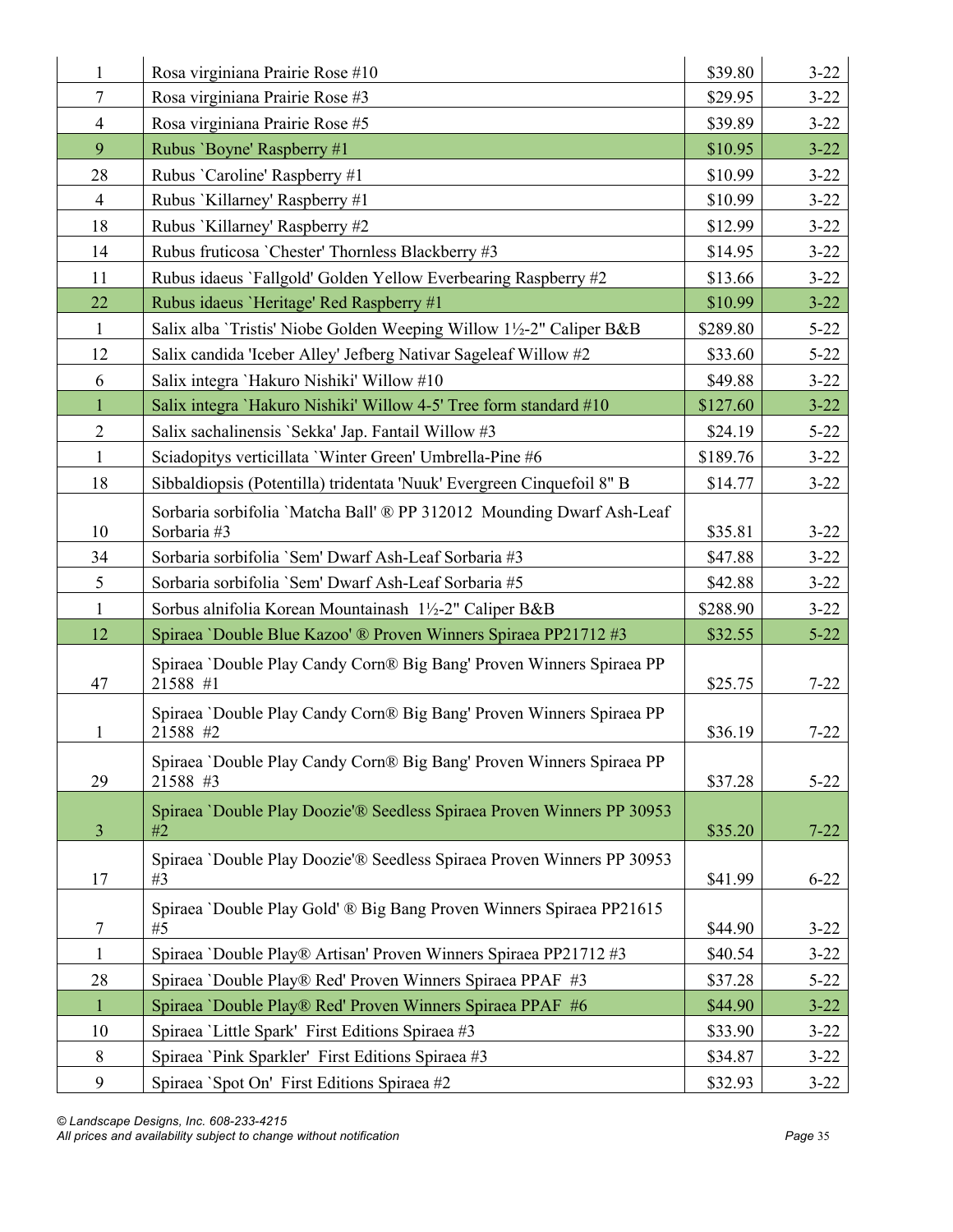| 16<br>Spiraea betulifolia 'Tor' Birch Leaf Spiraea #2<br>\$30.34<br>$3 - 22$<br>$\overline{2}$<br>$3 - 22$<br>Spiraea betulifolia 'Tor' Birch Leaf Spiraea #3<br>\$32.58<br>$\overline{3}$<br>$3 - 22$<br>Spiraea douglasii Douglas Spiraea Native USA #5<br>\$32.99<br>$3 - 22$<br>$\mathbf{1}$<br>Spiraea fritschiana 'Pink Parasols' Korean Spiraea #7<br>\$42.88<br>\$44.90<br>$3 - 22$<br>$\mathbf{1}$<br>Spiraea japonica `Dakota Goldcharm' #10<br>$\mathbf{1}$<br>$3 - 22$<br>Spiraea japonica 'Magic Carpet' Spiraea #2<br>\$28.99<br>9<br>Spiraea japonica 'Magic Carpet' Spiraea #3<br>\$36.90<br>$7 - 22$<br>10<br>Spiraea japonica 'Neon Flash' Spiraea #3<br>\$28.39<br>$7 - 22$<br>$\mathbf{1}$<br>\$49.90<br>$3 - 22$<br>Spiraea japonica 'Neon Flash' Spiraea #7<br>10<br>Spiraea japonica 'Sun Drop' Spiraea #2<br>\$29.99<br>$3 - 22$<br>$\overline{3}$<br>$3 - 22$<br>Spiraea media? `Snow Storm' Spiraea #3<br>\$17.90<br>12<br>$5 - 22$<br>Spiraea tomentosa Native Hardhack or Steeplebush Spiraea #2<br>\$37.28<br>$\overline{2}$<br>Spiraea x billiardii 'Triumphans' Billiard Spiraea #6<br>\$39.99<br>$3 - 22$<br>$\overline{2}$<br>Spiraea x bumalda 'Dolchica' Spiraea #6<br>$3 - 22$<br>\$45.66 | $\mathbf{1}$ | Spiraea betulifolia 'Tor' Birch Leaf Spiraea #10 | \$48.99 | $3 - 22$ |
|-------------------------------------------------------------------------------------------------------------------------------------------------------------------------------------------------------------------------------------------------------------------------------------------------------------------------------------------------------------------------------------------------------------------------------------------------------------------------------------------------------------------------------------------------------------------------------------------------------------------------------------------------------------------------------------------------------------------------------------------------------------------------------------------------------------------------------------------------------------------------------------------------------------------------------------------------------------------------------------------------------------------------------------------------------------------------------------------------------------------------------------------------------------------------------------------------------------------------------|--------------|--------------------------------------------------|---------|----------|
|                                                                                                                                                                                                                                                                                                                                                                                                                                                                                                                                                                                                                                                                                                                                                                                                                                                                                                                                                                                                                                                                                                                                                                                                                               |              |                                                  |         |          |
|                                                                                                                                                                                                                                                                                                                                                                                                                                                                                                                                                                                                                                                                                                                                                                                                                                                                                                                                                                                                                                                                                                                                                                                                                               |              |                                                  |         |          |
|                                                                                                                                                                                                                                                                                                                                                                                                                                                                                                                                                                                                                                                                                                                                                                                                                                                                                                                                                                                                                                                                                                                                                                                                                               |              |                                                  |         |          |
|                                                                                                                                                                                                                                                                                                                                                                                                                                                                                                                                                                                                                                                                                                                                                                                                                                                                                                                                                                                                                                                                                                                                                                                                                               |              |                                                  |         |          |
|                                                                                                                                                                                                                                                                                                                                                                                                                                                                                                                                                                                                                                                                                                                                                                                                                                                                                                                                                                                                                                                                                                                                                                                                                               |              |                                                  |         |          |
|                                                                                                                                                                                                                                                                                                                                                                                                                                                                                                                                                                                                                                                                                                                                                                                                                                                                                                                                                                                                                                                                                                                                                                                                                               |              |                                                  |         |          |
|                                                                                                                                                                                                                                                                                                                                                                                                                                                                                                                                                                                                                                                                                                                                                                                                                                                                                                                                                                                                                                                                                                                                                                                                                               |              |                                                  |         |          |
|                                                                                                                                                                                                                                                                                                                                                                                                                                                                                                                                                                                                                                                                                                                                                                                                                                                                                                                                                                                                                                                                                                                                                                                                                               |              |                                                  |         |          |
|                                                                                                                                                                                                                                                                                                                                                                                                                                                                                                                                                                                                                                                                                                                                                                                                                                                                                                                                                                                                                                                                                                                                                                                                                               |              |                                                  |         |          |
|                                                                                                                                                                                                                                                                                                                                                                                                                                                                                                                                                                                                                                                                                                                                                                                                                                                                                                                                                                                                                                                                                                                                                                                                                               |              |                                                  |         |          |
|                                                                                                                                                                                                                                                                                                                                                                                                                                                                                                                                                                                                                                                                                                                                                                                                                                                                                                                                                                                                                                                                                                                                                                                                                               |              |                                                  |         |          |
|                                                                                                                                                                                                                                                                                                                                                                                                                                                                                                                                                                                                                                                                                                                                                                                                                                                                                                                                                                                                                                                                                                                                                                                                                               |              |                                                  |         |          |
|                                                                                                                                                                                                                                                                                                                                                                                                                                                                                                                                                                                                                                                                                                                                                                                                                                                                                                                                                                                                                                                                                                                                                                                                                               |              |                                                  |         |          |
|                                                                                                                                                                                                                                                                                                                                                                                                                                                                                                                                                                                                                                                                                                                                                                                                                                                                                                                                                                                                                                                                                                                                                                                                                               |              |                                                  |         |          |
|                                                                                                                                                                                                                                                                                                                                                                                                                                                                                                                                                                                                                                                                                                                                                                                                                                                                                                                                                                                                                                                                                                                                                                                                                               |              |                                                  |         |          |
| $\overline{2}$<br>$3 - 22$<br>Spiraea x bumalda `Superstar' First Editions Denistar PP22,432 Spiraea #3<br>\$33.97                                                                                                                                                                                                                                                                                                                                                                                                                                                                                                                                                                                                                                                                                                                                                                                                                                                                                                                                                                                                                                                                                                            |              |                                                  |         |          |
| $\mathbf{1}$<br>Spiraea x vanhouttei 'Renaissance' Old Fashion Bridal Wreath Bush #2<br>$3 - 22$<br>\$27.95                                                                                                                                                                                                                                                                                                                                                                                                                                                                                                                                                                                                                                                                                                                                                                                                                                                                                                                                                                                                                                                                                                                   |              |                                                  |         |          |
| Spiraea x vanhouttei 'Renaissance' Old Fashion Bridal Wreath Bush #6<br>\$38.33<br>$\mathbf{1}$<br>$3 - 22$                                                                                                                                                                                                                                                                                                                                                                                                                                                                                                                                                                                                                                                                                                                                                                                                                                                                                                                                                                                                                                                                                                                   |              |                                                  |         |          |
| $\overline{2}$<br>$5 - 22$<br>Staphylea trifolia American Bladdernut #3<br>\$72.45                                                                                                                                                                                                                                                                                                                                                                                                                                                                                                                                                                                                                                                                                                                                                                                                                                                                                                                                                                                                                                                                                                                                            |              |                                                  |         |          |
| $\overline{2}$<br>$5 - 22$<br>Stewartia koreana Korean Stewartia #7<br>\$155.40                                                                                                                                                                                                                                                                                                                                                                                                                                                                                                                                                                                                                                                                                                                                                                                                                                                                                                                                                                                                                                                                                                                                               |              |                                                  |         |          |
| $\mathbf{1}$<br>\$324.45<br>$5 - 22$<br>Stewartia pseudocamellia Japanese Stewartia 1½-2" Caliper B&B                                                                                                                                                                                                                                                                                                                                                                                                                                                                                                                                                                                                                                                                                                                                                                                                                                                                                                                                                                                                                                                                                                                         |              |                                                  |         |          |
| $\mathbf{1}$<br>Stewartia pseudocamellia Japanese Stewartia 2-2¼" Caliper B&B<br>\$526.05<br>$5 - 22$                                                                                                                                                                                                                                                                                                                                                                                                                                                                                                                                                                                                                                                                                                                                                                                                                                                                                                                                                                                                                                                                                                                         |              |                                                  |         |          |
| 5<br>$3 - 22$<br>Stewartia pseudocamellia Japanese Stewartia 5-6' #10<br>\$199.85                                                                                                                                                                                                                                                                                                                                                                                                                                                                                                                                                                                                                                                                                                                                                                                                                                                                                                                                                                                                                                                                                                                                             |              |                                                  |         |          |
| \$269.85<br>$5 - 22$<br>1<br>Stewartia pseudocamellia Japanese Stewartia 5-6' B&B                                                                                                                                                                                                                                                                                                                                                                                                                                                                                                                                                                                                                                                                                                                                                                                                                                                                                                                                                                                                                                                                                                                                             |              |                                                  |         |          |
| $\mathbf{1}$<br>\$116.55<br>$5 - 22$<br>Styrax americanus American Snowbell Bush #5                                                                                                                                                                                                                                                                                                                                                                                                                                                                                                                                                                                                                                                                                                                                                                                                                                                                                                                                                                                                                                                                                                                                           |              |                                                  |         |          |
| Styrax japonicus 'Marley's Pink Weeping Japanese Snowbell #7<br>\$138.60<br>$5 - 22$<br>$\overline{4}$                                                                                                                                                                                                                                                                                                                                                                                                                                                                                                                                                                                                                                                                                                                                                                                                                                                                                                                                                                                                                                                                                                                        |              |                                                  |         |          |
| $\overline{2}$<br>Styrax obassia Fragrant Snowbell #5<br>\$36.90<br>$3 - 22$                                                                                                                                                                                                                                                                                                                                                                                                                                                                                                                                                                                                                                                                                                                                                                                                                                                                                                                                                                                                                                                                                                                                                  |              |                                                  |         |          |
| 5<br>Symphoricarpos albus Native White Snowberry #2<br>\$23.88<br>$3 - 22$                                                                                                                                                                                                                                                                                                                                                                                                                                                                                                                                                                                                                                                                                                                                                                                                                                                                                                                                                                                                                                                                                                                                                    |              |                                                  |         |          |
| Symphoricarpos x doorenbosii `Magical Avalanche' Hybrid Nativar<br>Coralberry PPAF #1<br>$8 - 22$<br>18<br>\$24.81                                                                                                                                                                                                                                                                                                                                                                                                                                                                                                                                                                                                                                                                                                                                                                                                                                                                                                                                                                                                                                                                                                            |              |                                                  |         |          |
| Symphoricarpos x doorenbosii 'Magical Treasure' Hybrid Nativar<br>18<br>$8 - 22$<br>Coralberry PPAF #1<br>\$24.81                                                                                                                                                                                                                                                                                                                                                                                                                                                                                                                                                                                                                                                                                                                                                                                                                                                                                                                                                                                                                                                                                                             |              |                                                  |         |          |
| $\mathfrak{Z}$<br>Symplocos paniculata Sapphireberry Asiatic Sweetleaf #3<br>\$60.38<br>$3 - 22$                                                                                                                                                                                                                                                                                                                                                                                                                                                                                                                                                                                                                                                                                                                                                                                                                                                                                                                                                                                                                                                                                                                              |              |                                                  |         |          |
| $\tau$<br>Syringa meyeri 'Palibin' Meyer Lilac #10<br>\$83.99<br>$3 - 22$                                                                                                                                                                                                                                                                                                                                                                                                                                                                                                                                                                                                                                                                                                                                                                                                                                                                                                                                                                                                                                                                                                                                                     |              |                                                  |         |          |
| $\mathfrak{Z}$<br>Syringa meyeri 'Palibin' Meyer Lilac 4' Top grafted stardard form #5<br>\$109.20<br>$8 - 13$                                                                                                                                                                                                                                                                                                                                                                                                                                                                                                                                                                                                                                                                                                                                                                                                                                                                                                                                                                                                                                                                                                                |              |                                                  |         |          |
| Syringa microphylla 'Superba' Little Leaf Lilac #10<br>$\mathbf{1}$<br>\$63.99<br>$3 - 22$                                                                                                                                                                                                                                                                                                                                                                                                                                                                                                                                                                                                                                                                                                                                                                                                                                                                                                                                                                                                                                                                                                                                    |              |                                                  |         |          |
| $\overline{4}$<br>Syringa pubescens subsp patula 'Josee' #10<br>$3 - 22$<br>\$77.90                                                                                                                                                                                                                                                                                                                                                                                                                                                                                                                                                                                                                                                                                                                                                                                                                                                                                                                                                                                                                                                                                                                                           |              |                                                  |         |          |
| Syringa pubescens subsp. julianae 'Hers' Lilac 4' Top graft standard form<br>$\overline{2}$<br>\$149.98<br>#15<br>$4 - 22$                                                                                                                                                                                                                                                                                                                                                                                                                                                                                                                                                                                                                                                                                                                                                                                                                                                                                                                                                                                                                                                                                                    |              |                                                  |         |          |
| $\overline{3}$<br>Syringa pubescent subsppatula 'Miss Kim' Manchurian Lilac #10<br>\$53.39<br>$3 - 22$                                                                                                                                                                                                                                                                                                                                                                                                                                                                                                                                                                                                                                                                                                                                                                                                                                                                                                                                                                                                                                                                                                                        |              |                                                  |         |          |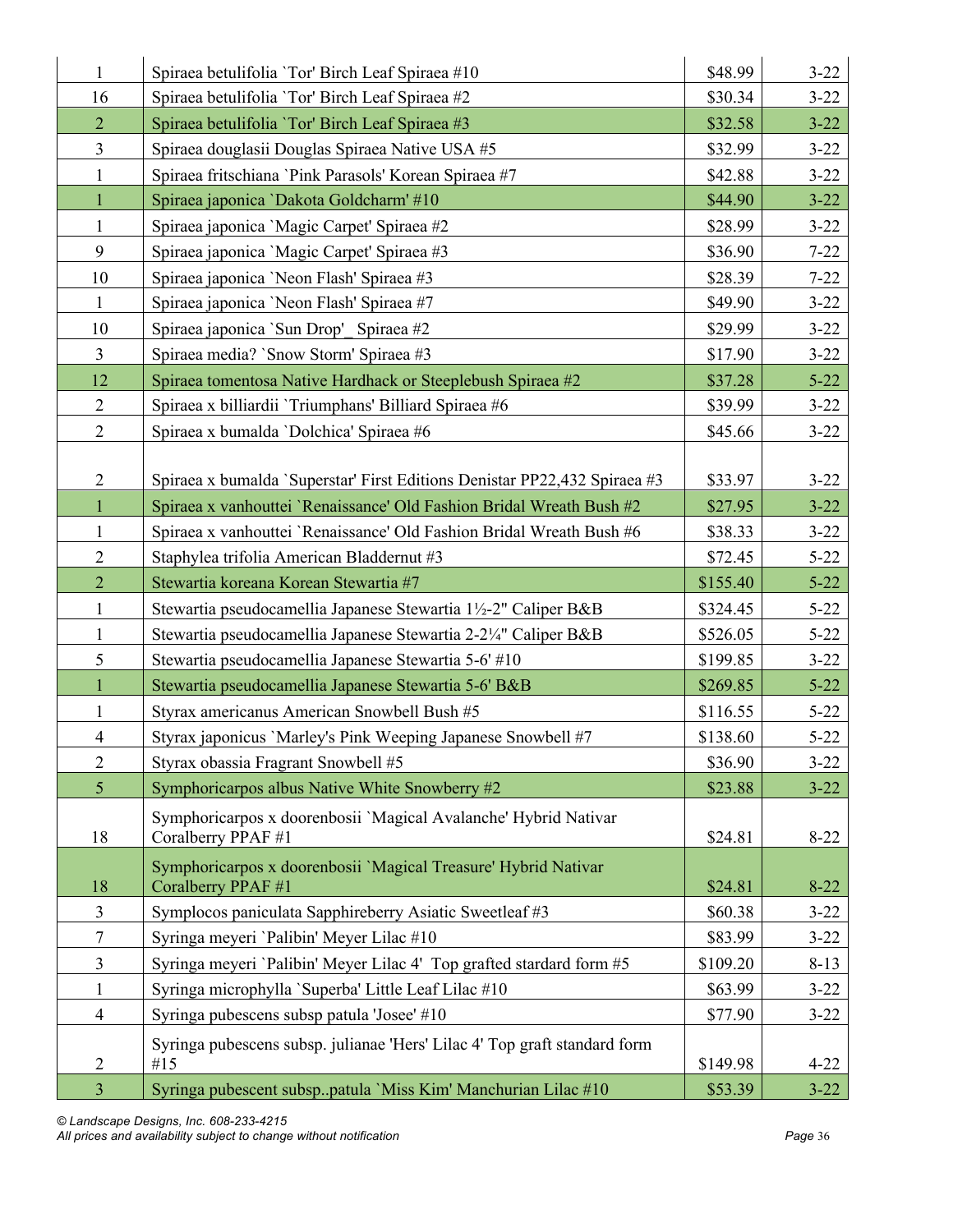| $\tau$         | Syringa reticulata 'Snow Dance' Compact Tree Lilac (Sterile) #25                               | \$288.75 | $3 - 22$ |
|----------------|------------------------------------------------------------------------------------------------|----------|----------|
| $\overline{3}$ | Syringa reticulata subsp pekinensis 'Copper Curls' Tree Lilac #10                              | \$199.77 | $7 - 22$ |
| 10             | Syringa 'Virtual Violet' First Editions Lilac PP#31995 #3                                      | \$51.48  | $4 - 22$ |
|                | Syringa vulgaris `Charles Joly' Double Magenta blooming French Lilac 3-4'                      |          |          |
| 1              | B&B                                                                                            | \$81.90  | $5 - 22$ |
| $\overline{2}$ | Syringa vulgaris 'Monge' Reddish Purple French Lilac #10                                       | \$74.77  | $3 - 22$ |
| 6              | Syringa vulgaris 'Monge' Reddish Purple French Lilac #3                                        | \$48.97  | $4 - 22$ |
| $\mathbf{1}$   | Syringa vulgaris 'Monge' Reddish Purple French Lilac 36-42" B&B                                | \$79.85  | $5 - 22$ |
| $\overline{2}$ | Syringa vulgaris 'President Grevy' Pink buds opening Blue flowering<br>French Lilac 36-42" B&B | \$81.99  | $5 - 22$ |
| $\overline{5}$ | Syringa vulgaris 'Sensation' French Lilac #5                                                   | \$56.70  | $5 - 22$ |
|                |                                                                                                |          |          |
| $\mathfrak{Z}$ | Syringa vulgaris 'Yankee Doodle' Deepest, Darkest Purple, French Lilac #7                      | \$55.65  | $5 - 22$ |
| $\overline{2}$ | Syringa x 'Bloomerang® Dark Purple' 3' standard #5                                             | \$145.90 | $5 - 22$ |
| $\mathbf{1}$   | Syringa x 'Bloomerang® Dark Purple' 3-4' standard 24" head #15                                 | \$197.55 | $4 - 22$ |
|                | Syringa Xhyacinthiflora `Scentara Double Blue' Proven Winners PP 29801                         |          |          |
| $\overline{3}$ | Lilac #3                                                                                       | \$49.35  | $5 - 22$ |
|                |                                                                                                |          |          |
| $\mathfrak{Z}$ | Taxodium distichum `Apache Chief Nelson Nativar Bald Cypress #10                               | \$146.06 | $3 - 22$ |
| $\mathbf{1}$   | Taxodium distichum `Falling Waters' Weeping Bald Cypress 5-6' #15                              | \$293.08 | $3 - 22$ |
| $\overline{2}$ | Taxodium distichum `Shawnee Brave' Bald Cypress 1½-2" Caliper #20                              | \$248.90 | $3 - 22$ |
| $\overline{3}$ | Taxodium distichum `Shawnee Brave' Bald Cypress 8-9' B&B                                       | \$324.45 | $5 - 22$ |
| $\tau$         | Taxodium distichum `Shawnee Brave' Nativar Bald Cypress #10                                    | \$245.49 | $7 - 22$ |
| 6              | Taxodium distichum `Shawnee Brave' Nativar Bald Cypress #5                                     | \$93.75  | $7 - 22$ |
| 5              | Taxodium distichum `Shawnee Brave' Nativar Bald Cypress 1-1½" Caliper<br>B&B                   | \$199.50 | $5 - 22$ |
| 3              | Taxodium distichum 'Shawnee Brave' Nativar Bald Cypress 2½-3" Caliper<br>B&B                   | \$478.80 | $5 - 22$ |
| 12             | Taxus 'Dark Green Pyramidal' Yew #1                                                            | \$16.57  | $5 - 22$ |
| 32             | Taxus 'Dark Green Pyramidal' Yew #3                                                            | \$43.49  | $4 - 22$ |
| 6              | Taxus baccata 'Repandens' Spreading English Yew #5                                             | \$58.87  | $5 - 22$ |
| $8\,$          | Taxus cuspidata 'Capitata' Japanese Tree Yew #10 Yellow                                        | \$108.30 | $3 - 22$ |
| 6              | Taxus cuspidata 'Capitata' Japanese Tree Yew #15 White                                         | \$149.99 | $4 - 22$ |
| 6              | Taxus cuspidata 'Capitata' Japanese Tree Yew #7                                                | \$142.50 | $4 - 22$ |
| $\mathbf{1}$   | Taxus cuspidata 'Capitata' Japanese Tree Yew 4-5' B&B                                          | \$229.76 | $3 - 22$ |
| $\mathbf{1}$   | Taxus cuspidata 'Capitata' Japanese Tree Yew 5-6' B&B                                          | \$288.18 | $3 - 22$ |
|                | Taxus cuspidata 'Capitata' Japanese Tree Yew 6-7' B&B                                          | \$342.41 | $3 - 22$ |
|                | Taxus cuspidata 'Capitata' Japanese Tree Yew 8-9' B&B                                          | \$518.19 | $5 - 22$ |
| 5              | Taxus cuspidata 'Dwarf Bright Gold' Yew #10                                                    | \$132.25 | $3 - 22$ |
| 15             | Taxus cuspidata 'Dwarf Bright Gold' Yew #3                                                     | \$65.73  | $5 - 22$ |
| 15             | Taxus cuspidata 'Dwarf Bright Gold' Yew #6                                                     | \$115.50 | $4 - 22$ |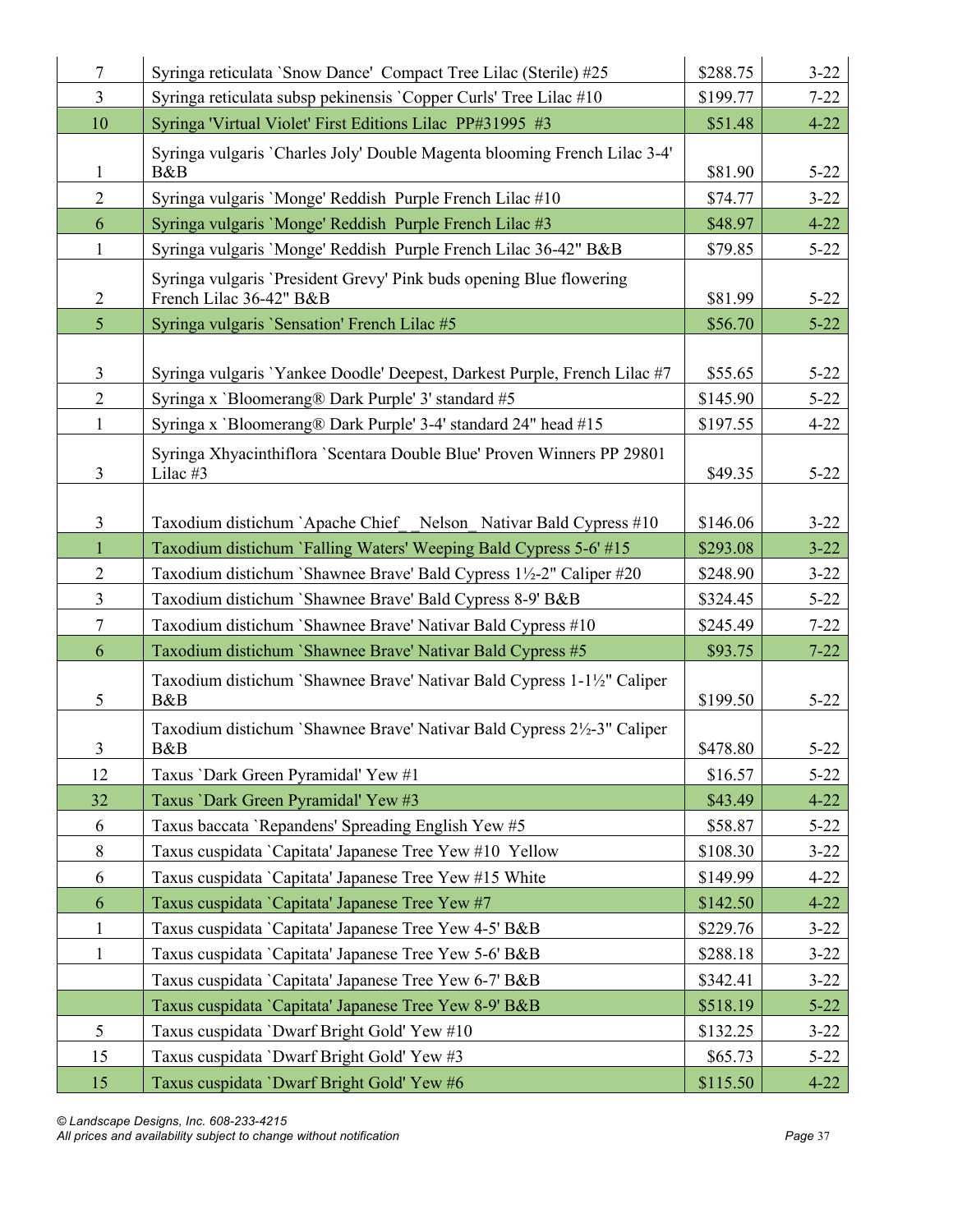| 5                       | Taxus cuspidata 'Nana Aurescens' Dwarf Yew #10                      | \$145.20 | $3 - 22$ |
|-------------------------|---------------------------------------------------------------------|----------|----------|
| 27                      | Taxus cuspidata 'Nana Aurescens' Dwarf Yew #3                       | \$65.73  | $5 - 22$ |
| 11                      | Taxus cuspidata 'Nana Aurescens' Dwarf Yew #6                       | \$115.50 | $4 - 22$ |
| 6                       | Taxus cuspidata 'Nana' Dwarf Japanese Yew #3                        | \$67.20  | $5 - 22$ |
|                         | Taxus cuspitata 'Amersfoort' Japanese Yew (Commemorates Amersfoort  |          |          |
|                         | Hospital in The Netherlands) #6                                     | \$130.20 | $5 - 22$ |
| $\mathbf{1}$            | Taxus cuspitata 'Amersfoort' Yew #1                                 | \$31.50  | $3 - 22$ |
| 26                      | Taxus x media 'Citation' Columnar Yew 24-30" B&B                    | \$65.45  | $5 - 22$ |
| $\overline{4}$          | Taxus x media 'Citation' Columnar Yew 30-36" B&B                    | \$82.95  | $5 - 22$ |
| $\overline{\mathbf{3}}$ | Taxus x media 'Citation' Columnar Yew 36-42" B&B                    | \$89.84  | $3 - 22$ |
| $\overline{3}$          | Taxus x media 'Citation' Columnar Yew 48-54" B&B                    | \$133.89 | $3 - 22$ |
| 12                      | Taxus x media 'Densiformis' Yew 15-18" B&B                          | \$67.20  | $5 - 22$ |
| 8                       | Taxus x media 'Densiformis' Yew 18-24" #5                           | \$65.16  | $3 - 22$ |
|                         | Taxus x media 'Everlow' Yew 18-24" B&B                              | \$76.40  | $3 - 22$ |
| 15                      | Taxus x media 'Hicksii' Yew 28-32" #7                               | \$85.10  | $5 - 22$ |
|                         | Taxus x media 'Hicksii' Yew 36-42" B&B                              | \$124.95 | $3 - 22$ |
| $\overline{2}$          | Taxus x media 'Majestic' Columnar Yew 36-42" #10                    | \$129.99 | $3 - 22$ |
| 12                      | Taxus x media 'Majestic' Columnar Yew 36-42" B&B                    | \$123.90 | $5 - 22$ |
| 10                      | Taxus x media 'Nova' Columnar Yew 18-24" B&B                        | \$81.90  | $5 - 22$ |
| 10                      | Taxus x media 'Nova' Columnar Yew 24-36" B&B                        | \$102.90 | $5 - 22$ |
| $\mathbf{1}$            | Taxus x media 'Nova' Columnar Yew 42-48" #10                        | \$117.90 | $3 - 22$ |
| 24                      | Taxus x media 'Stonehenge' Columnar Yew #1                          | \$26.28  | $3 - 22$ |
| $\overline{2}$          | Taxus x media `Sun-Burst' #5                                        | \$37.80  | $3 - 22$ |
| 10                      | Taxus x media 'Tauntonii' Yew 10-14" #2                             | \$40.68  | $5 - 22$ |
| $\overline{3}$          | Taxus x media 'Tauntonii' Yew 18-24" #5                             | \$67.58  | $5 - 22$ |
| $\overline{3}$          | Taxus x media 'Pilaris' Yew 36-48" B&B                              | \$174.30 | $5 - 22$ |
| $\mathbf{1}$            | Tetradium (Evodia) daniellii Korean Evodia 1½-2" Caliper B&B        | \$316.83 | $3 - 22$ |
| 11                      | Thuja koraiensis 'Glauca' Blue Korean Arborvitae #6                 | \$83.37  | $5 - 22$ |
| 17                      | Thuja koraiensis 'Glauca Prostrata' Creeping Korean Arborvitae #5   | \$37.80  | $5 - 22$ |
| 5                       | Thuja occidentalis `American Pillar' Nativar Arborvitae 4-5' B&B    | \$159.60 | $5 - 22$ |
| $\overline{4}$          | Thuja occidentalis `Autumn Moon' Dwarf Arborvitae #3                | \$37.08  | $3 - 22$ |
| 6                       | Thuja occidentalis 'Brandon' Nativar Arborvitae 6-7' B&B            | \$168.73 | $4 - 22$ |
| $\overline{4}$          | Thuja occidentalis 'Brobeck's Tower' Nativar Western Arborvitae #1  | \$19.95  | $3 - 22$ |
| 6                       | Thuja occidentalis 'Brobeck's Tower' Nativar Arborvitae #6          | \$100.80 | $5 - 22$ |
| 46                      | Thuja occidentalis 'Degroot's Spire' Arborvitae 3.5-4' #10          | \$74.80  | $3 - 22$ |
| $\overline{4}$          | Thuja occidentalis 'Degroot's Spire' Arborvitae 4-5' #7             | \$68.70  | $3 - 22$ |
| $\overline{4}$          | Thuja occidentalis 'Filiformis' Thread-leaf Nativar Arborvitae #6   | \$86.70  | $3 - 22$ |
| 6                       | Thuja occidentalis `Filips Magic Moment' Nativar East Arborvitae #3 | \$40.43  | $5 - 22$ |
|                         | Thuja occidentalis `Fire Chief' ('Congabe') Golden Dwarf Nativar    |          |          |
| 5                       | Arborvitae PP#19009 #3                                              | \$49.35  | $5 - 22$ |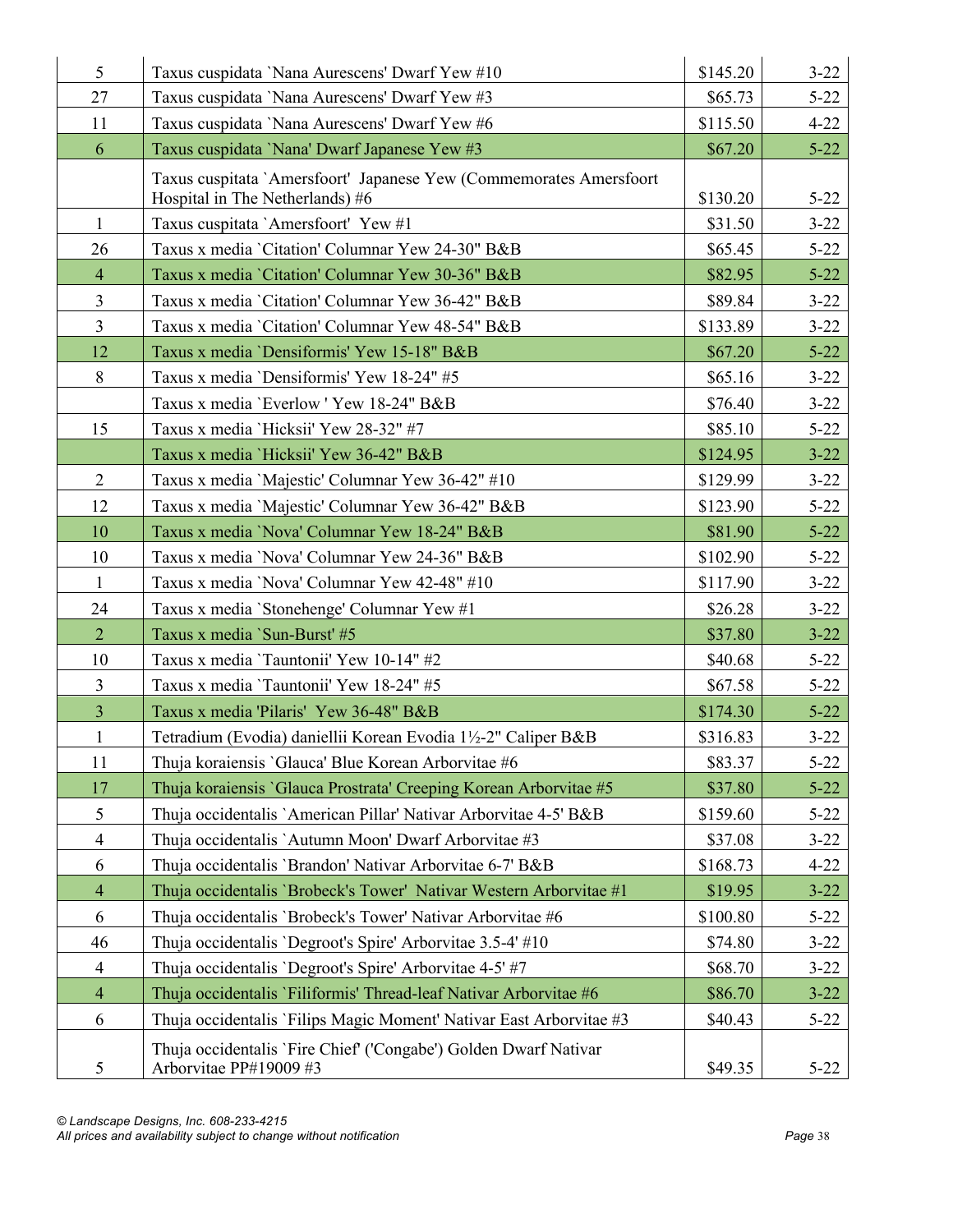| 6              | Thuja occidentalis 'Janne Gold' Amber Gold Nativar Arborvitae #5                                      | \$142.89 | $5 - 22$ |
|----------------|-------------------------------------------------------------------------------------------------------|----------|----------|
| 10             | Thuja occidentalis 'Jantar' Amber Gold Arborvitae #6                                                  | \$91.49  | $5 - 22$ |
| 10             | Thuja occidentalis 'Lemon Burst' Nativar Arborvitae #2                                                | \$39.84  | $6 - 22$ |
|                |                                                                                                       |          |          |
| $\overline{7}$ | Thuja occidentalis 'Nigra' AKA 'Dark Green' Nativar Arborvitae 6-7' B&B                               | \$157.50 | $5 - 22$ |
| 6              | Thuja occidentalis 'North Pole' Very Narrow Pyramidal Nativar Arborvitae<br>Proven Winners PP22174 #5 | \$67.73  | $5 - 22$ |
| 15             | Thuja occidentalis 'North Pole' Very Narrow Pyramidal Nativar Arborvitae<br>Proven Winners PP22174 #7 | \$94.50  | $5 - 22$ |
| $\overline{3}$ | Thuja occidentalis 'Rheingold' Nativar Golden Dwarf Arborvitae #3                                     | \$37.27  | $5 - 22$ |
| 35             | Thuja occidentalis 'Smaragd' Emerald Arborvitae #5                                                    | \$65.63  | $5 - 22$ |
| 26             | Thuja occidentalis 'Smaragd' Emerald Arborvitae 4-5' B&B                                              | \$119.55 | $4 - 22$ |
| $\mathbf{1}$   | Thuja occidentalis `Smaragd' Emerald Nativar Arborvitae 7-8' B&B                                      | \$210.00 | $3 - 22$ |
| $\overline{3}$ | Thuja occidentalis `Smaragd' Emerald Single Stem Nativar Arborvitae #5                                | \$71.25  | $7 - 22$ |
| 12             | Thuja occidentalis `Smaragd' Emerald Single Stem Nativar Arborvitae #6                                | \$79.00  | $7 - 22$ |
| $\mathbf{1}$   | Thuja occidentalis `Smaragd' Nativar Emerald Arborvitae 5-6' B&B Park<br>Grade                        | \$82.90  | $3 - 22$ |
| 15             | Thuja occidentalis `Smaragd' Nativar Emerald Arborvitae 6-7' B&B                                      | \$157.50 | $5 - 22$ |
| $\overline{2}$ | Thuja occidentalis `Sunkist' Golden Columnar Arborvitae 4-5' B&B                                      | \$101.12 | $3 - 22$ |
| 1              | Thuja occidentalis 'Technito' Arborvitae #10                                                          | \$118.90 | $3 - 22$ |
| 12             | Thuja occidentalis 'Techny' Nativar Arborvitae 5-6' B&B                                               | \$184.80 | $5 - 22$ |
| $\mathbf{1}$   | Thuja occidentalis 'Watnong Star' Nativar Arborvitae #6                                               | \$39.63  | $3 - 22$ |
| 6              | Thuja occidentalis 'Wintergreen' Nativar Arborvitae 8-9' B&B                                          | \$252.00 | $3 - 22$ |
| $\overline{3}$ | Thuja occidentalis 'Woodland Golden' Arborvitae #20                                                   | \$144.90 | $3 - 22$ |
| 13             | Thuja occidentalis 'Yellow Ribbon' Nativar Arborvitae #3                                              | \$39.48  | $3 - 22$ |
| 6              | Thuja occidentalis 'Yellow Ribbon' Nativar Arborvitae 5-6' B&B                                        | \$136.50 | $5 - 22$ |
| 5              | Thuja occidentalis 'Yellow Ribbon' Nativar Arborvitae 6-7' B&B                                        | \$180.08 | $5 - 22$ |
| 9              | Thuja occidentalis 'Zmatlik' Nativar Arborvitae #2½                                                   | \$54.60  | $5 - 22$ |
| $\overline{3}$ | Thuja occidentalis 'Zmatlik' Nativar Arborvitae #6                                                    | \$71.82  | $5 - 22$ |
| 16             | Thuja plicata 'Green Giant' Nativar Western Arborvitae 5-6' B&B                                       | \$163.80 | $5 - 22$ |
| $\mathfrak{H}$ | Thuja plicata 'Green Giant' Nativar Western Arborvitae 6-7' B&B                                       | \$204.75 | $5 - 22$ |
| 15             | Thuja plicata 'Green Giant' Native Western Arborvitae 4½-5' #10                                       | \$89.80  | $5 - 22$ |
| 9              | Thuja plicata 'Green Giant' Native Western Arborvitae 4-5' #15                                        | \$88.20  | $5 - 22$ |
| $\mathbf{1}$   | Thuja plicata 'Green Giant' Native Western Arborvitae 5-6' #5                                         | \$92.88  | $5 - 22$ |
| $\overline{2}$ | Thuja plicata 'Green Giant' Native Western Arborvitae 8-9' B&B                                        | \$280.88 | $5 - 22$ |
| 6              | Thuja plicata `Spring Grove' Nativar Western Arborvitae #7                                            | \$94.50  | $5 - 22$ |
| 5              | Thuja plicata 'Spring Grove' Western Arborvitae 6-7' B&B                                              | \$200.55 | $5 - 22$ |
| 6              | Thuja plicata `Sugar Spice' 'De Rakt' Narrow growing Nativar Western<br>Arborvitae #3                 | \$42.00  | $5 - 22$ |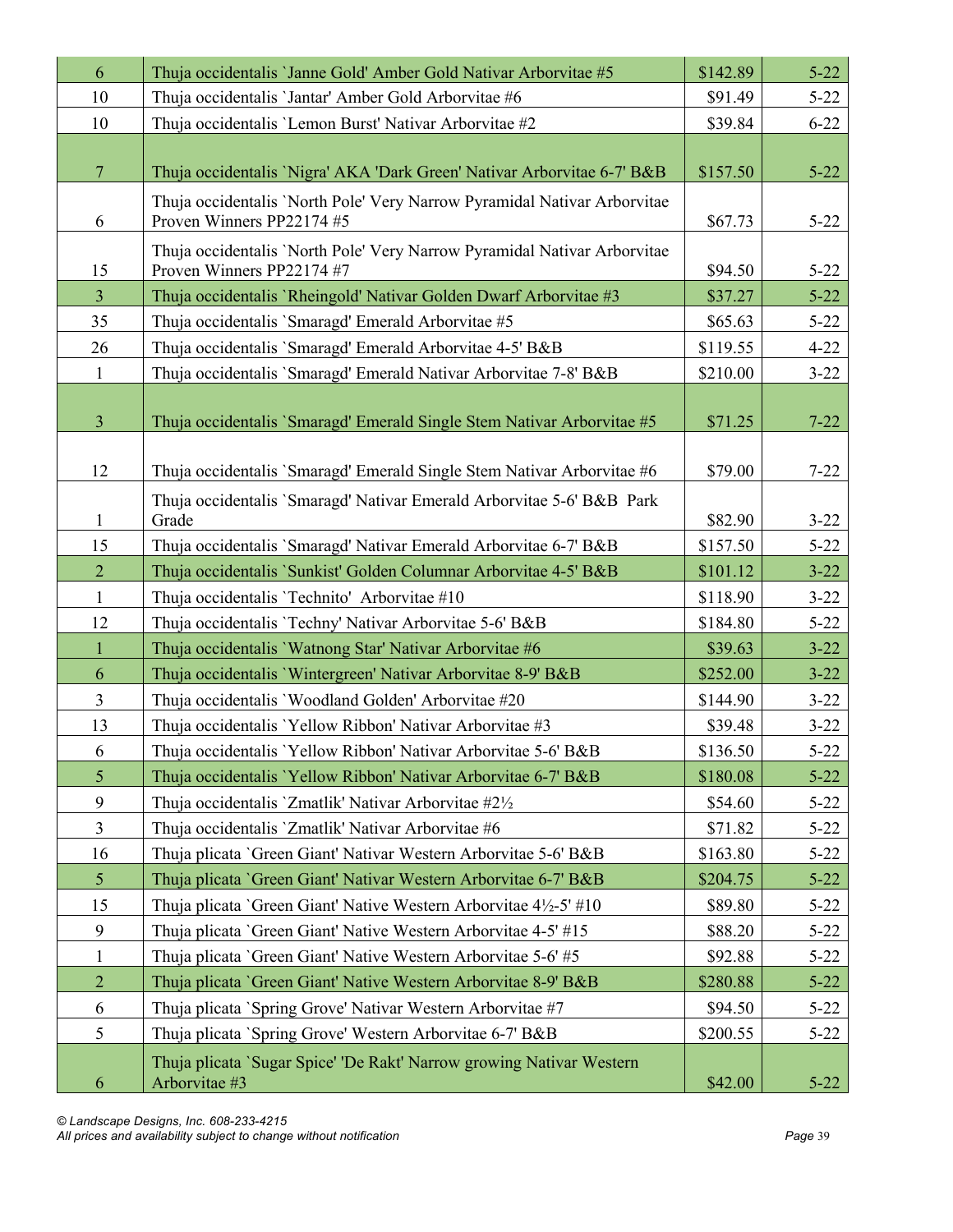| $\overline{2}$ | Thuja plicata 'Whipcord' Arborvitae #1                                                                                                     | \$21.99  | $3 - 22$ |
|----------------|--------------------------------------------------------------------------------------------------------------------------------------------|----------|----------|
| 5              | Thuja plicata x standishii 'Virginian' Hybrid Arborvitae #5                                                                                | \$73.50  | $5 - 22$ |
| $\overline{3}$ | Thujopsis dolabrata 'Koreanum' Korean Staghorn Cedar #8                                                                                    | \$108.31 | $3 - 22$ |
| $\overline{3}$ | Tilia cordata x mongolica 'Harvest Gold' Linden - Basswood #7                                                                              | \$109.20 | $4 - 22$ |
| $\overline{2}$ | Tsuga canadensis 'Gentsch White' Canadian Hemlock #3                                                                                       | \$69.51  | $5 - 22$ |
| $\overline{4}$ | Tsuga canadensis 'Gracilis' Nativar Canadian Hemlock #3                                                                                    | \$69.51  | $5 - 22$ |
| $\overline{3}$ | Tsuga canadensis 'Jeddeloh' Dwarf Canadian Hemlock #3                                                                                      | \$69.51  | $5 - 22$ |
|                | Tsuga canadensis 'Pendula' Sargentii Weeping Canadian Hemlock 5-6'<br>staked #6                                                            | \$162.75 | $5 - 22$ |
| $\mathbf{1}$   | Tsuga canadensis 'Summer Snow' Canadian Hemlock #6                                                                                         | \$130.20 | $5 - 22$ |
| $\overline{3}$ | Tsuga canadensis 'White Tip' Nativar Canadian Hemlock #21/2                                                                                | \$50.40  | $5 - 22$ |
| 26             | Tsuga canadensis Canadian Hemlock #3                                                                                                       | \$42.99  | $3 - 22$ |
| 14             | Tsuga canadensis Canadian Hemlock #5                                                                                                       | \$72.99  | $4 - 22$ |
| $\overline{4}$ | Tsuga canadensis Native Canadian Hemlock #1                                                                                                | \$19.99  | $7 - 22$ |
| 67             | Tsuga canadensis Native Canadian Hemlock #2½                                                                                               | \$46.50  | $7 - 22$ |
|                | Tsuga canadensis Native Canadian Hemlock 4-5' B&B                                                                                          | \$218.66 | $5 - 22$ |
|                | Tsuga canadensis Native Canadian Hemlock 5½-6' B&B                                                                                         | \$367.50 | $5 - 22$ |
| $\overline{3}$ | Tsuga canadensis Native Canadian Hemlock 5-6' B&B                                                                                          | \$324.50 | $5 - 22$ |
|                | Tsuga canadensis Native Canadian Hemlock 6-7' B&B                                                                                          | \$376.80 | $5 - 22$ |
|                | Tsuga canadensis Native Canadian Hemlock 7-8' B&B                                                                                          | \$462.20 | $5 - 22$ |
| $\overline{3}$ | Tsuga chinensis Chinese Hemlock #10                                                                                                        | \$199.29 | $5 - 22$ |
| $\mathbf{1}$   | Tsuga diversifolia 'Loowit' Japanese Hemlock #3                                                                                            | \$79.28  | $5 - 22$ |
| $\mathbf{1}$   | Tsuga diversifolia Japanese Hemlock #10                                                                                                    | \$207.85 | $5 - 22$ |
| 6              | Tsuga diversifolia Japanese Hemlock 36-42" B&B                                                                                             | \$247.28 | $5 - 22$ |
| $\mathbf{1}$   | Tsuga diversifolia Japanese Hemlock 42-48" B&B                                                                                             | \$273.22 | $3 - 22$ |
| $\overline{2}$ | Ulmus glabra x U. minor var. plotii - Jacqueline Hillier Dwarf Compact<br>Elm #5                                                           | \$70.35  | $5 - 22$ |
| 10             | Ulmus parvifolia 'Frosty' Miniature Chinese Elm #25                                                                                        | \$178.90 | $3 - 22$ |
| 1              | Ulmus parvifolia `Frosty' Miniature Chinese Elm #5                                                                                         | \$59.80  | $3 - 22$ |
| 1              | Ulmus parvifolia 'Seiju' Miniture Chinese Elm #7                                                                                           | \$116.63 | $3 - 22$ |
| $\overline{2}$ | Vaccinium Bushel and Berry `Peach Sorbet'® PP24,662 #3                                                                                     | \$39.99  | $3 - 22$ |
| $\mathbf{1}$   | Viburnum cassinoides 'Freedom' Nativar Northern Witherod Viburnum #5                                                                       | \$73.50  | $5 - 22$ |
| 27             | Viburnum cassinoides 'Little Ditty' Nativar Northern Witherod Viburnum<br>#1                                                               | \$30.95  | $8 - 22$ |
| $\overline{3}$ | Viburnum dentatum `All That Glitters' Compact Nativar Arrowwood<br>Viburnum (Requires another Viburnum dentatum for cross pollination.) #3 | \$38.94  | $3 - 22$ |
| 10             | Viburnum dentatum `All That Glows' Compact Nativar Arrowwood<br>Viburnum (Requires another Viburnum dentatum for cross pollination.) #3    | \$38.94  | $3 - 22$ |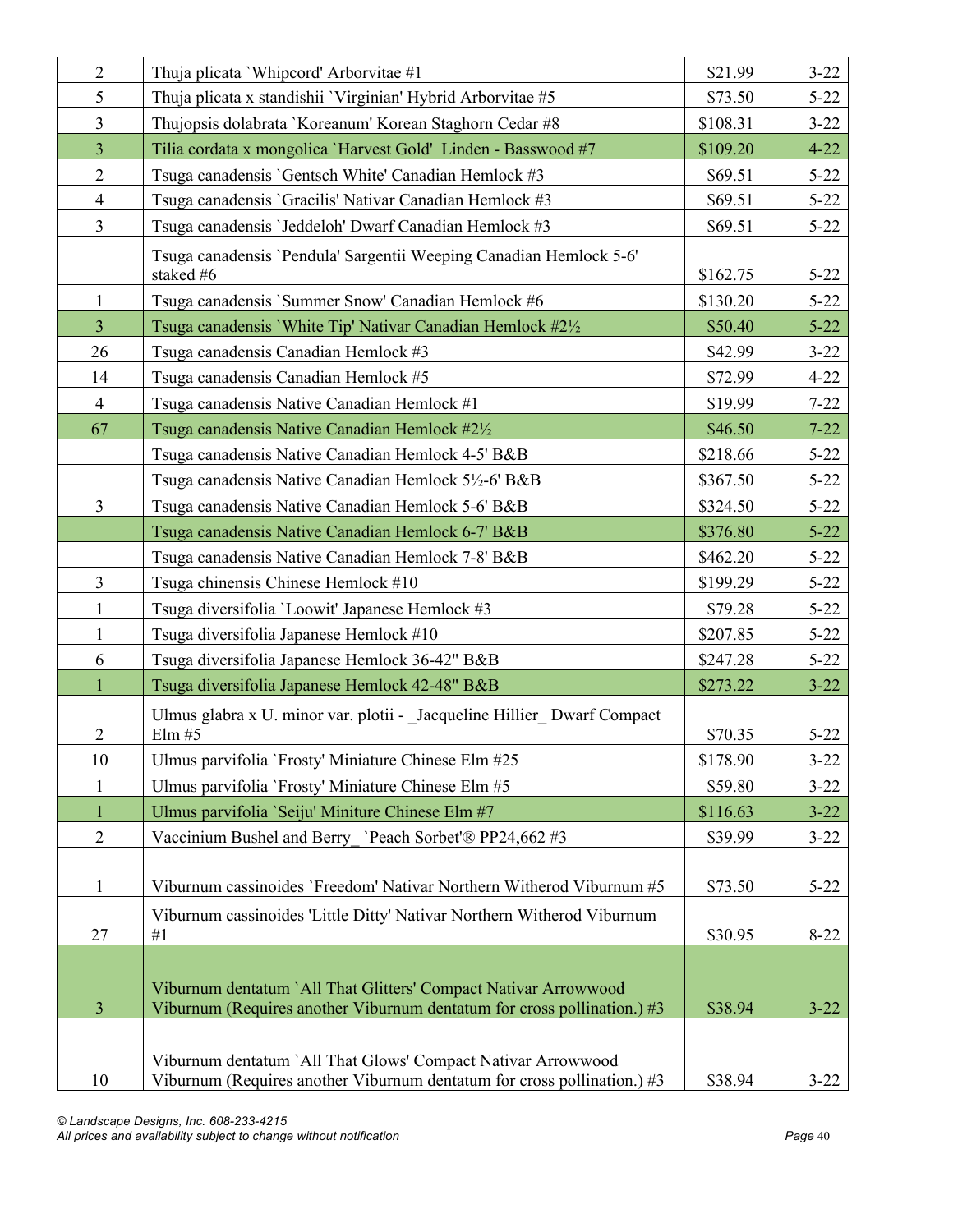| 5              | Viburnum dentatum `Autumn Jazz' Arrowwood Viburnum 30-36" #5                                                    | \$65.10  | $5 - 22$ |
|----------------|-----------------------------------------------------------------------------------------------------------------|----------|----------|
| 5              | Viburnum dentatum `Autumn Jazz' Arrowwood Viburnum 36-48" #5                                                    | \$77.70  | $5 - 22$ |
| $\overline{2}$ | Viburnum dentatum `Autumn Jazz' Nativar Arrowwood Viburnum #5                                                   | \$54.28  | $3 - 22$ |
| $\overline{2}$ | Viburnum dentatum `Autumn Jazz' Nativar Arrowwood Viburnum #7                                                   | \$62.78  | $3 - 22$ |
|                | Viburnum dentatum `Autumn Jazz' Nativar Arrowwood Viburnum 5-6'<br>B&B                                          | \$144.90 | $5 - 22$ |
| $\mathbf{1}$   | Viburnum dentatum 'Moon Glow' Viburnum #6                                                                       | \$37.88  | $3 - 22$ |
| 10             | Viburnum dentatum `Raspberry Tart' Dwarf Compact Arrowwood<br>Viburnum #6                                       | \$68.13  | $3 - 22$ |
| $\overline{2}$ | Viburnum dilatatum `Cardinal Candy' Linden Viburnum 3-4' B&B                                                    | \$58.99  | $3 - 22$ |
| 6              | Viburnum dilatatum 'Erie' Linden Viburnum 30-36" B&B                                                            | \$68.54  | $3 - 22$ |
| $\overline{3}$ | Viburnum lantana 'Mohican' Wayfaringtree Viburnum 36-42" B&B                                                    | \$70.35  | $5 - 22$ |
| $\mathbf{1}$   | Viburnum lentago 'Homefree' Mildew resistant Nativar Nannyberry Tree<br>Viburnum #15 Standard                   | \$270.90 | $5 - 22$ |
| 13             | Viburnum lentago 'Homefree' Mildew resistant Nativar Nannyberry Tree<br>Viburnum #5                             | \$58.80  | $5 - 22$ |
| $\overline{2}$ | Viburnum lentago 'Homefree'_ Mildew resistant Nativar Nannyberry Tree<br>Viburnum #6                            | \$62.92  | $3 - 22$ |
|                | Viburnum lentago 'Homefree' Mildew resistant Nativar Nannyberry Tree<br>Viburnum 13/4-2" Caliper B&B            | \$285.88 | $5 - 22$ |
| $\overline{2}$ | Viburnum lentago 'Homefree' Mildew resistant Nativar Nannyberry Tree<br>Viburnum 2-2.5" Caliper B&B             | \$209.00 | $5 - 22$ |
|                | Viburnum lentago 'Homefree' Mildew resistant Nativar Nannyberry Tree<br>Viburnum PARK GRADE 1.75-2" Caliper B&B | \$354.90 | $5 - 22$ |
|                | Viburnum nudum 'Brandywine' Smooth Witherod #7                                                                  | \$64.08  | $3 - 22$ |
| $\overline{2}$ | Viburnum prunifolium `Dark Tower' Nativar Blackhaw Viburnum 1.5-1.75"<br>$C$ #10                                | \$245.70 | $5 - 22$ |
| $\mathbf{1}$   | Viburnum prunifolium `Dark Tower' Nativar Blackhaw Viburnum 1.5-1.75"<br>Caliper B&B                            | \$315.00 | $5 - 22$ |
| 5              | Viburnum prunifolium 'Dark Tower' Nativar Blackhaw Viburnum 13/4-2"<br>Caliper B&B                              | \$374.85 | $5 - 22$ |
| $\mathbf{1}$   | Viburnum prunifolium 'Red Arrow' Nativar Blackhaw Viburnum 4-5' B&B                                             | \$89.99  | $3 - 22$ |
| 5              | Viburnum wrightii `C.H. Hildebrant's' Wright Viburnum PP#16889 #6                                               | \$59.22  | $3 - 22$ |
| $\overline{2}$ | Viburnum x burkwoodii 'Mohawk' Viburnum #3                                                                      | \$51.56  | $3 - 22$ |
| $\mathfrak{Z}$ | Viburnum x burkwoodii 'Mohawk' Viburnum #6                                                                      | \$83.14  | $3 - 21$ |
| $\mathfrak{S}$ | Viburnum x burkwoodii 'Mohawk' Viburnum 30-36" B&B                                                              | \$96.08  | $5 - 22$ |
| $\overline{3}$ | Viburnum x burkwoodii Burkwood Viburnum #5                                                                      | \$76.65  | $5 - 22$ |
| $\tau$         | Viburnum x juddii Judd Viburnum #7                                                                              | \$64.25  | $3 - 22$ |
| 15             | Viburnum x rhytidophylloides 'Summer Reflection' #3                                                             | \$41.88  | $3 - 22$ |
| $\tau$         | Vitis 'Himrod' Seedless Yellow Edible Grape #2                                                                  | \$22.96  | $6 - 22$ |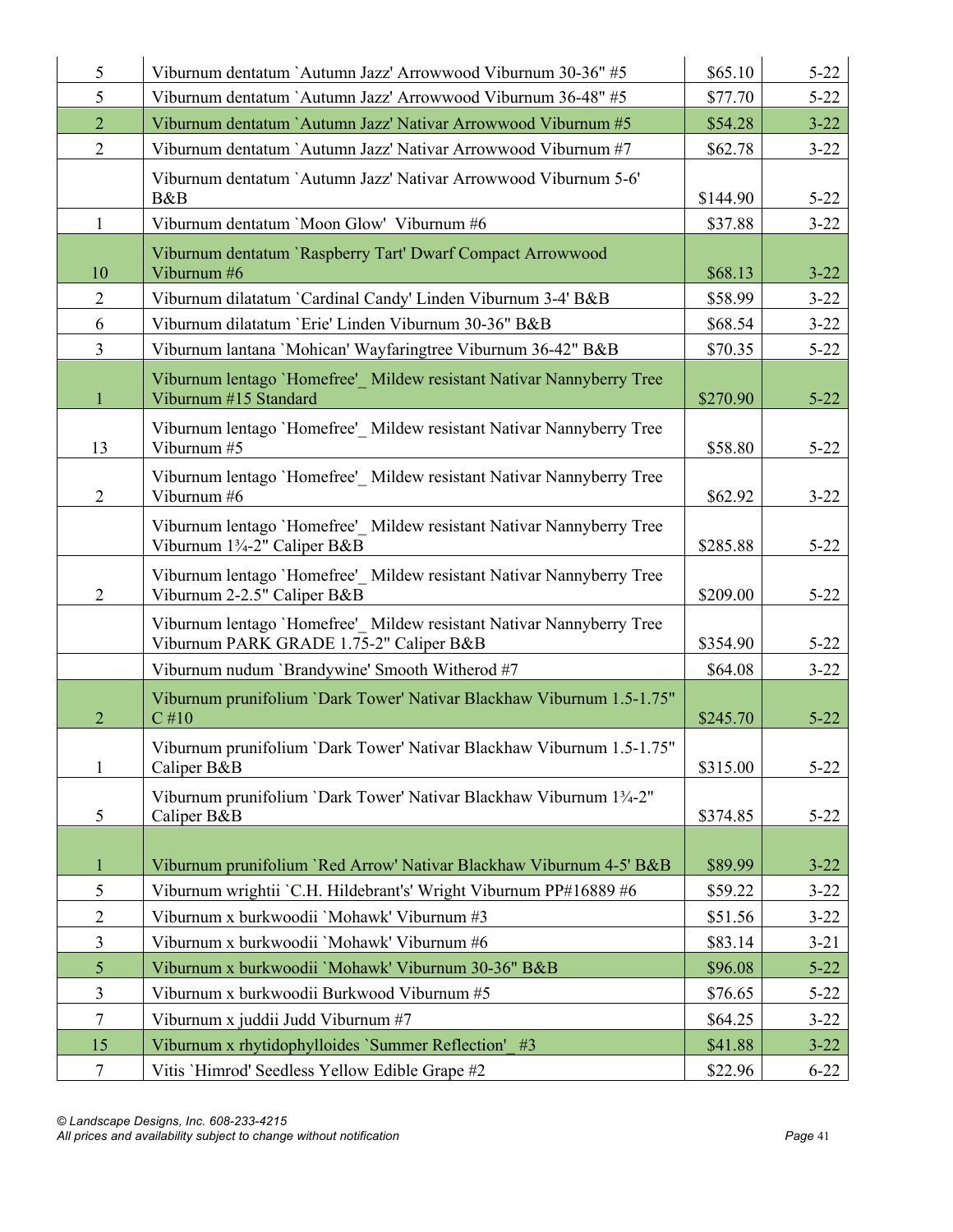| 6                   | Vitis coignetiae Crimson Glory Vine #2                                                                       | \$28.99            | $3 - 22$             |
|---------------------|--------------------------------------------------------------------------------------------------------------|--------------------|----------------------|
| $\overline{2}$      | Vitis coignetiae Crimson Glory Vine #3                                                                       | \$42.77            | $3 - 22$             |
| $\mathbf{1}$        | Vitis coignetiae Crimson Glory Vine #5                                                                       | \$46.77            | $3 - 22$             |
| $\mathbf{1}$        | Vitis 'Frontenac Gris' Gray Edible Wine Grape with Amber Juice #5                                            | \$36.88            | $3 - 22$             |
| 10                  | Vitis labrusca x hyb. 'Swenson Red' Seeded Red Grape #2                                                      | \$22.96            | $7 - 22$             |
| 1                   | Vitis labrusca x hybrid 'Worden' Seeded Blue-black Grape #10                                                 | \$42.99            | $3 - 22$             |
| 3                   | Vitis labrusca x hybrid 'Worden' Seeded Blue-black Grape #5                                                  | \$33.66            | $3 - 22$             |
| $\overline{7}$      | Vitis 'Reliance' Seedless Deep red Edible Grape #2                                                           | \$22.96            | $6 - 22$             |
| 5                   | Weigela 'Date Night Crimson Kisses' Bloomin' Easy(r) Weigela #3                                              | \$39.90            | $5 - 22$             |
| $\mathbf{1}$        | Weigela 'Date Night Electric Love' Bloomin' Easy(r) Weigela #2                                               | \$35.55            | $3 - 22$             |
| 5                   | Weigela 'Date Night Electric Love' Bloomin' Easy(r) Weigela #3                                               | \$49.35            | $5 - 22$             |
| 3                   | Weigela 'Date Night Electric Love' Bloomin' Easy(r) Weigela #36                                              | \$53.88            | $3 - 22$             |
| $\overline{3}$      | Weigela 'Wings of Fire' #6                                                                                   | \$44.58            | $3 - 22$             |
| 6                   | Weigela florida `Czechmark Sunny SIde Up' PP#28967 Weigela #3                                                | \$49.35            | $5 - 22$             |
|                     | Weigela florida `Czechmark Trilogy' PP#28969 Tricolor Flowering                                              |                    |                      |
| 3                   | Weigela #3                                                                                                   | \$38.85            | $5 - 22$             |
| $\overline{4}$      | Weigela florida 'Czechmark Trilogy' PP#28969 Tricolor Flowering<br>Weigela #5                                | \$46.25            | $3 - 22$             |
| 5                   | Weigela florida 'Date Night Maroon Swoon' (Slingo2) PPAF Weigela #3                                          | \$49.35            | $5 - 22$             |
|                     |                                                                                                              |                    |                      |
| $\overline{2}$<br>6 | Weigela florida 'Date Night Maroon Swoon' (Slingo2) PPAF Weigela #6                                          | \$66.23            | $3 - 22$             |
| 20                  | Weigela florida `Date Night Stunner' Bloomin' Easy(r) Weigela #2<br>Weigela florida 'French Lace' Weigela #5 | \$44.88<br>\$51.15 | $3 - 22$<br>$3 - 22$ |
| $\overline{4}$      | Weigela florida 'Lemon Ice' Weigela #6                                                                       | \$59.88            | $3 - 22$             |
|                     |                                                                                                              |                    |                      |
| 6                   | Weigela florida 'Midnight Wine Shine' PP26922 Proven WInners Weigela<br>#3                                   | \$49.35            | $5 - 22$             |
| 5                   | Weigela florida 'Mor-Colourful' Weigela #5                                                                   | \$50.40            | $5 - 22$             |
| 6                   | Weigela florida 'My Monet Sunset' Weigela #3                                                                 | \$42.00            | $5 - 22$             |
| 6                   | Weigela florida 'My Monet' Weigela #2                                                                        | \$43.04            | $4 - 22$             |
| $\overline{2}$      | Weigela florida 'Rainbow Sensation' Weigela #3                                                               | \$46.77            | $3 - 22$             |
| $\overline{3}$      | Weigela florida 'Rumba' Weigela #5                                                                           | \$39.88            | $3 - 22$             |
| $\mathbf{1}$        | Weigela florida `Shining Sensation' Weigela #5                                                               | \$44.88            | $3 - 22$             |
|                     |                                                                                                              |                    |                      |
| 6                   | Weigela florida `Snippet Dark Pink' PP30265 Proven WInners Weigela #3                                        | \$49.35            | $5 - 22$             |
| 6                   | Weigela florida `Snippet Lime' PP30264 Weigela #3                                                            | \$49.35            | $5 - 22$             |
| 13                  | Weigela florida `Sonic Bloom Ghost' Carlton PP20025 Weigela #5                                               | \$44.38            | $3 - 22$             |
| 5                   |                                                                                                              |                    |                      |
|                     | Weigela florida 'Sonic Bloom Pearl' Weigela #3                                                               | \$37.02            | $3 - 22$             |
| 1                   | Weigela florida 'Sonic Bloom Pink' Proven Winners Weigela PP23212 #3                                         | \$44.88            | $3 - 22$             |